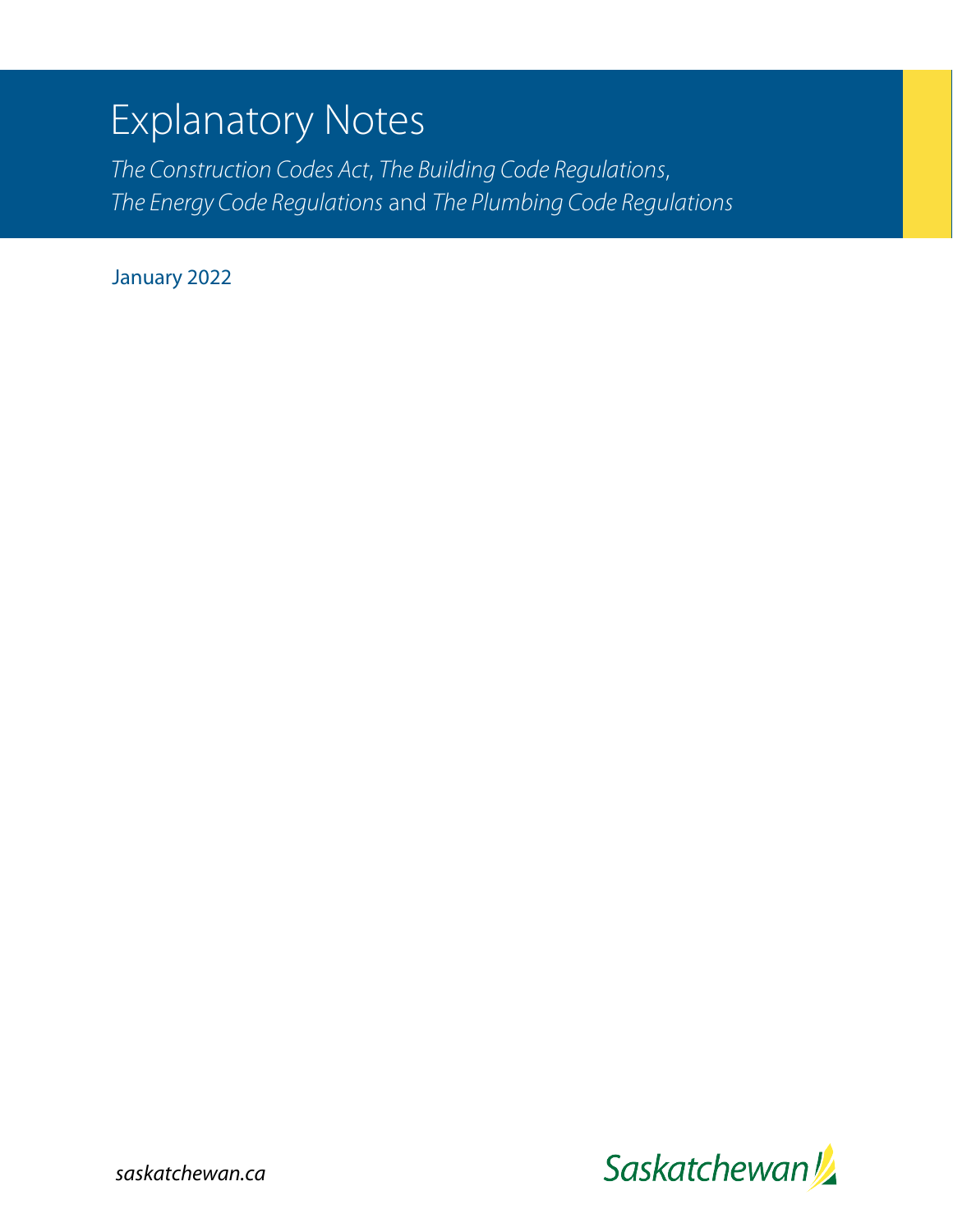| <b>Building and Technical Standards Branch</b>                                                                                             | <b>Construction Standards Advisory</b> |  |
|--------------------------------------------------------------------------------------------------------------------------------------------|----------------------------------------|--|
| 1430 - 1855 Victoria Avenue                                                                                                                | <b>Explanatory Notes</b>               |  |
| Regina, Saskatchewan S4P 3T2                                                                                                               | January 2022                           |  |
| (306) 787-4113 Phone                                                                                                                       |                                        |  |
| (306) 798-4172 Fax                                                                                                                         |                                        |  |
| btstandards@gov.sk.ca                                                                                                                      | Original approved and signed by:       |  |
| www.saskatchewan.ca/btstandards                                                                                                            | Chief Codes Administrator              |  |
| This guide is published by the Saskatchewan Ministry of Government Relations for purposes of providing information to users on the topic   |                                        |  |
| contained herein. In case of conflict between The Construction Codes Act (the CC Act), The Building Code Regulations (the BC Regulations), |                                        |  |
| The Energy Code Regulations (the EC Regulations), and The Plumbing Code Regulations (the PC Regulations) and this guide, provisions of the |                                        |  |
| CC Act, the BC Regulations, the EC Regulations and the PC Regulations shall apply.                                                         |                                        |  |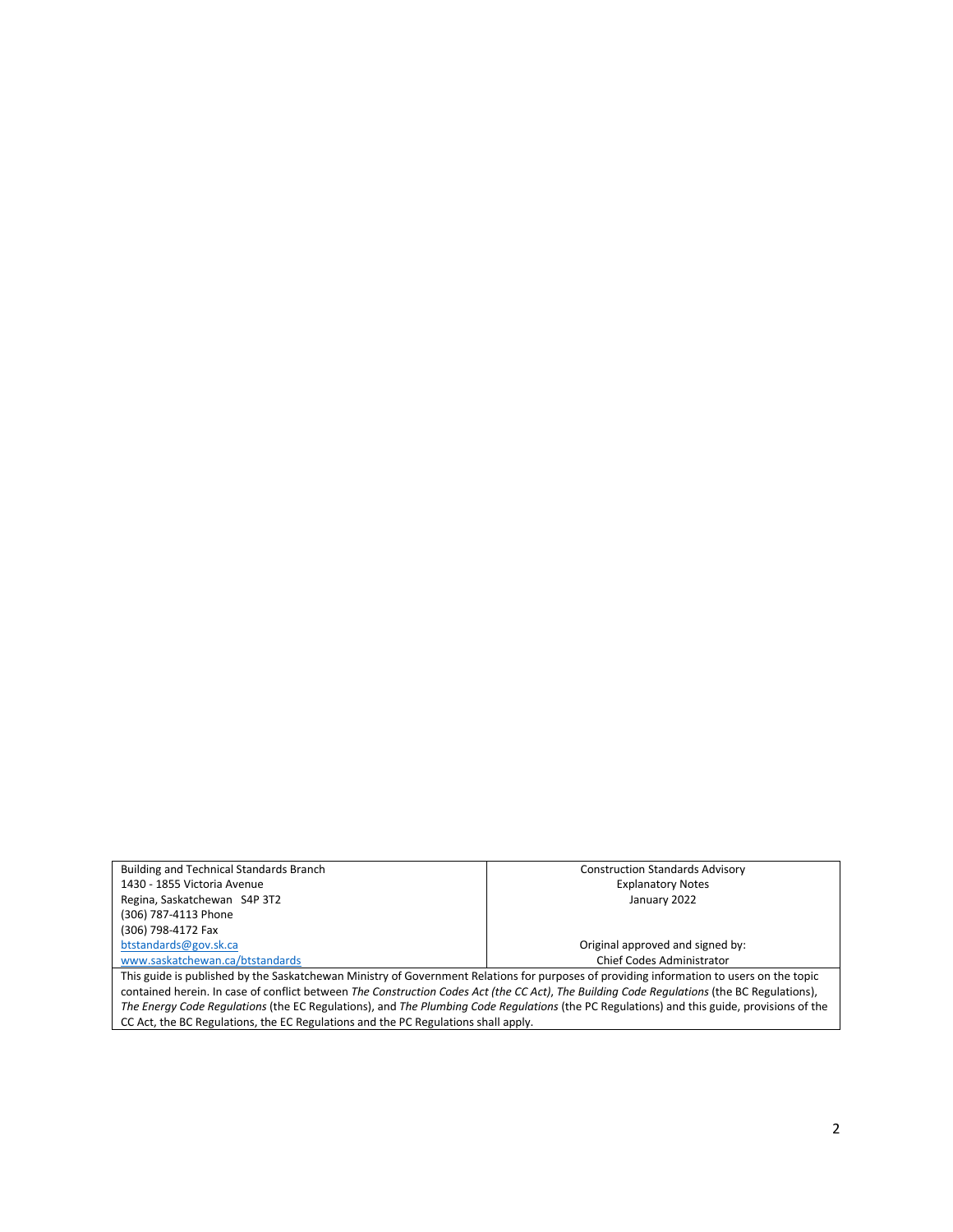### **Introduction**

*The Construction Codes Act* (the CC Act) provides for the development, adoption and implementation of the National Building Code of Canada, the National Energy Code of Canada for Buildings and the National Plumbing Code of Canada.

The CC Act repeals and replaces *The Uniform Building and Accessibility Standards Act* and came into force on January 1, 2022.

The effective application of the codes noted above is a shared responsibility, detailed in the CC Act as follows:

- Building owners are responsible for compliance.
- Local Authorities (municipalities) are responsible for administration and enforcement.
- The Government of Saskatchewan is responsible for the legislative, regulatory and policy framework.
- Building officials and plumbing inspectors work for the local authority.
- Architects, engineers and contractors (industry) work for the building owner.

The purpose of these notes is to provide users with an explanation of the provisions of the CC Act and the Regulations. They are a general guide for building owners, industry, municipalities, building officials and other code users on how the legislative and regulatory provisions apply. For further information on the CC Act and Regulations the original documents are located at [Freelaw \(saskatchewan.ca\).](https://publications.saskatchewan.ca/#/freelaw)

### Disclaimer

These notes are intended to give an overview of the provisions of the CC Act and Regulations and to highlight changes in the application of the construction codes. For simplicity, the explanations are general in nature and special cases are not used. These notes are not intended to provide a legal interpretation of the CC Act or the Regulations and neither the Ministry of Government Relations nor the Government of Saskatchewan shall be responsible for any errors or inaccuracies. For individual situations and cases, consult the original documents.

## Contact Information

Building and Technical Standards Branch 1430 - 1855 Victoria Avenue Regina, Saskatchewan S4P 3T2 306-787-4113 Phone 306-798-4172 Fax [btstandards@gov.sk.ca](mailto:btstandards@gov.sk.ca) [www.saskatchewan.ca/btstandards](http://www.saskatchewan.ca/btstandards)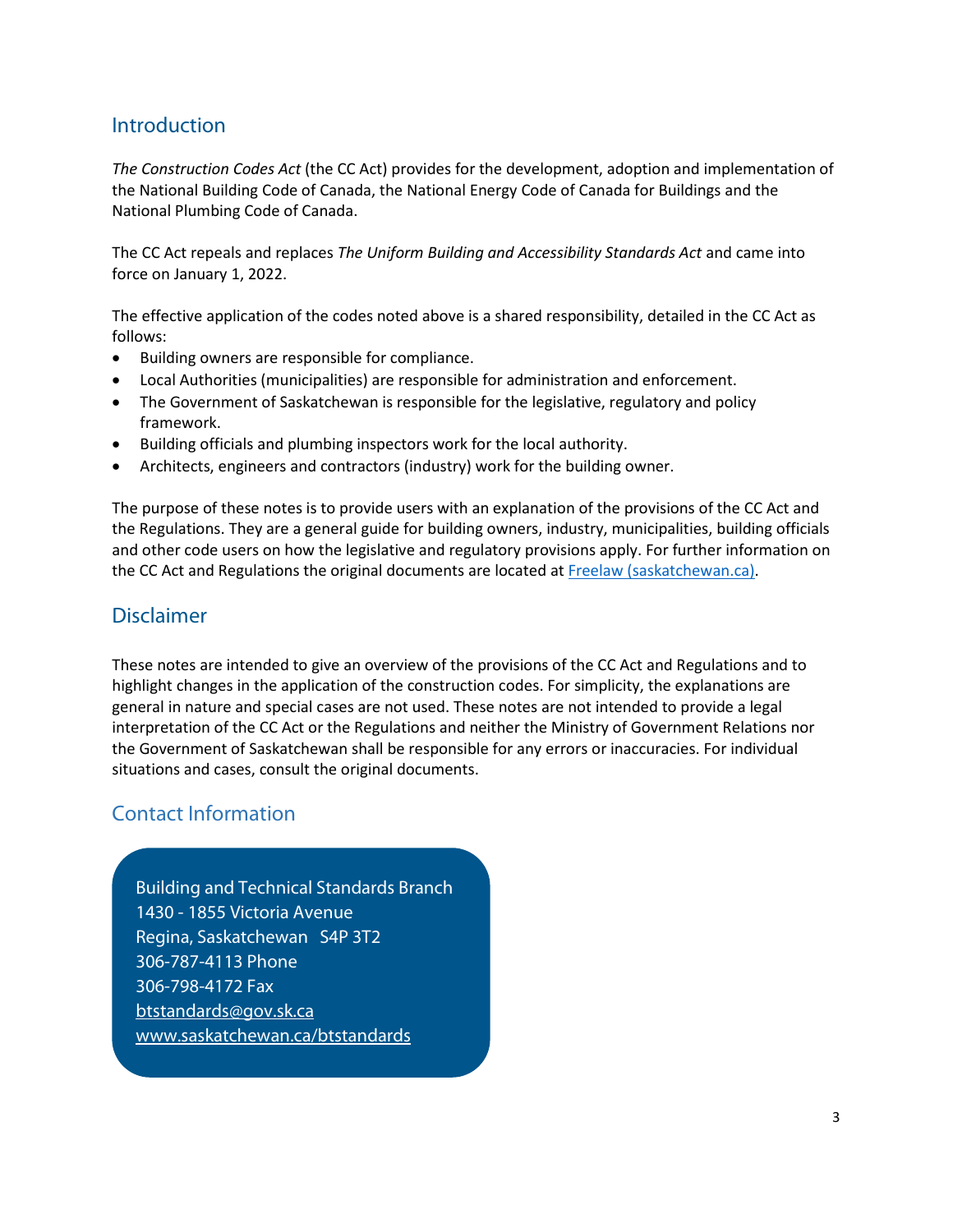## **Table of Contents**

| 4 |
|---|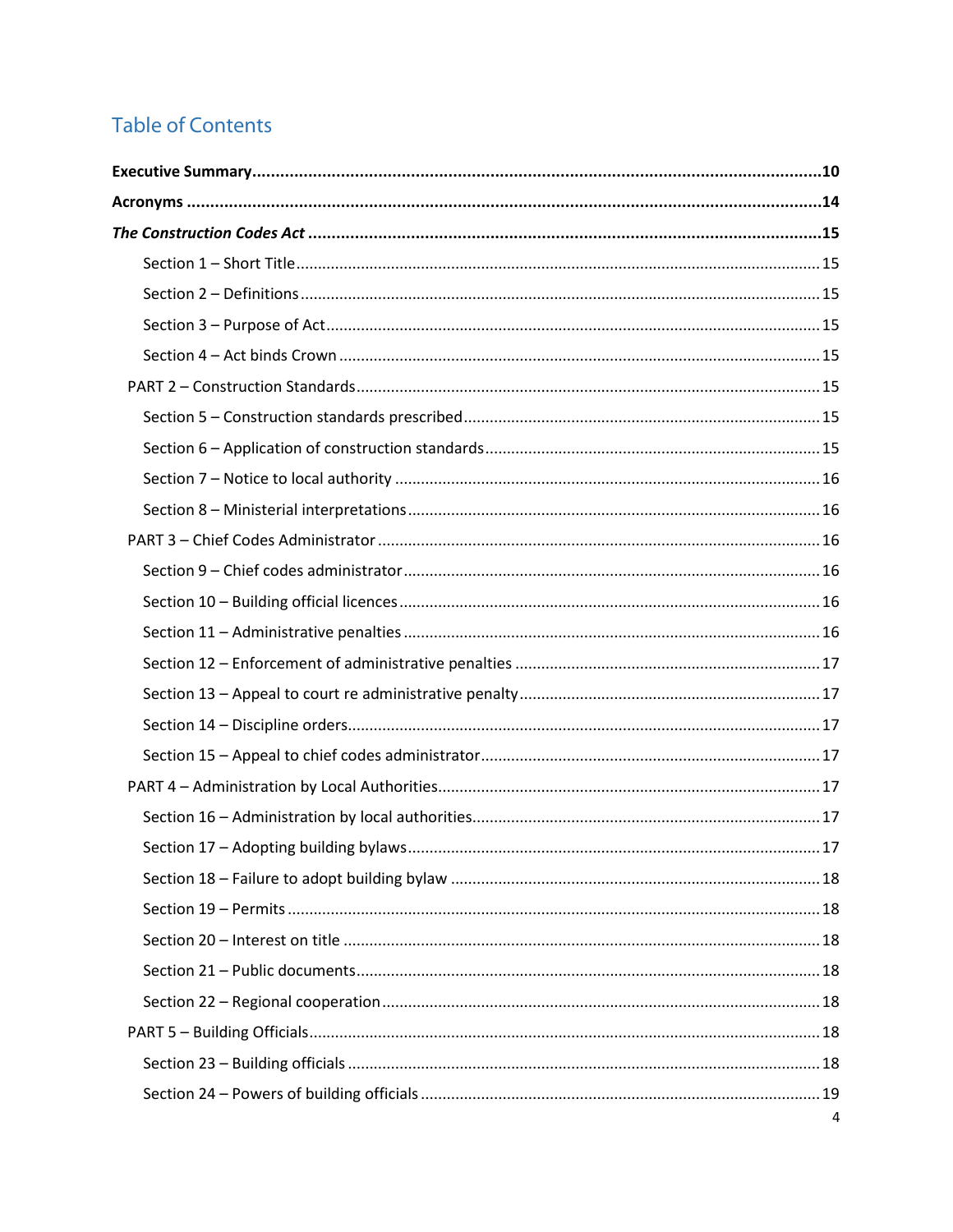| Section 47 - Transitional re application of construction standards pursuant to rural municipality |  |
|---------------------------------------------------------------------------------------------------|--|
|                                                                                                   |  |
|                                                                                                   |  |
|                                                                                                   |  |
|                                                                                                   |  |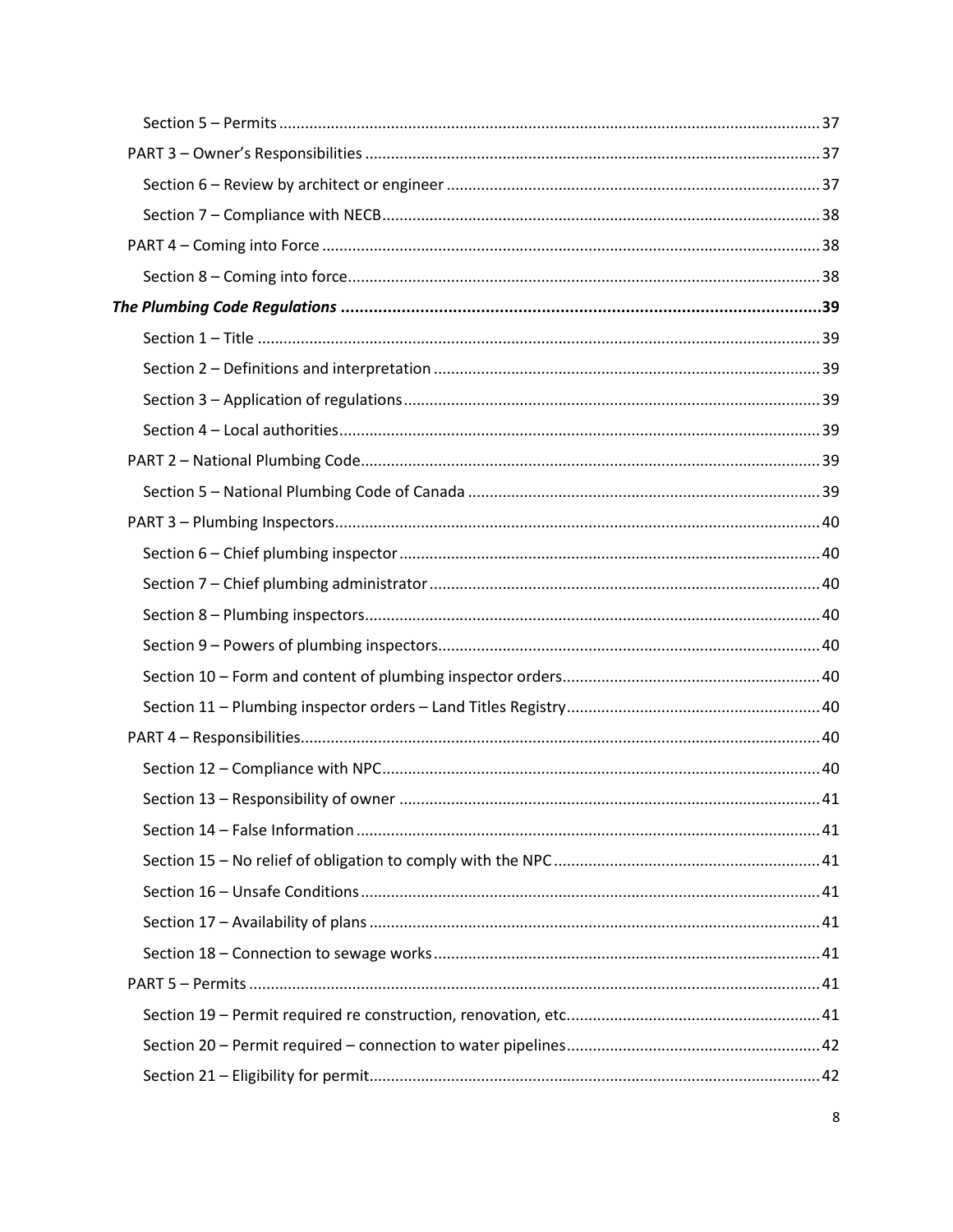<span id="page-8-0"></span>

| PART 7 - Appeals of Plumbing Inspector Orders and Requests for Interpretation 43      |  |
|---------------------------------------------------------------------------------------|--|
|                                                                                       |  |
|                                                                                       |  |
|                                                                                       |  |
|                                                                                       |  |
|                                                                                       |  |
|                                                                                       |  |
|                                                                                       |  |
|                                                                                       |  |
|                                                                                       |  |
|                                                                                       |  |
|                                                                                       |  |
|                                                                                       |  |
|                                                                                       |  |
| Appendix A - Saskatchewan Amendments to the National Plumbing Code 2015 (NPC 2015) 44 |  |
|                                                                                       |  |
|                                                                                       |  |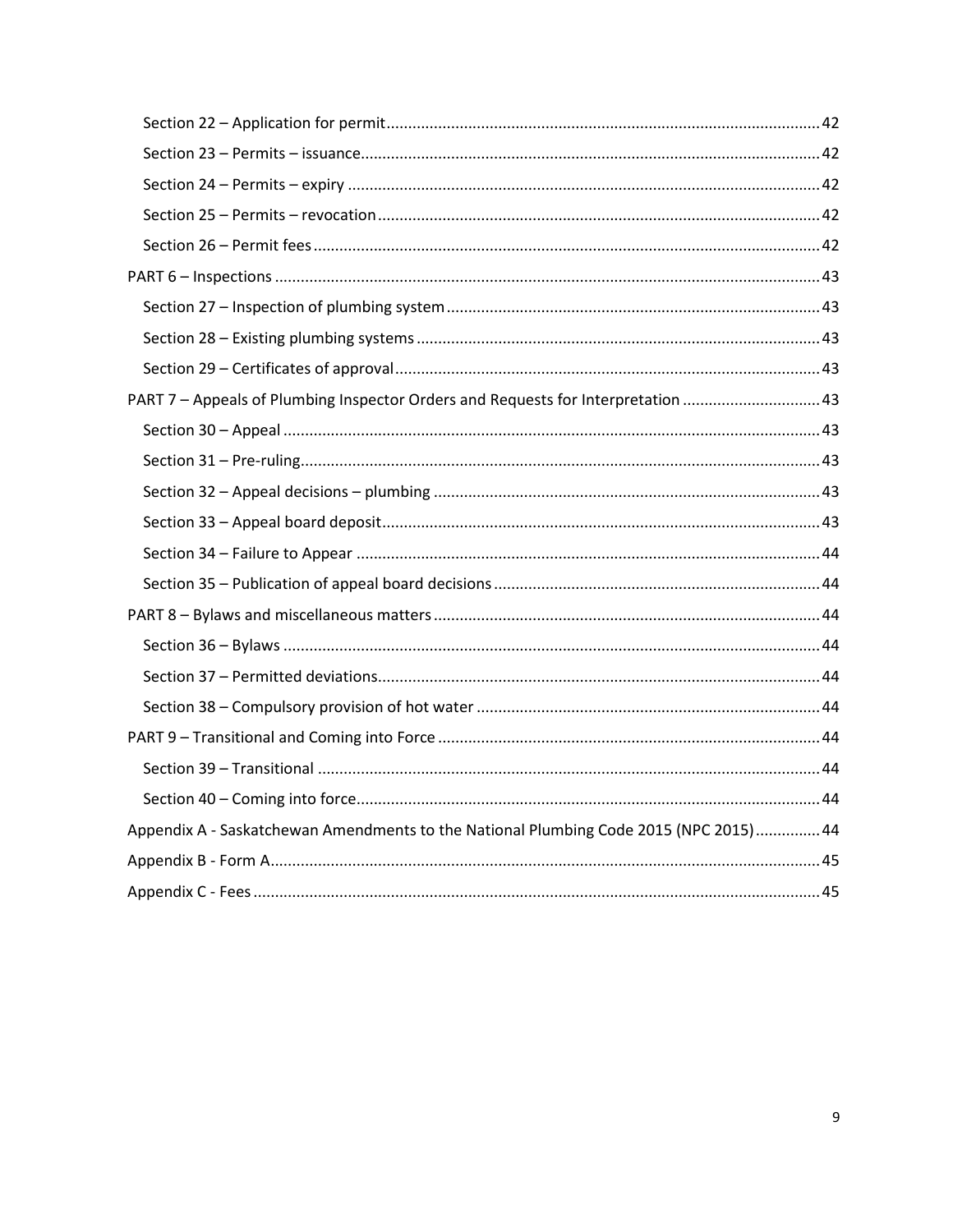## Executive Summary

#### *Overview*

*The Construction Codes Act* (the CC Act), *The Building Code Regulations* (the BC Regulations)*, The Energy Code Regulations* (the EC Regulations) and *The Plumbing Code Regulations* (the PC Regulations) came into force on January 1, 2022, and replaced *The Uniform Building and Accessibility Standards Act* (the UBAS Act) as the legislation which governs construction standards in Saskatchewan. Building owners are responsible for compliance with the CC Act. Local authorities are responsible for administration and enforcement.

#### *Items of Note*

#### **Transition**

Bylaws, contracts, building official orders, licences, appeals and building permits that were valid under the UBAS Act on December 31, 2021, remain valid under the CC Act on January 1, 2022. There is no requirement for a local authority to reissue any permit, order, contract or licence simply because the CC Act came into force.

#### **Building Bylaws**

Building bylaws can only be adopted by the council of a local authority under the requirements of the CC Act. While other legislation gives local authorities the ability to adopt bylaws related to public safety and good governance, only the CC Act can be used to adopt bylaws that relate to building construction or occupancy. Local authorities are required to obtain ministerial approval when adopting, amending or repealing their building bylaw. Building bylaws adopted under the UBAS Act will remain valid for a period of time. Local authorities with valid bylaws on January 1, 2022, are required to renew or repeal-and-replace their existing building bylaw by December 31, 2028.

Local authorities that do not have a building bylaw adopted under the UBAS Act must adopt a new building bylaw under the CC Act as follows:

- December 31, 2022, for any city as defined in *The Cities Act*;
- December 31, 2023, for any municipality as defined in *The Municipalities Act*;
- December 31, 2023, for park land as defined in *The Parks Act*;
- December 31, 2024, for any regional park as Defined in *The Regional Parks Act, 2013*; and
- December 31, 2024, for land within the capital region as defined in *The Provincial Capital Commission Act*.

Any local authority which does not have a valid building bylaw (adopted under either the UBAS Act or the CC Act) by the required date will be subject to the model building bylaw.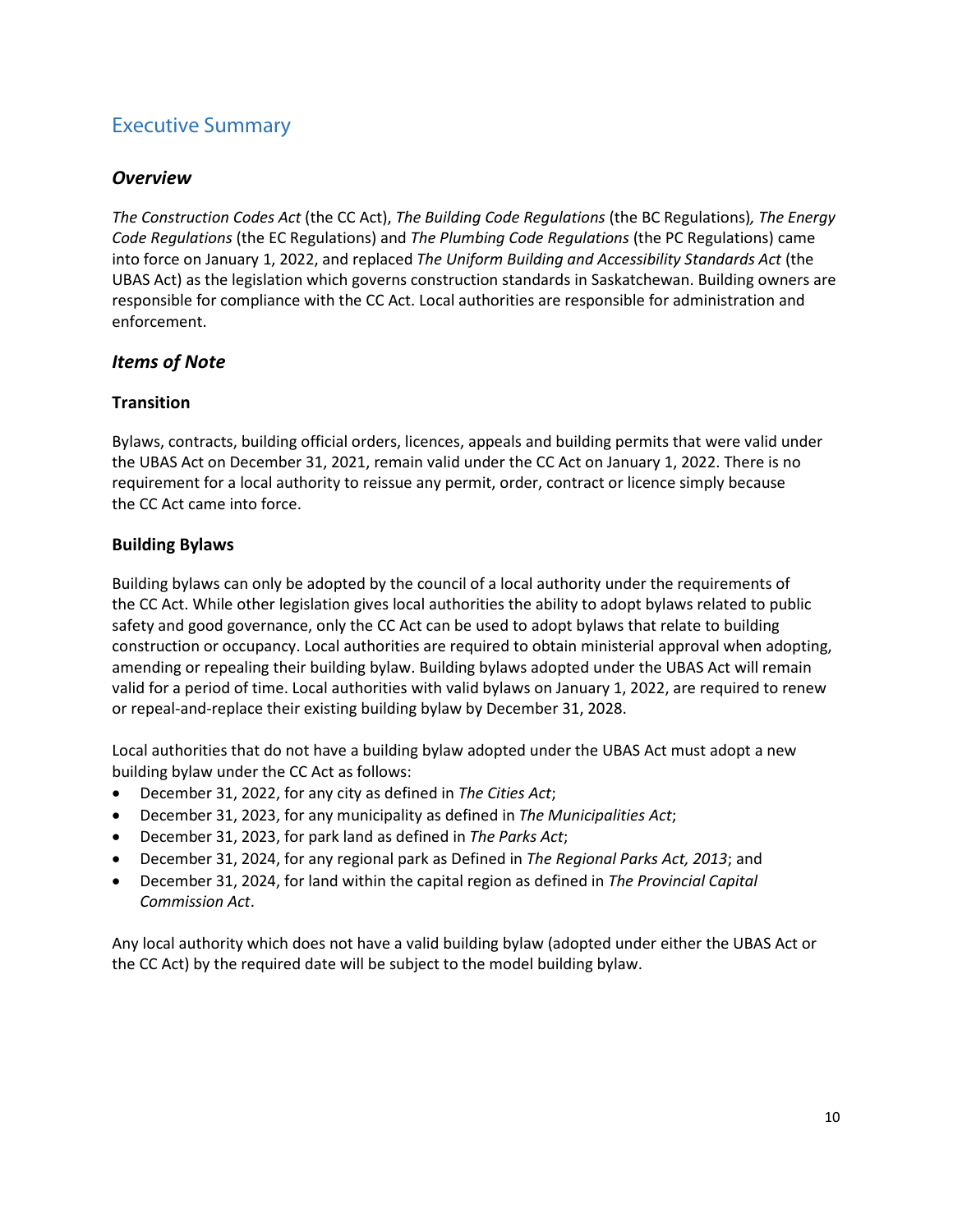#### **Model Building Bylaw**

The CC Act requires local authorities to have a building bylaw. Local authorities which do not have a valid building bylaw by the required date for that type of local authority will be subject to the model building bylaw. Local authorities are required to administer and enforce the model building bylaw as though they had adopted it themselves.

A local authority which is subject to the model building bylaw and then adopts its own building bylaw will no longer be subject to the model building bylaw. However, a local authority which repeals its building bylaw (without adopting a new building bylaw at the same time) after the dates listed above will be subject to the model building bylaw.

#### **Farm Buildings**

Farm buildings which have a residential occupancy (i.e., sleeping quarters) are subject to the construction standards found in the CC Act. To clarify, there is no exemption from construction standards for buildings on agricultural land if the building has sleeping quarters. Local authorities cannot use their building bylaw to exempt these buildings from construction standards, regardless of whether that bylaw was adopted under the UBAS Act or the CC Act.

However, construction standards only apply to new construction for farm residences or buildings with a residential occupancy. After January 1, 2022, only newly constructed buildings with sleeping accommodation or buildings with sleeping accommodation that are being renovated, altered or added to are subject to construction standards. If work began, but was not completed prior to January 1, 2022, the building owners are responsible for demonstrating that construction began prior to January 1, 2022, to continue the farm building exemption previously found in the UBAS Act.

#### **Registering Orders on Land Titles Registry**

Local authorities can register building official's orders on the Land Titles Registry 61 days after the order is received by the building owner. To clarify, owners need to be given 60 days to comply with a building official's order, after which the order can be registered on the Land Titles Registry. Once an owner has complied with the conditions of the building official's order, local authorities have 30 days to discharge the interest on the Land Titles Registry.

All costs associated with registering or discharging an interest on the Land Titles Registry for a building official order can be charged to the owner and failure to pay will result in charges being added to property taxes.

#### **Adding Enforcement Costs to Property Taxes**

Local authorities can add the costs of administering and enforcing the CC Act to an owner's property taxes. Owners must be given a reasonable opportunity to pay these costs prior to being added to the property taxes and collected the same as any other outstanding taxes.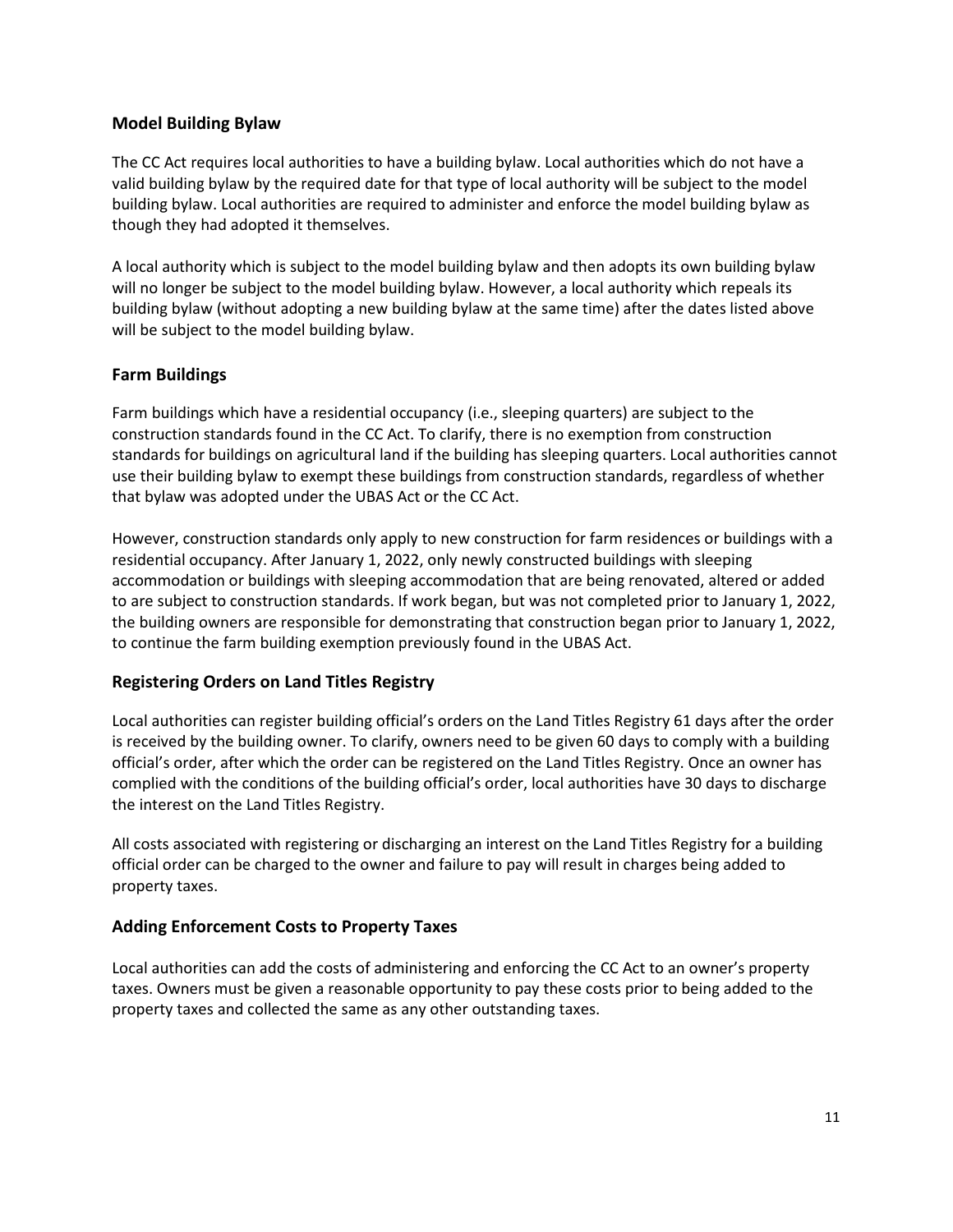For example, if a building owner failed to pay the fees for a follow up inspection connected to a building permit, a local authority should send a letter to the building owner, outlining the reason for the fees (i.e., the follow up inspection), the amount of fees owed and the date by which the fees must be paid (generally 30 days from the date of the letter). If the building owner still has not paid the inspection fees by that date, the outstanding inspection fees could be added to property taxes and collected the same as any other outstanding taxes.

#### **Building Officials and Annual Reporting Requirements**

Only individuals who have a valid Saskatchewan building official licence issued by the Chief Codes Administrator (the CC Administrator) can provide building official services. Building officials can be appointed by a local authority to enforce other bylaws (e.g., noise, parking) but building officials can only use the powers provided in the CC Act to enforce building bylaws.

Local authorities are required to provide the CC Administrator the names and license numbers of all building officials appointed by the local authority within 60 days of the end of the local authority's fiscal year. This includes building officials:

- who are newly appointed;
- whose appointment ended or was terminated during the year;
- who are on an approved leave (e.g., paternity, extended illness); and,
- whose appointment is suspended.

#### **Information Required on Permits**

All permits issued under the CC Act are required to have the following information listed:

- the name of the person or company to whom the permit is issued;
- the time period the permit is valid;
- a list of all fees, bonds or deposits charged for the permit;
- the work authorized by the permit;
- the address (municipal or legal description) of the property covered by the permit;
- the building or portion of building the permit applies to;
- the stages of construction when the permit holder must notify the local authority;
- any conditions the permit holder must comply with; and
- any other information required by the local authority.

#### **Information Required on Building Official Orders**

All building official orders issued under the CC Act are required to have the following information listed:

- the date of the order;
- the name of the person or company to whom the order is issued;
- the address (municipal or legal description) of the property covered by the order;
- the name of the building official;
- the name of the local authority who appointed the building official;
- state that it is an order pursuant to section 25 of the CC Act;
- identify the portion of the CC Act, Regulations, construction codes or bylaw that have been contravened;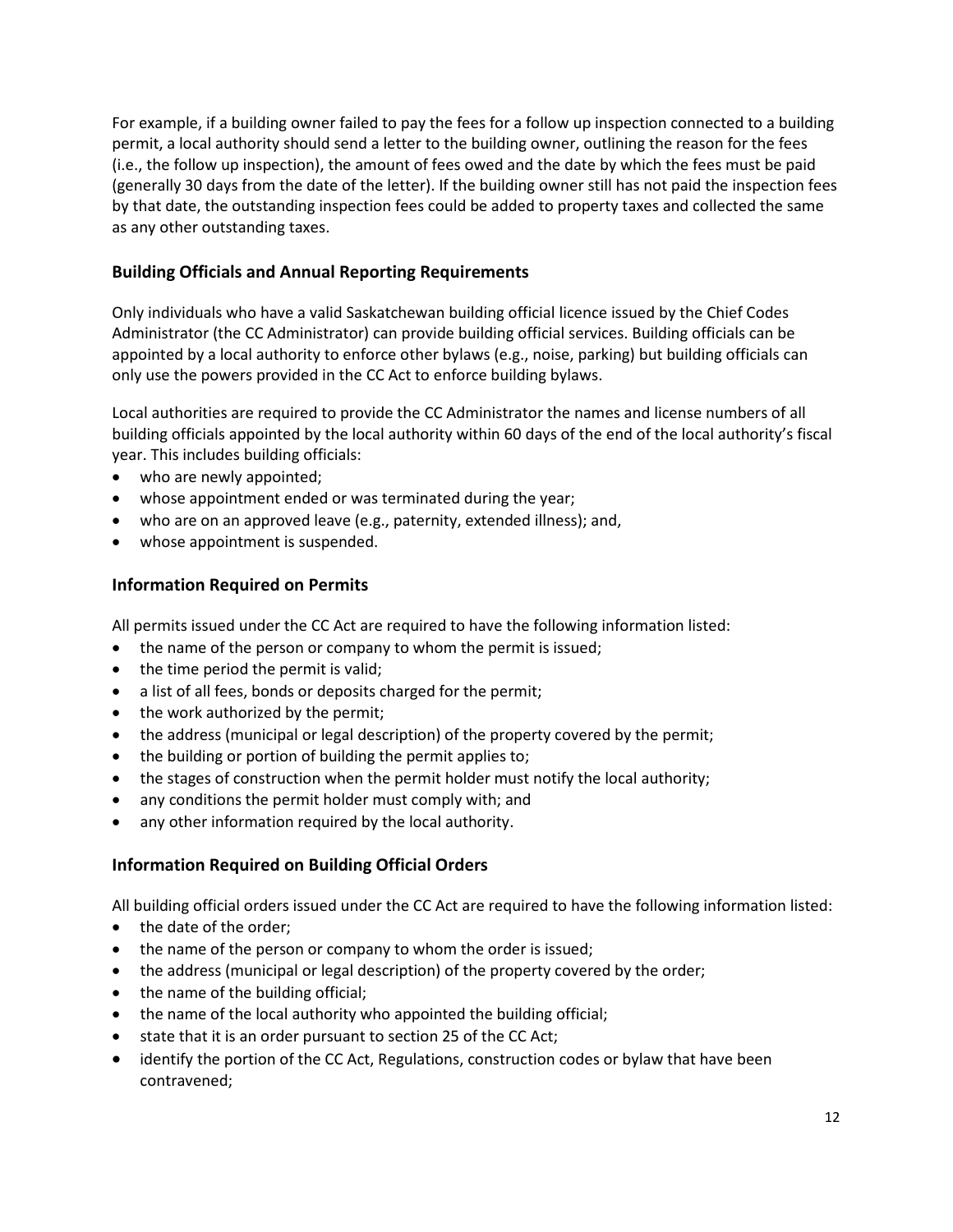- identify the actions that are ordered to occur or to cease to occur;
- identify the date that compliance is required;
- including information on how to file an appeal of the order;
- state that orders can be registered on the Land Titles Registry 61 days after being received by the owner.

#### **Pre-Rulings by the Appeal Board**

Building owners, local authorities, building officials and contractors can apply to the Saskatchewan Construction Standards Appeal Board (Appeal Board) for an interpretation of a construction code. Applications must be made prior to a building permit being issued and can only be related to an interpretation of a construction code, not interpretations of the CC Act or Regulations.

Once the Appeal Board issues an order in this matter, the building owner or contractor has six months to apply for a permit from the local authority which applies the appeal board's decision. If a building owner or contractor does not apply for a permit within six months, the appeal board's interpretation is no longer valid and cannot be used as part of a permit application.

#### **Service of Documents**

Local authorities have options when it comes to the service of documents. These include:

- personal service (e.g., hand delivered or a process server);
- ordinary or registered mail;
- posting copies at the building to which the document relates; or
- email or electronic service.

If a building official or local authority posts a copy of a document on a building, they need to ensure the document is properly secured, visible and protected from the elements. It is also recommended that a picture of the posted document be taken, including time and date, to prove the document was served.

The use of email to serve documents is only allowed where an individual has provided their email address and consented in writing to receive these items via email. Additionally, some documents may be sent electronically but must also be sent another way; this includes building official orders for unsafe conditions and the revocation of a building permit.

Local authorities should not assume that because a building owner has previously consented to receive some types of documents via email, they have also consented to receive all other types of documents the same way. For example, a building owner may have agreed to have their monthly water bills emailed to them but that does not automatically mean the building owner agreed to have their building permit emailed to them.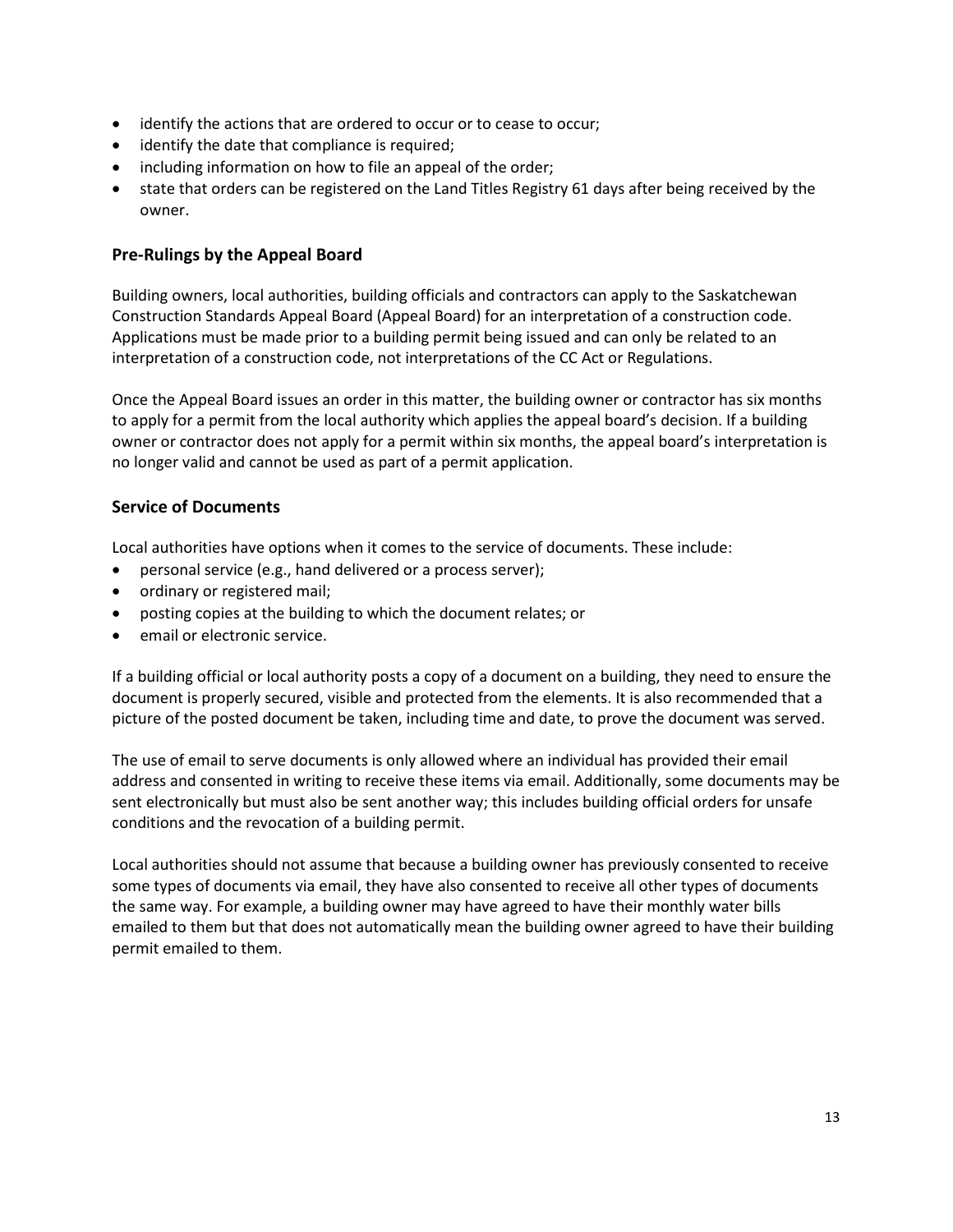## <span id="page-13-0"></span>Acronyms

| <b>Appeal Board</b>     | The Saskatchewan Construction Standards Appeal Board                      |  |
|-------------------------|---------------------------------------------------------------------------|--|
| <b>CC Administrator</b> | <b>Chief Codes Administrator</b>                                          |  |
| <b>Codes</b>            | The NBC, NECB and NPC as adopted under the CC Act and Regulations         |  |
| <b>Minister</b>         | Minister responsible for the CC Act, currently the Minister of Government |  |
|                         | Relations                                                                 |  |
| <b>NBC</b>              | The National Building Code of Canada                                      |  |
| <b>NECB</b>             | The National Energy Code of Canada for Buildings                          |  |
| <b>NPC</b>              | The National Plumbing Code of Canada                                      |  |
| the BASA Regulations    | The Building and Accessibility Standards Administration Regulations       |  |
| the BC Regulations      | The Building Code Regulations                                             |  |
| the CC Act              | The Construction Codes Act                                                |  |
| the EC Regulations      | The Energy Code Regulations                                               |  |
| the PC Regulations      | The Plumbing Code Regulations                                             |  |
| <b>PR</b>               | The Plumbing Regulations                                                  |  |
| the UBAS Act            | The Uniform Building and Accessibility Standards Act                      |  |
| the UBAS Regulations    | The Uniform Building and Accessibility Standards Regulations              |  |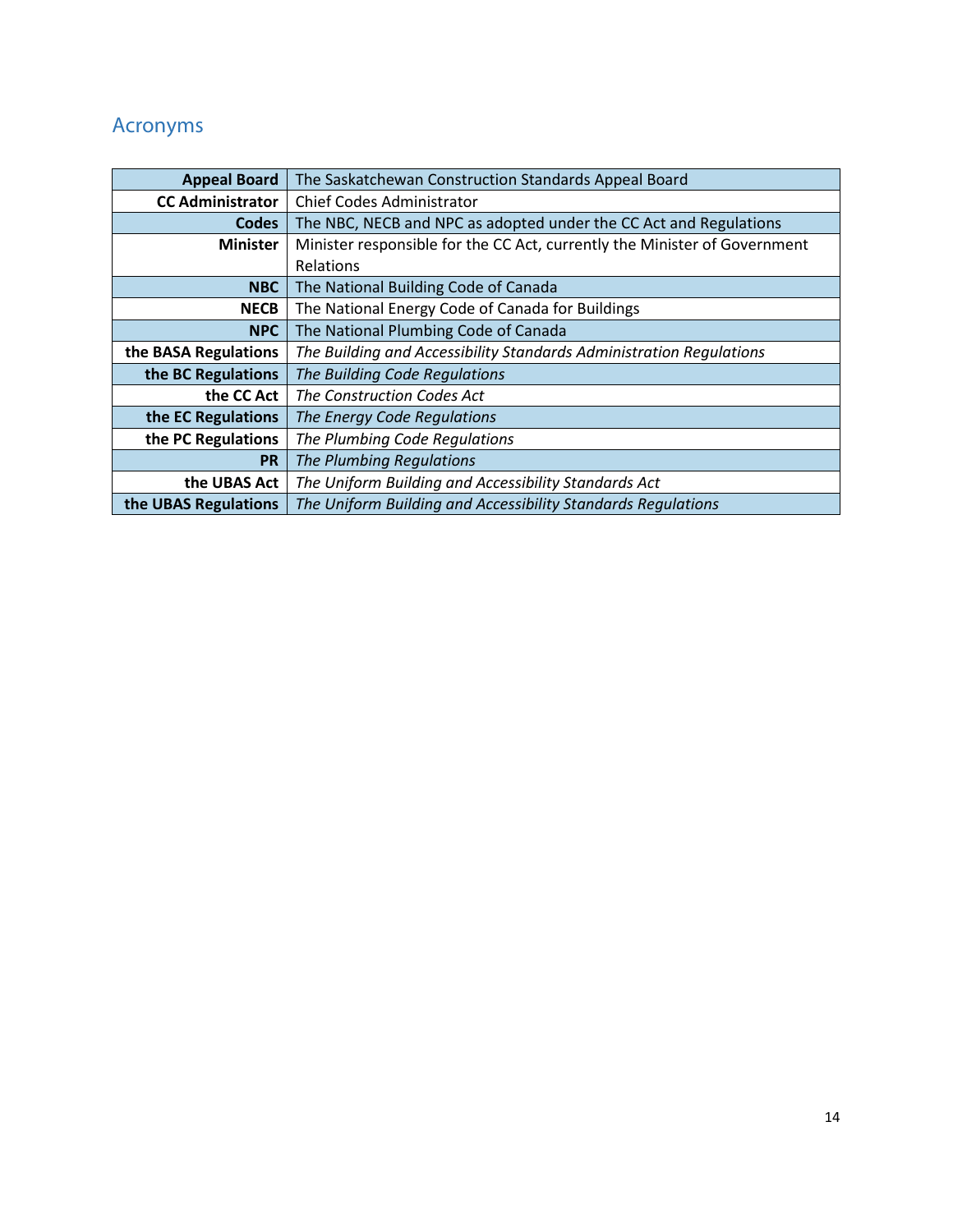## <span id="page-14-0"></span>*The Construction Codes Act*

<span id="page-14-7"></span><span id="page-14-6"></span><span id="page-14-5"></span><span id="page-14-4"></span><span id="page-14-3"></span><span id="page-14-2"></span><span id="page-14-1"></span>

| <b>PART 1 - Preliminary Matters</b>                                                                                                                                                                                                                                                                                                                                                                                                                                                                    | <b>Former Provision</b>                       |
|--------------------------------------------------------------------------------------------------------------------------------------------------------------------------------------------------------------------------------------------------------------------------------------------------------------------------------------------------------------------------------------------------------------------------------------------------------------------------------------------------------|-----------------------------------------------|
| Section 1 - Short Title<br>The title of the CC Act for the purpose of citation.                                                                                                                                                                                                                                                                                                                                                                                                                        | the UBAS Act<br>section 1                     |
| Section 2 - Definitions<br>Definitions of the various terms used throughout the CC Act. Numerous new<br>definitions are included.                                                                                                                                                                                                                                                                                                                                                                      | the UBAS Act<br>section 2                     |
| Section 3 - Purpose of Act<br>Outlines the broad purpose of the CC Act and details the responsibility of<br>building owners, local authorities and the Government of Saskatchewan's<br>authority to manage the CC Act.                                                                                                                                                                                                                                                                                 | <b>New provision</b>                          |
| Section 4 - Act binds Crown<br>The Crown is bound by the CC Act and therefore is also subject to bylaws<br>and Regulations made pursuant to the CC Act.                                                                                                                                                                                                                                                                                                                                                | the UBAS Act<br>section 3                     |
| <b>PART 2 - Construction Standards</b>                                                                                                                                                                                                                                                                                                                                                                                                                                                                 |                                               |
| Section 5 - Construction standards prescribed<br>Outlines the authority of the Government of Saskatchewan to make or<br>adopt standards for the design, construction, addition, erection, placement,<br>alteration, repair, renovation, demolition, relocation, removal, use,<br>occupancy or change of occupancy of the building. It provides for the<br>classification of buildings based on their use or occupancy and includes<br>provisions to adopt by regulation the NBC, the NECB and the NPC. | the UBAS Act<br>subsections 8(1) and<br>11(2) |
| Section 6 - Application of construction standards<br>This section outlines when construction standards apply to new<br>construction and in what situations they may apply to existing buildings.                                                                                                                                                                                                                                                                                                       | the UBAS Act<br>section 7                     |
| Clauses 7(2)(a) and (b) exempt buildings which were under construction,<br>were built or had a permit for construction issued prior to the adoption of<br>the UBAS Act on June 6, 1988. However, construction standards do apply to<br>any new construction or renovations on these older buildings but is still only<br>applicable to the new construction or renovations, not the whole building.                                                                                                    | the UBAS Act<br>clauses $7(2)(a)$ and $(b)$   |
| Saskatchewan exempts existing buildings from complying with energy<br>efficiency standards, even if those buildings undergo a renovation or<br>alternation. Clause 6(2)(d) allows this exemption to be adopted in<br>regulation and this exemption is continued in Regulations under the CC Act.                                                                                                                                                                                                       | the UBSA Regs<br>subsection 3(11)             |
| Subsection 6(3) provides local authorities with the autonomy to apply<br>construction standards to new farm buildings or renovations to existing<br>farm buildings in their jurisdiction if they so choose.                                                                                                                                                                                                                                                                                            | the UBAS Act<br>subsection 7(3)               |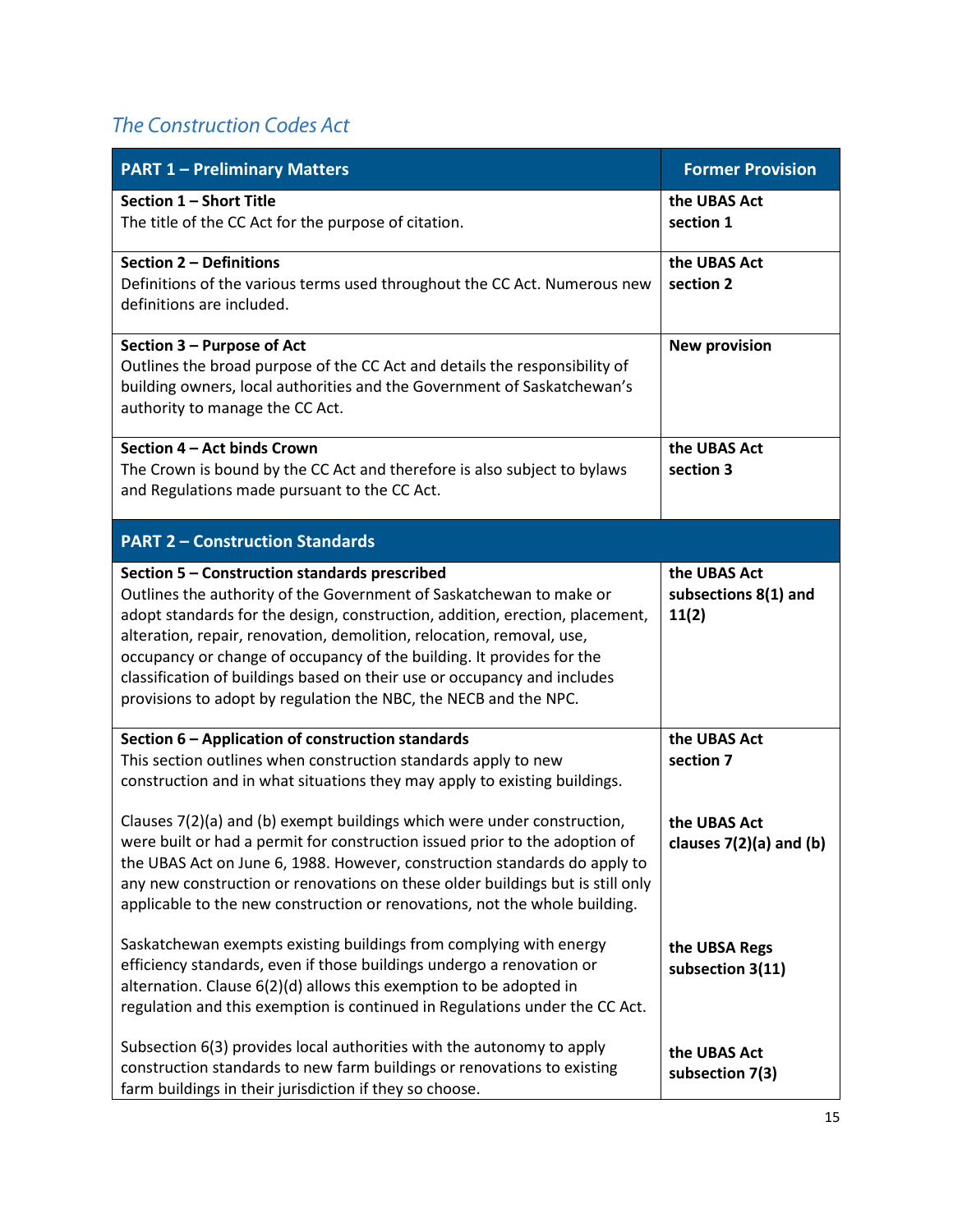<span id="page-15-5"></span><span id="page-15-4"></span><span id="page-15-3"></span><span id="page-15-2"></span><span id="page-15-1"></span><span id="page-15-0"></span>

| Section 7 - Notice to local authority<br>This section expands the ability for local authorities to require additional<br>notification from owners in their bylaws if the local authority choses. The<br>Lieutenant Governor in Council could also require additional notifications at<br>different stages of construction if necessary.<br>Clause 7(3)(d) requires owners inform local authorities if the work that was<br>completed differed from the plans which were submitted as part of a permit<br>application. For example, if an owner chooses to use a different foundation<br>system or a different floor assembly system that what had been approved<br>when the permit was issued, they would be required to notify the local<br>authority of this change and seek an amendment to the building permit. | the UBAS Act<br>section 17.2<br><b>New provision</b> |
|---------------------------------------------------------------------------------------------------------------------------------------------------------------------------------------------------------------------------------------------------------------------------------------------------------------------------------------------------------------------------------------------------------------------------------------------------------------------------------------------------------------------------------------------------------------------------------------------------------------------------------------------------------------------------------------------------------------------------------------------------------------------------------------------------------------------|------------------------------------------------------|
| Section 8 - Ministerial interpretations<br>This section allows the Minister to issue interpretations on any provision of<br>a construction code adopted under the CC Act. These interpretations would<br>be applicable to every building where that provision applies.<br>To assist in the formation and development of the pre-rulings, the Minister<br>may form an advisory committee of affected stakeholders who can provide<br>insight and expertise.                                                                                                                                                                                                                                                                                                                                                          | <b>New provision</b>                                 |
|                                                                                                                                                                                                                                                                                                                                                                                                                                                                                                                                                                                                                                                                                                                                                                                                                     |                                                      |
| <b>PART 3 - Chief Codes Administrator</b>                                                                                                                                                                                                                                                                                                                                                                                                                                                                                                                                                                                                                                                                                                                                                                           |                                                      |
| Section 9 - Chief codes administrator<br>This section appoints and defines the duties and responsibilities of the CC<br>Administrator.                                                                                                                                                                                                                                                                                                                                                                                                                                                                                                                                                                                                                                                                              | the UBAS Act<br>subsection 5(1)                      |
| Subsection 9(3) includes:<br>compliance with construction codes;<br>$\bullet$<br>establishment of interjurisdictional areas between local authorities;<br>٠<br>the delivery of building official services; and<br>٠<br>any other matter directed by the Minister.<br>$\bullet$                                                                                                                                                                                                                                                                                                                                                                                                                                                                                                                                      | <b>New provision</b>                                 |
| Section 10 - Building official licences<br>This section deals with who is allowed to be issued a building official licence.<br>The word "qualified" is added to the description of people who can be<br>issued a licence. Qualifications are defined by regulation.                                                                                                                                                                                                                                                                                                                                                                                                                                                                                                                                                 | the UBAS Act<br>section 5.1                          |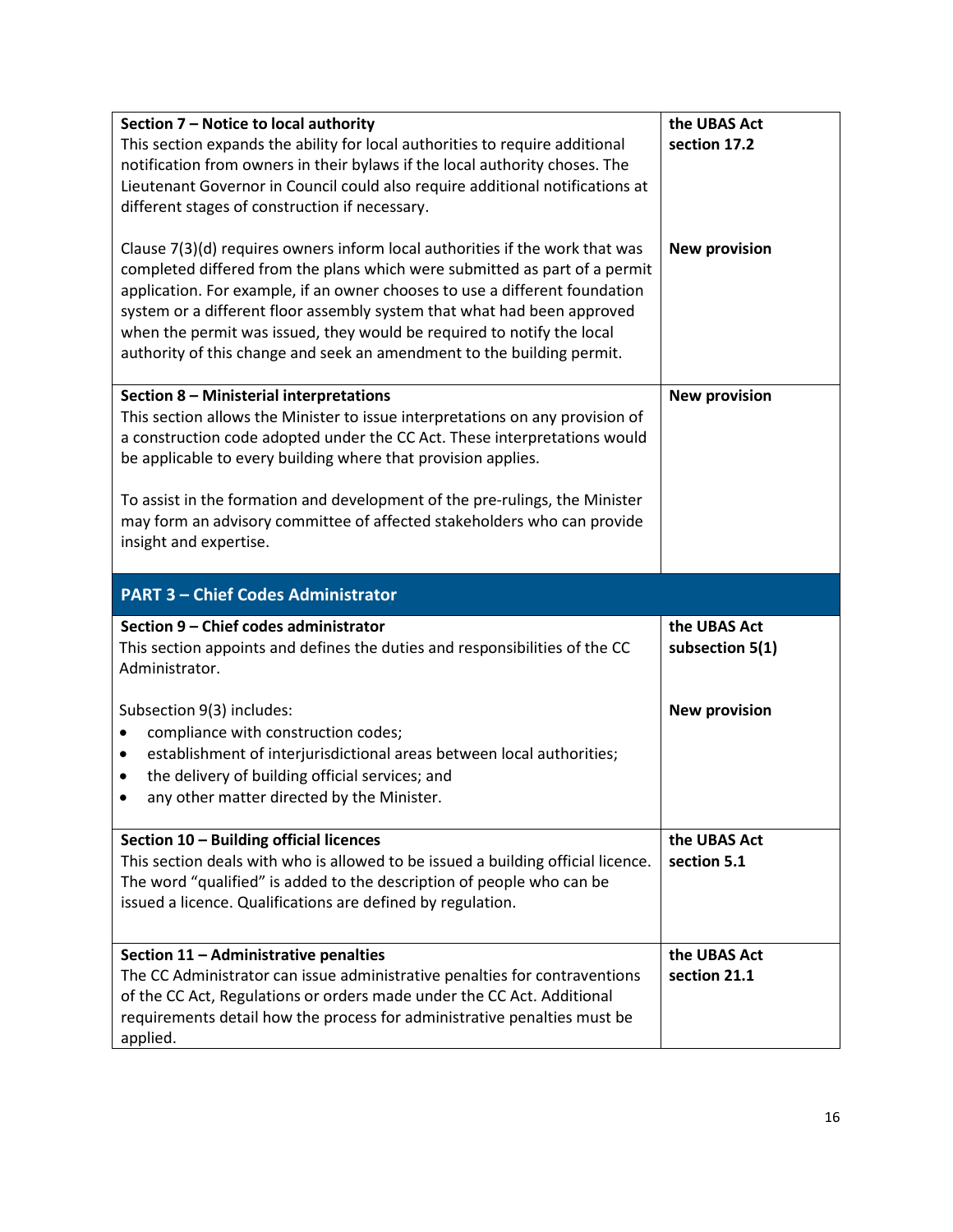<span id="page-16-6"></span><span id="page-16-5"></span><span id="page-16-4"></span><span id="page-16-3"></span><span id="page-16-2"></span><span id="page-16-1"></span><span id="page-16-0"></span>

| Section 12 - Enforcement of administrative penalties                                                                         | the UBAS Act          |
|------------------------------------------------------------------------------------------------------------------------------|-----------------------|
| The CC Administrator can certify administrative penalties by filing them with                                                | section 21.2          |
| the court.                                                                                                                   |                       |
|                                                                                                                              |                       |
| Section 13 - Appeal to court re administrative penalty                                                                       | the UBAS Act          |
| Recipients of an administrative penalty may appeal that penalty to the court                                                 | section 21.3          |
| and the court may decide to confirm, amend or quash the administrative                                                       |                       |
| penalty.                                                                                                                     |                       |
| Section 14 - Discipline orders                                                                                               | the UBAS Act          |
| Discipline orders can be written for:                                                                                        | section 21.4          |
| failure to comply with orders of the appeal board;                                                                           |                       |
| failure to comply with building official orders; and<br>٠                                                                    |                       |
| building officials who fail to comply with conditions of their licence.                                                      |                       |
|                                                                                                                              |                       |
| Section 15 - Appeal to chief codes administrator                                                                             | the UBAS Act          |
| Recipients of a disciplinary order may appeal that order to the CC                                                           | section 21.5          |
| Administrator.                                                                                                               |                       |
|                                                                                                                              |                       |
| <b>PART 4 - Administration by Local Authorities</b>                                                                          |                       |
| Section 16 - Administration by local authorities                                                                             | the UBAS Act          |
| This section provides that local authorities must administer and enforce this                                                | section 4             |
| Act, the Regulations, ministerial interpretations, orders of their appointed                                                 |                       |
| building official and decisions and orders of the appeal board.                                                              |                       |
|                                                                                                                              |                       |
| Subsection 16(4) is new and requires a local authority to inform the CC                                                      | <b>New provision</b>  |
| Administrator on an annual basis of building officials that have been                                                        |                       |
| appointed, suspended or cancelled during the previous fiscal year.                                                           |                       |
| Subsections 16(9) and (10) are new and allow a local authority to add                                                        | <b>New provision</b>  |
| unpaid amounts for work or service to property taxes. For example, if a                                                      |                       |
| building permit is issued without the permit fee being paid, the fee amount                                                  |                       |
| could be added to the building's property tax and collected in the same                                                      |                       |
| manner.                                                                                                                      |                       |
|                                                                                                                              |                       |
| Section 17 - Adopting building bylaws                                                                                        | the UBAS Act          |
| This section sets the procedure related to the adoption, amendment and                                                       | sections 14, 23.1 and |
| repeal of building bylaws by local authorities.                                                                              | 24                    |
|                                                                                                                              |                       |
| Subsection 17(5) requires local authorities to inform the Minister of repeals                                                | <b>New provision</b>  |
| of building bylaws, which was not previously required.                                                                       |                       |
|                                                                                                                              |                       |
| Subsection 17(6) extends the time local authorities must submit a bylaw for<br>ministerial approval from 30 days to 60 days. | <b>New provision</b>  |
|                                                                                                                              |                       |
|                                                                                                                              |                       |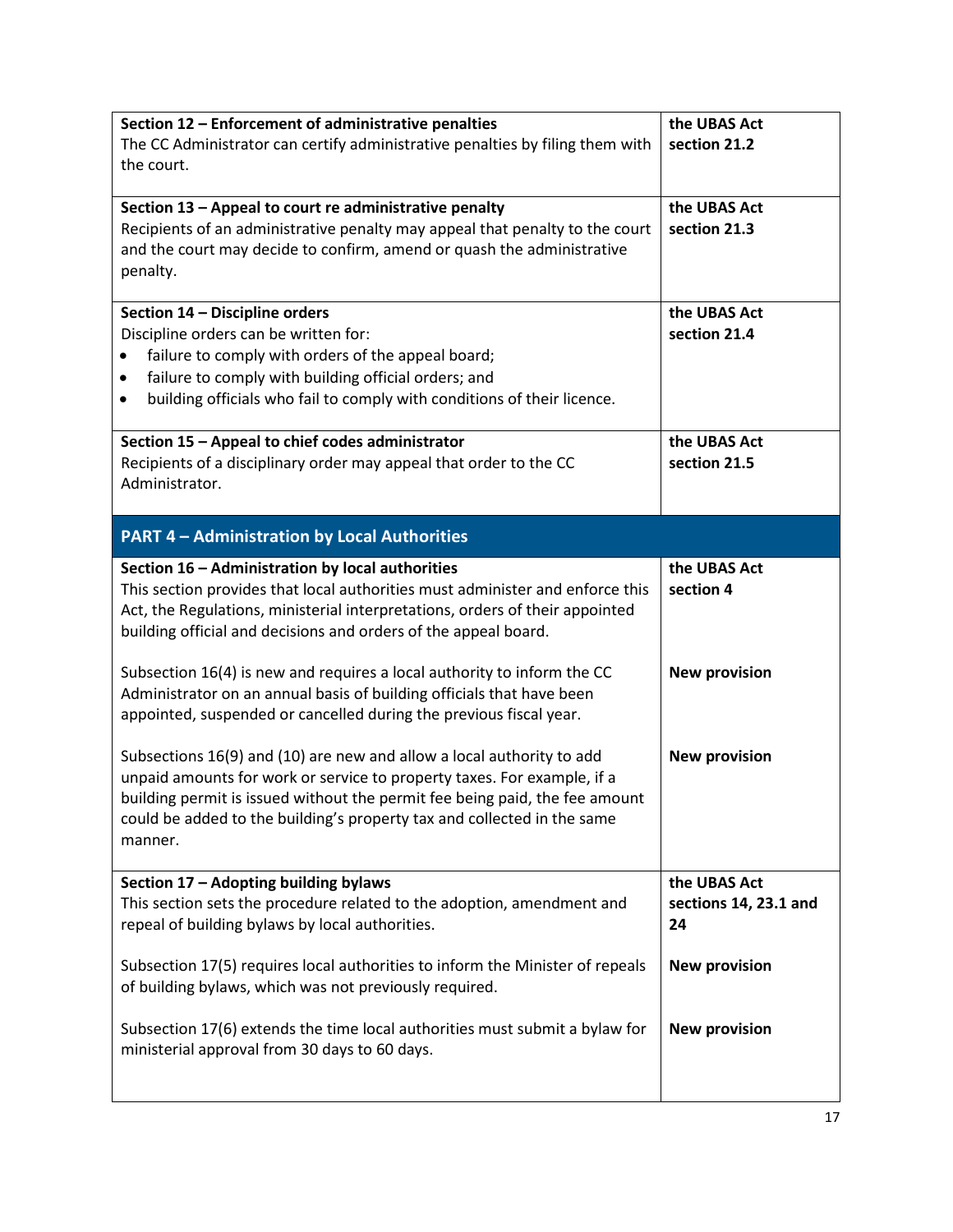<span id="page-17-6"></span><span id="page-17-5"></span><span id="page-17-4"></span><span id="page-17-3"></span><span id="page-17-2"></span><span id="page-17-1"></span><span id="page-17-0"></span>

| Subsection 17(11) requires local authorities to repeal and replace existing<br>building bylaws within with seven years of the coming into force of this Act.<br>This is necessary to ensure all bylaws comply with the new legislation. Local<br>authorities which do not renew their building bylaw within this timeframe<br>would be subject to the default provincial building bylaw referred to in<br>section 18. | <b>New provision</b>       |
|-----------------------------------------------------------------------------------------------------------------------------------------------------------------------------------------------------------------------------------------------------------------------------------------------------------------------------------------------------------------------------------------------------------------------|----------------------------|
| Section 18 - Failure to adopt building bylaw<br>Local authorities without building bylaws will be subject to the prescribed<br>model building bylaw.                                                                                                                                                                                                                                                                  | <b>New provision</b>       |
| Section 19 - Permits<br>Permits are required prior to commencing any work unless an unsafe<br>condition or an imminent danger is identified.                                                                                                                                                                                                                                                                          | the UBAS Act<br>section 15 |
| Subsection 19(3) allows owners to undertake work (which normally requires<br>a permit) without a permit but only to relieve an unsafe condition or<br>imminent danger in a timely manner. In these circumstances a permit must<br>be applied for within three business days of that action and to demonstrate<br>to the local authority that an unsafe condition or imminent danger existed.                          | <b>New provision</b>       |
| Section 20 - Interest on title<br>Where compliance with the minimum standards is being contravened, an<br>order on title can be registered at the direction of the building official to<br>alert prospective buyers, lenders and others that compliance with the<br>standards has not been met. The section details further the process and<br>discharge requirements when an interest in title is being considered.  | <b>New provision</b>       |
| Section 21 - Public documents<br>The Local Authority Freedom of Information and Protection of Privacy Act<br>applies and all records related to a building project are subject to that Act.                                                                                                                                                                                                                           | <b>New provision</b>       |
| Section 22 - Regional cooperation<br>Supports two or more municipalities working together by agreement where<br>regional interests span the geographical boundaries of local authorities.<br>May include common processes, fees and building official appointment.                                                                                                                                                    | <b>New provision</b>       |
| <b>PART 5 - Building Officials</b>                                                                                                                                                                                                                                                                                                                                                                                    |                            |
| Section 23 - Building officials<br>Makes government appointment of building official possible and limits<br>anyone who does not have a building official licence from practicing as a<br>building official.                                                                                                                                                                                                           | the UBAS Act<br>section 5  |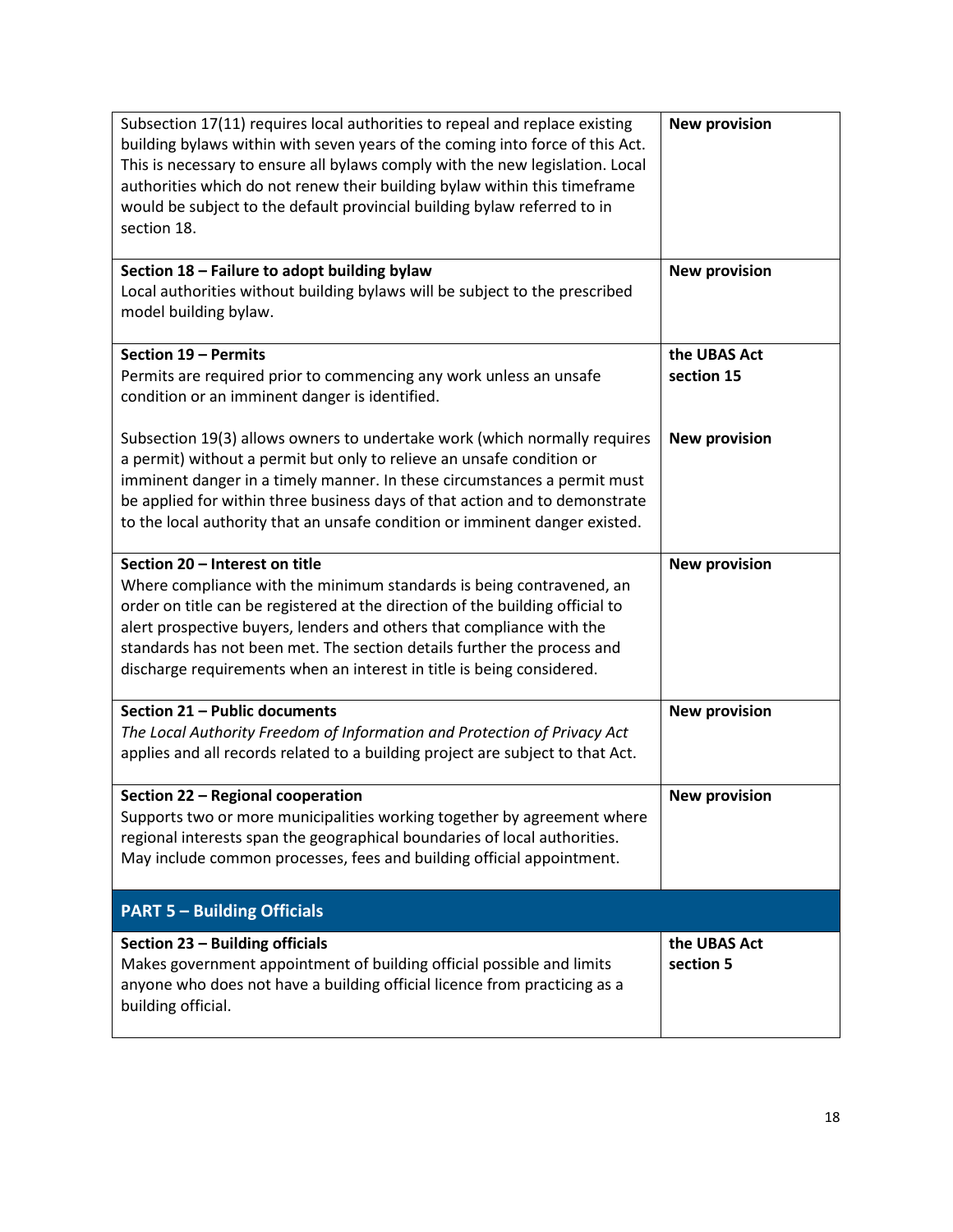<span id="page-18-6"></span><span id="page-18-5"></span><span id="page-18-4"></span><span id="page-18-3"></span><span id="page-18-2"></span><span id="page-18-1"></span><span id="page-18-0"></span>

| Section 24 - Powers of building officials<br>Provides the necessary powers for a building official to enter land or<br>buildings, make inspections, take samples and be accompanied by persons<br>with expert knowledge. Also provides the authority to apply for a<br>restraining order and take actions when a building is determined to pose an<br>imminent danger is identified.                                                                                                                        | the UBAS Act<br>section 16      |
|-------------------------------------------------------------------------------------------------------------------------------------------------------------------------------------------------------------------------------------------------------------------------------------------------------------------------------------------------------------------------------------------------------------------------------------------------------------------------------------------------------------|---------------------------------|
| Section 25 - Building official orders<br>Establishes the power for a building official to write an order for compliance<br>with the minimum construction standards, an unsafe condition or the terms<br>and conditions of a permit.                                                                                                                                                                                                                                                                         | the UBAS Act<br>section 17      |
| Section 26 - Execution of orders<br>Any order that has not been resolved can be acted upon by the Minister or<br>the CC Administrator if requested by the local authority or determined by<br>the Minister that inaction could pose a danger to the public.                                                                                                                                                                                                                                                 | the UBAS Act<br>section 21      |
| <b>PART 6 - Saskatchewan Construction Standards Appeal Board</b>                                                                                                                                                                                                                                                                                                                                                                                                                                            |                                 |
| Section 27 - Saskatchewan Construction Standards Appeal Board<br>This section: continues the Saskatchewan Building and Accessibility<br>Standards Board as the Saskatchewan Construction Standards Appeal<br>Board; expands its membership from eight persons to ten persons; and<br>limits board members to two consecutive terms. It also allows for the<br>Lieutenant Governor in Council to establish qualifications of Appeal Board<br>members, and removes the designation of Appeal Board secretary. | the UBAS Act<br>section 6       |
| Section 28 - Quorum<br>Establishes a minimum number of members as quorum to hear an appeal.                                                                                                                                                                                                                                                                                                                                                                                                                 | the UBAS Act<br>subsection 6(6) |
| Section 29 - Procedures re hearing of appeals<br>Provides for the Appeal Board to establish its own rules of procedure.<br>Establishes the types of decisions the Appeal Board can make dependent on<br>the building official's order.<br>Empowers the CC Administrator to establish the validity of an appeal and<br>provides the CC Administrator the ability to dismiss appeals which are<br>outside of the Appeal Board's mandate or which are inappropriate.                                           | the UBAS Act<br>subsection 6(7) |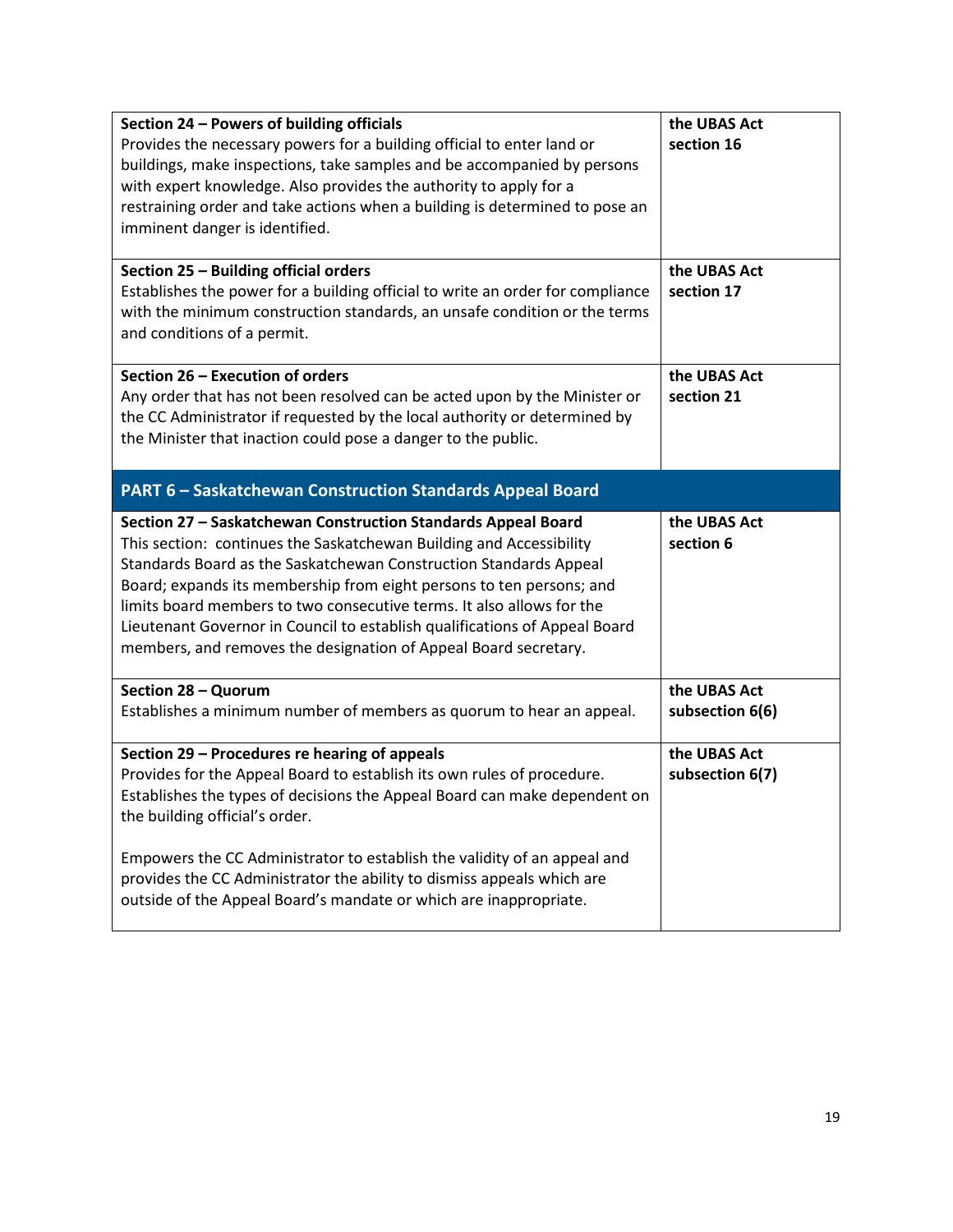<span id="page-19-7"></span><span id="page-19-6"></span><span id="page-19-5"></span><span id="page-19-4"></span><span id="page-19-3"></span><span id="page-19-2"></span><span id="page-19-1"></span><span id="page-19-0"></span>

| Section 30 - Remuneration and reimbursement                                  | <b>New provision</b> |
|------------------------------------------------------------------------------|----------------------|
| This section allows the Lieutenant Governor in Council to set the            |                      |
| remuneration for appeal board members.                                       |                      |
|                                                                              |                      |
| Section 31 - Appeals re building official orders                             | the UBAS Act         |
| This section establishes procedures for appeals and provides the CC          | section 18           |
| Administrator with the power to dismiss appeals where appellants fail to     |                      |
| take action to continue their appeal. This section also provides additional  |                      |
| time for the appeal board to hold a hearing, moving from 30 days to 60       |                      |
| days.                                                                        |                      |
|                                                                              |                      |
| Section 32 - Application re interpretation order                             | <b>New provision</b> |
| This section allows the Appeal Board to issue pre-rulings on difference of   |                      |
| interpretation of construction codes which are applicable to individual      |                      |
| buildings.                                                                   |                      |
|                                                                              |                      |
| An application for a pre-ruling must be submitted prior to a permit being    |                      |
| issued and a local authority must be given the opportunity to provide a      |                      |
| submission prior to the hearing taking place. There is also a time limit for |                      |
| which a pre-ruling is valid to ensure timely action by a building's owner.   |                      |
|                                                                              |                      |
| Section 33 - Application re exemption order                                  | the UBAS Act         |
| This section allows for owners to ask for an exemption from accessibility    | section 12           |
| standards in select situations where the Appeal Board believes compliance    |                      |
| with accessibility standards is impractical, inappropriate, where an undue   |                      |
| hardship would be created, or where the building owner can demonstrate       |                      |
| their proposal would provide equal or better accessibility than the building |                      |
| standard requires.                                                           |                      |
| Building owners must apply before a building permit is issued and rulings    |                      |
| have a time limit to ensure the building owner acts in a timely manner.      |                      |
|                                                                              |                      |
| Section 34 - Appeal to judge                                                 | the UBAS Act         |
| This section expands the number of parties which can appeal a decision of    | section 19           |
| the appeal board to a judge to include building officials, constructors and  |                      |
| local authorities.                                                           |                      |
|                                                                              |                      |
| <b>PART 7 - Emergencies</b>                                                  |                      |
| Section 35 - Definitions for Part                                            | <b>New provision</b> |
| This section provides definitions for this Part.                             |                      |
|                                                                              |                      |
| Section 36 - Powers of minister in an emergency                              | <b>New provision</b> |
| This section provides the Minister with additional powers in situations of a |                      |
| provincial or local authority declaration of emergency or during a public    |                      |
| health order.                                                                |                      |
|                                                                              |                      |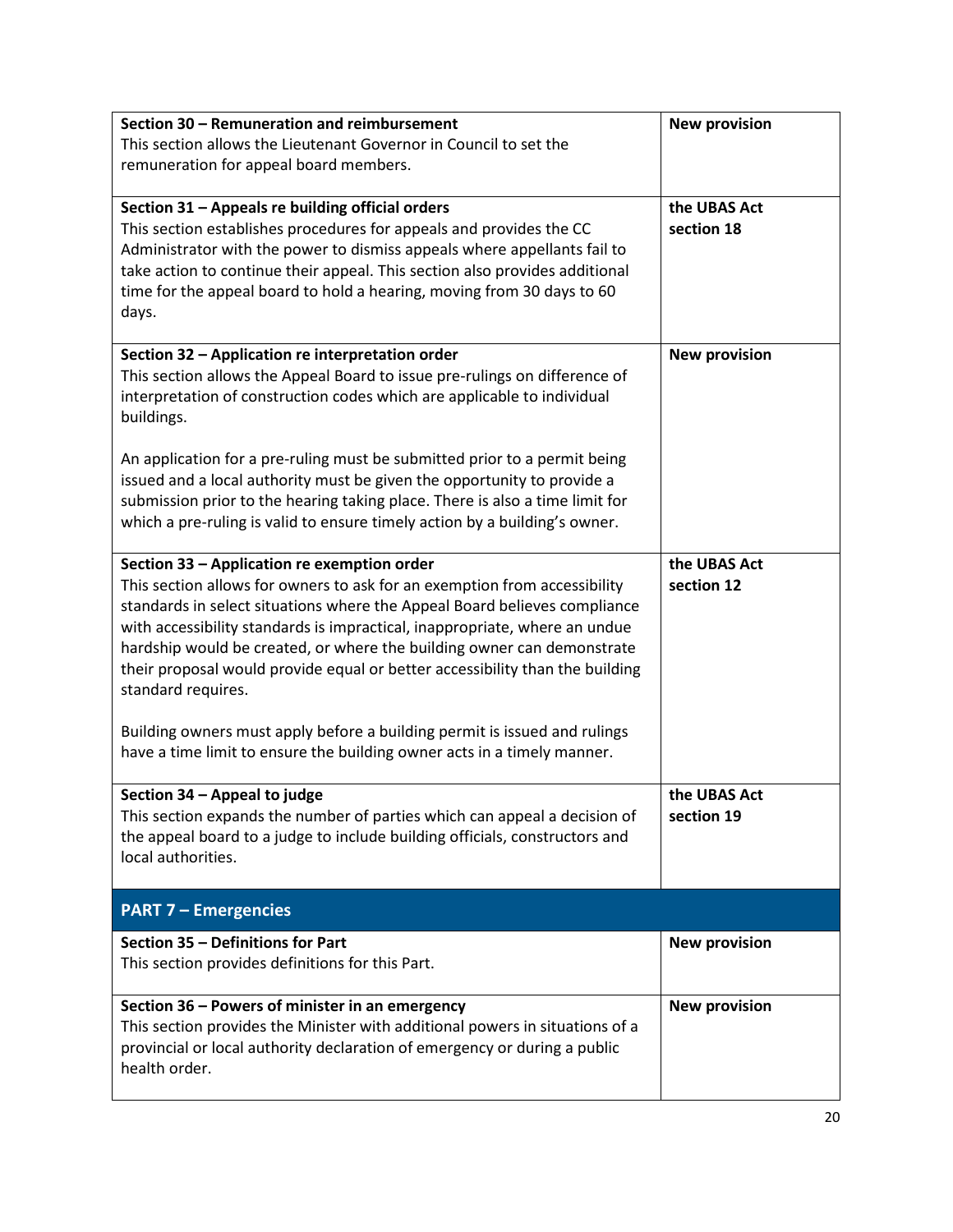<span id="page-20-8"></span><span id="page-20-7"></span><span id="page-20-6"></span><span id="page-20-5"></span><span id="page-20-4"></span><span id="page-20-3"></span><span id="page-20-2"></span><span id="page-20-1"></span><span id="page-20-0"></span>

| These powers include the ability to act as a local authority for issuing<br>permits for temporary structures or renovations to existing structures and<br>to provide building official services where necessary. This section also limits<br>the time that a temporary building is permitted to act as a building, as<br>indicated on the date of the permit.<br>Decisions of the Minister in these situations are not subject to review, like<br>the powers provided to the Minister under The Emergency Planning Act<br>during an emergency. |                              |
|------------------------------------------------------------------------------------------------------------------------------------------------------------------------------------------------------------------------------------------------------------------------------------------------------------------------------------------------------------------------------------------------------------------------------------------------------------------------------------------------------------------------------------------------|------------------------------|
| Section 37 - Order during emergency period<br>This section provides the Lieutenant Governor in Council with powers<br>during an emergency to ensure action is taken as needed. This may include<br>suspending, modifying, replacing or prescribing new requirements.                                                                                                                                                                                                                                                                           | <b>New provision</b>         |
| Section 38 - Rules re section 36 and 37 and orders<br>This section ensures orders of the Minister or the Lieutenant Governor in<br>Council, take precedent over other bylaws, regulations or agreements made<br>under this Act. This section also outlines how long these orders remain in<br>force after an emergency is over.                                                                                                                                                                                                                | <b>New provision</b>         |
| <b>PART 8 - Offences and Penalties</b>                                                                                                                                                                                                                                                                                                                                                                                                                                                                                                         |                              |
| Section 39 - Offences and penalties<br>Describes the reasons that penalties can be applied, the limits of those<br>penalties and the requirement that the penalties are only applicable on<br>summary conviction.                                                                                                                                                                                                                                                                                                                              | the UBAS Act<br>section 22   |
| Section 40 - Court order<br>Any person who does not comply with an order provided for under this Act<br>may be the subject of an application to the court by either the Minister or<br>the local authority.                                                                                                                                                                                                                                                                                                                                    | the UBAS Act<br>section 23   |
| <b>PART 9 - General</b>                                                                                                                                                                                                                                                                                                                                                                                                                                                                                                                        |                              |
| Section 41 - Immunity<br>This section limits the liability for the different parties involved in the<br>development, adoption, administration and enforcement of construction<br>standards, when actions are done in good faith.                                                                                                                                                                                                                                                                                                               | the UBAS Act<br>section 26   |
| Section 42 - Act deemed not to lessen responsibility<br>Provides a heightened responsibility in the case of a fatality.                                                                                                                                                                                                                                                                                                                                                                                                                        | the UBAS Act<br>section 25   |
| Section 43 - Public notice<br>Provides powers for the Minister to publish an array of documents the<br>Minister determines necessary to protect the public.                                                                                                                                                                                                                                                                                                                                                                                    | the UBAS Act<br>section 21.6 |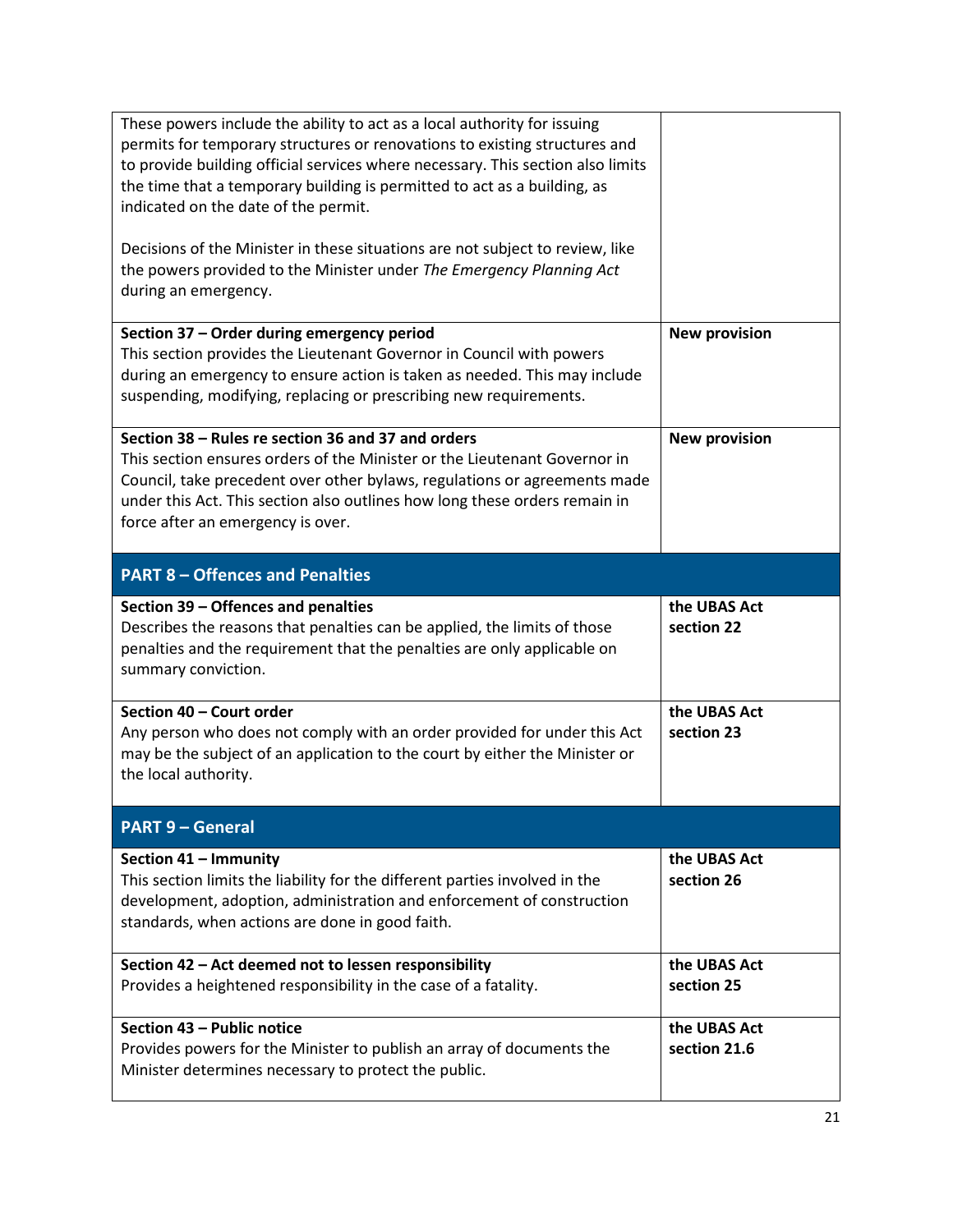<span id="page-21-7"></span><span id="page-21-6"></span><span id="page-21-5"></span><span id="page-21-4"></span><span id="page-21-3"></span><span id="page-21-2"></span><span id="page-21-1"></span><span id="page-21-0"></span>

| Section 44 - Service of documents<br>This section provides amended wording that allows for additional methods<br>to deliver documents including both registered and unregistered mail. The<br>proposed wording also changes the date that a document is deemed to<br>have been served from five days to seven days.                                                                                                                                                                                                                                                                                                                                                                                                                                                                                                                                                                                    | the UBAS Act<br>section 26.1                                 |
|--------------------------------------------------------------------------------------------------------------------------------------------------------------------------------------------------------------------------------------------------------------------------------------------------------------------------------------------------------------------------------------------------------------------------------------------------------------------------------------------------------------------------------------------------------------------------------------------------------------------------------------------------------------------------------------------------------------------------------------------------------------------------------------------------------------------------------------------------------------------------------------------------------|--------------------------------------------------------------|
| Section 45 - Regulations<br>This section specifies the power of the Lieutenant Governor in Council to<br>make regulations under this Act.                                                                                                                                                                                                                                                                                                                                                                                                                                                                                                                                                                                                                                                                                                                                                              | the UBAS Act<br>subsection 6(8) and<br>sections 8, 11 and 13 |
| <b>PART 10 - Transitional, Repeal and Coming into Force</b>                                                                                                                                                                                                                                                                                                                                                                                                                                                                                                                                                                                                                                                                                                                                                                                                                                            |                                                              |
| Section 46 - Transitional re orders, permits etc.<br>Provides that, all actions related to orders, permits, licenses and other<br>documents commenced under the UBAS Act continue under this Act.                                                                                                                                                                                                                                                                                                                                                                                                                                                                                                                                                                                                                                                                                                      | <b>New provision</b>                                         |
| Section 47 - Transitional re application of construction standards pursuant<br>to rural municipality resolution<br>Prior to 2012, rural municipalities who wanted to apply building standards<br>to farm buildings or farm residences had to pass a resolution of council,<br>asking for a regulatory change which allowed their building bylaw to<br>override the farm building exemption. Once a regulatory amendment was<br>made, their bylaw was applied via regulation to farm buildings in their<br>jurisdiction.<br>In 2012, the UBAS Act was amended to allow rural municipalities to amend<br>their building bylaw to include farm buildings without requiring a regulatory<br>amendment. This section was necessary to ensure municipalities, which had<br>previously passed resolutions would have their building bylaw applying<br>building standards to farm buildings, remain in effect. | <b>New provision</b>                                         |
| Section 48 - Transitional re appeals<br>This section allows appeals which were begun under the UBAS Act to<br>continue under the UBAS Act.                                                                                                                                                                                                                                                                                                                                                                                                                                                                                                                                                                                                                                                                                                                                                             | <b>New provision</b>                                         |
| Section 49 - SS 1983-84, c U-1.2 repealed<br>This section allows for the repeal of the UBAS Act.                                                                                                                                                                                                                                                                                                                                                                                                                                                                                                                                                                                                                                                                                                                                                                                                       | <b>New provision</b>                                         |
| Section 50 - Coming into force<br>Provides for this Act to come into force on the date fixed in the<br>proclamation.                                                                                                                                                                                                                                                                                                                                                                                                                                                                                                                                                                                                                                                                                                                                                                                   | the UBAS Act<br>section 28                                   |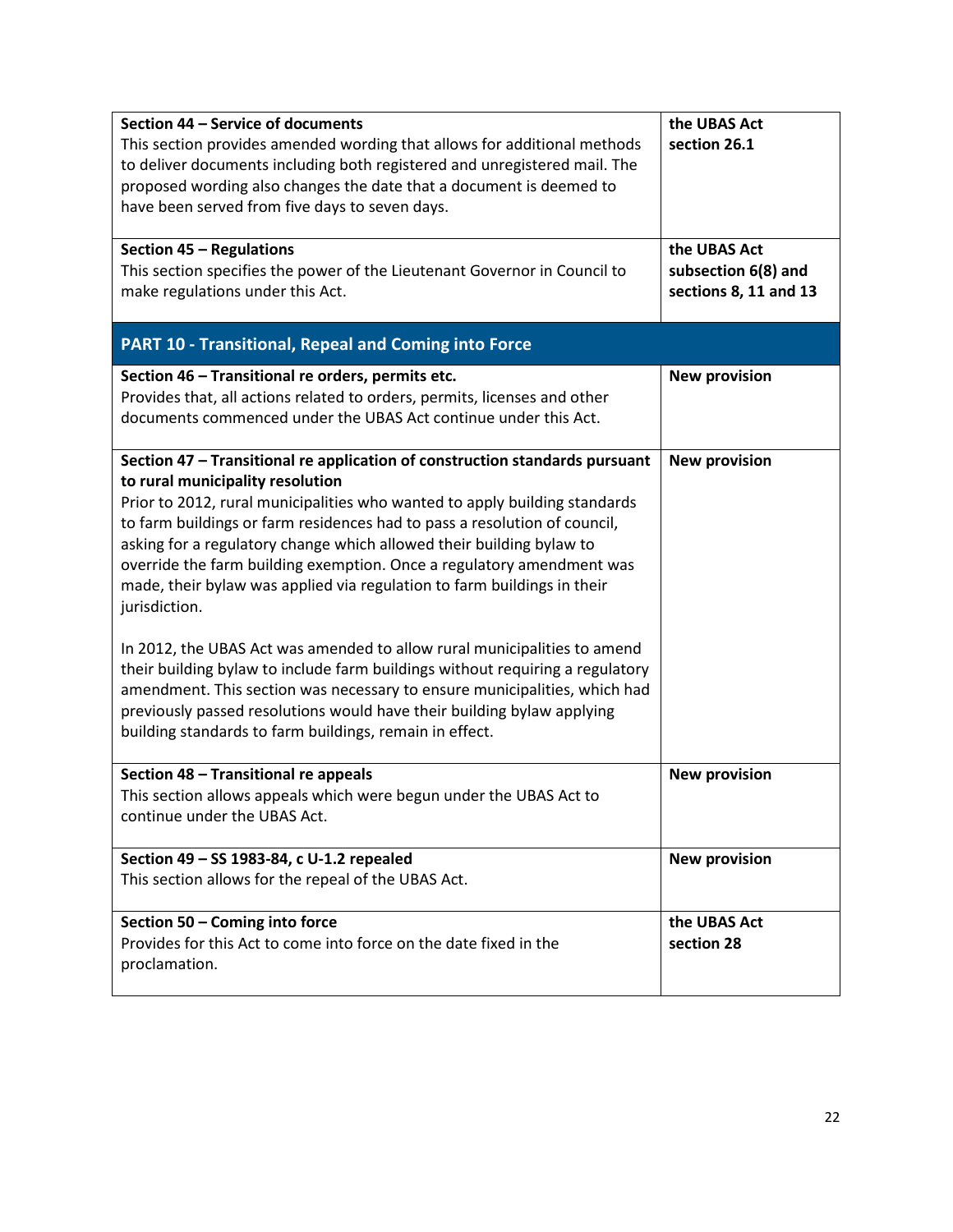## <span id="page-22-0"></span>*The Building Code Regulations*

<span id="page-22-6"></span><span id="page-22-5"></span><span id="page-22-4"></span><span id="page-22-3"></span><span id="page-22-2"></span><span id="page-22-1"></span>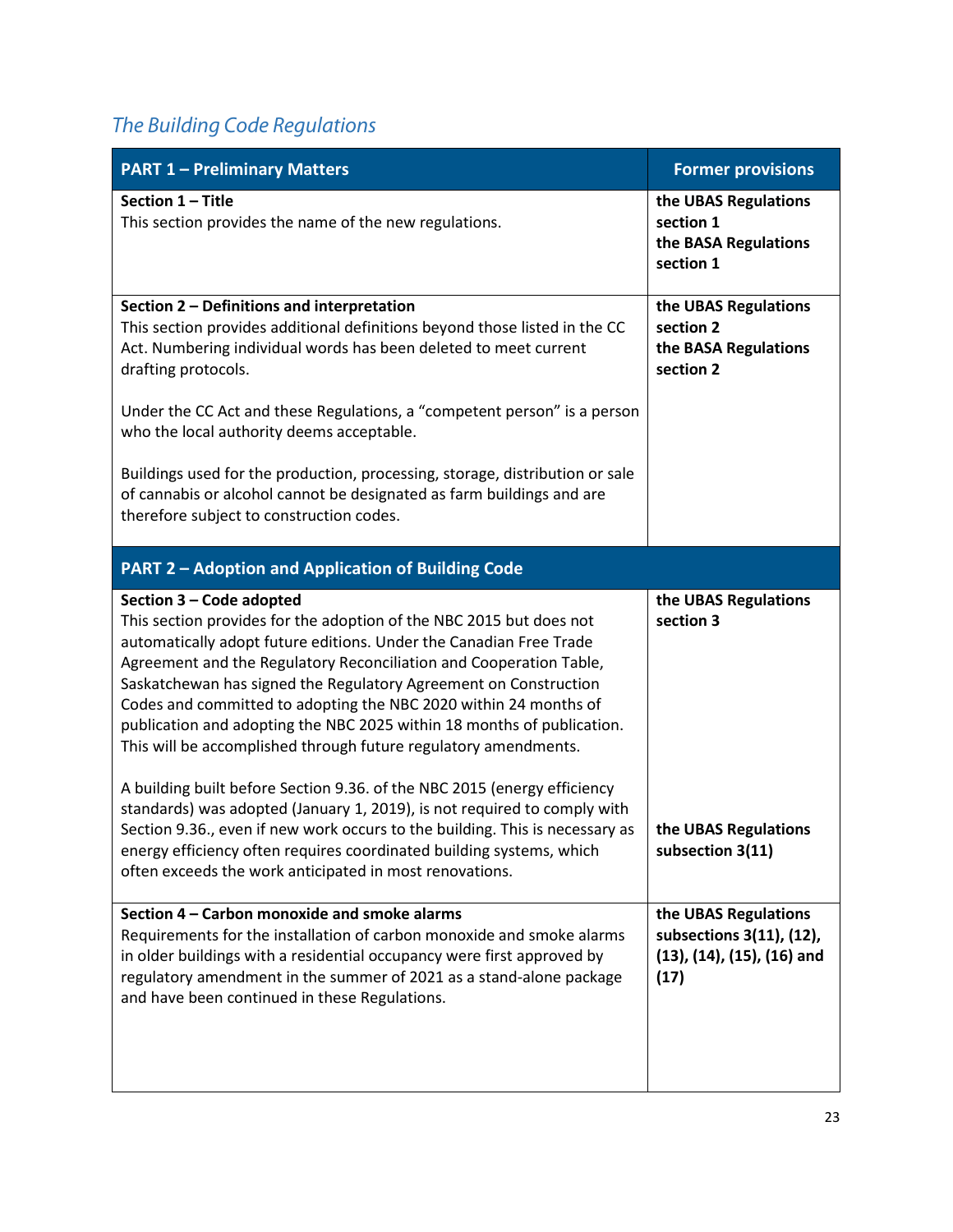<span id="page-23-4"></span><span id="page-23-3"></span><span id="page-23-2"></span><span id="page-23-1"></span><span id="page-23-0"></span>

| All buildings with a residential occupancy are required to install a carbon<br>monoxide alarm and a smoke alarm (or a device which detects both<br>carbon monoxide and smoke) by July 1, 2022. This includes buildings<br>which were built prior to the UBAS Act, Regulations and codes required<br>these devices to be installed. Owners can install a tamper-resistant non-<br>replaceable 10-year battery operated device.                                                                                                                                                                                                                                                                                                               |                                   |
|---------------------------------------------------------------------------------------------------------------------------------------------------------------------------------------------------------------------------------------------------------------------------------------------------------------------------------------------------------------------------------------------------------------------------------------------------------------------------------------------------------------------------------------------------------------------------------------------------------------------------------------------------------------------------------------------------------------------------------------------|-----------------------------------|
| Section 5 - No relief of obligation to comply with Codes<br>This section requires owners to comply with the Codes. An error in<br>granting a permit, reviewing plans, or during an inspection by a building<br>official or local authority does not relieve an owner from needing to<br>comply with the correct edition of the Codes.                                                                                                                                                                                                                                                                                                                                                                                                       | the UBAS Regulations<br>section 4 |
| Section 6 - Existing farm buildings<br>This section outlines how farmhouses and buildings containing residential<br>occupancies (overnight sleeping accommodation) which were built prior<br>to January 1, 2022, and were exempt under the UBAS Act, but are no<br>longer exempt under the CC Act, are to be treated. Existing farm<br>residences are required to comply but only if they are renovated, altered,<br>repaired or if an addition is added, only the addition itself.<br>Buildings in jurisdictions where the local authority's building bylaw<br>required farm buildings to comply with construction standards with the<br>UBAS Act are still subject to the requirements listed in the local authority's<br>building bylaw. | <b>New provision</b>              |
| <b>PART 3 - Bylaws, Permits and Orders</b>                                                                                                                                                                                                                                                                                                                                                                                                                                                                                                                                                                                                                                                                                                  |                                   |
| Section 7 - Bylaws<br>This section provides that the Minister can reject building bylaws or parts<br>of building bylaws which deal with matters not related to buildings and<br>construction codes (e.g., zoning, nuisance, taxes, etc.) or which would<br>prevent people who meet the normal requirements for a permit from<br>obtaining a permit.                                                                                                                                                                                                                                                                                                                                                                                         | <b>New provision</b>              |
| Section 8 - Model building bylaw<br>This section provides that the model bylaw is to be listed in the Appendix<br>to these Regulations and comes into force on a staggered basis.<br>Local authorities who have a valid building bylaw before the dates listed in<br>8(2) are not subject to the model bylaw.                                                                                                                                                                                                                                                                                                                                                                                                                               | <b>New provision</b>              |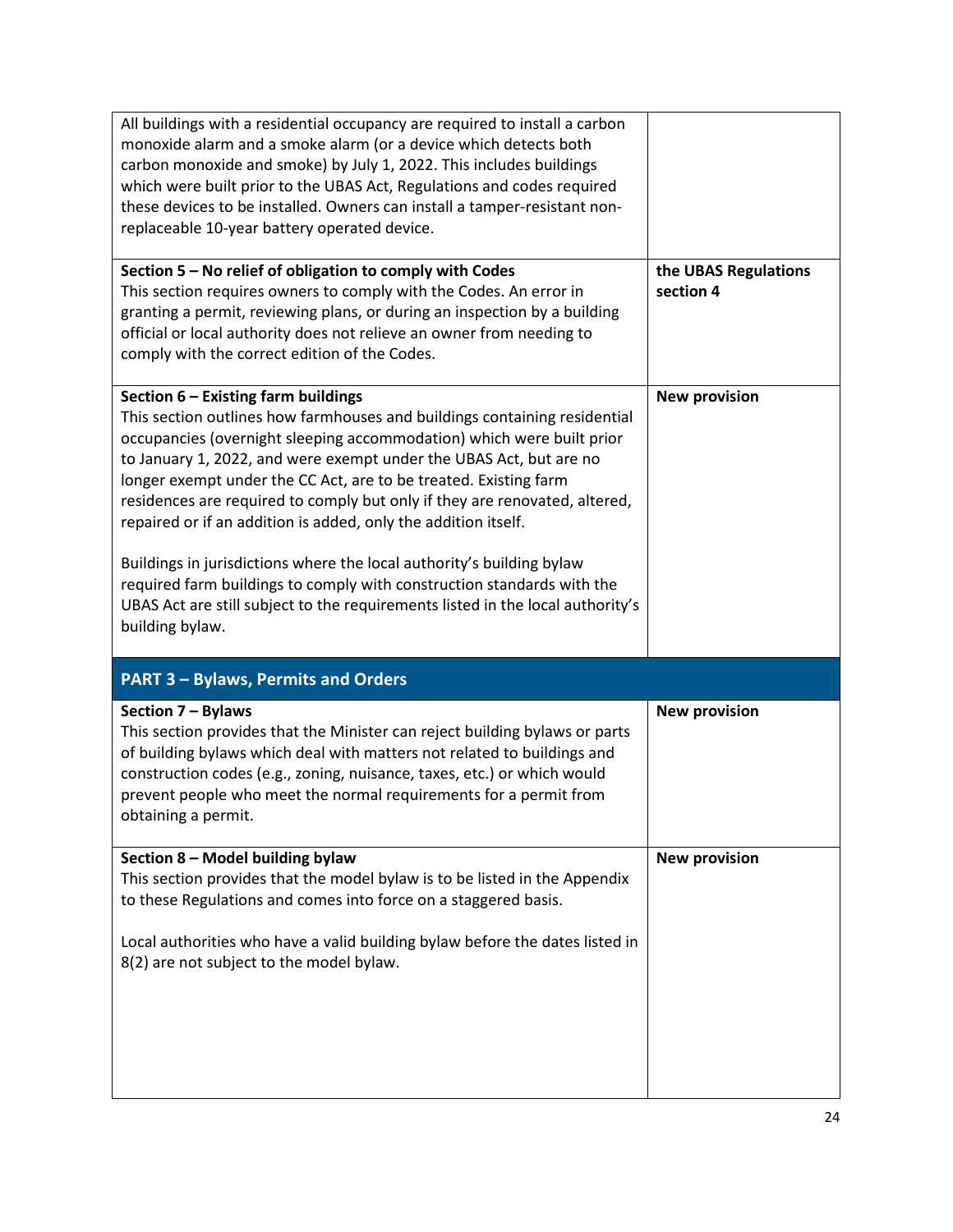<span id="page-24-1"></span><span id="page-24-0"></span>

| As the model bylaw will apply the day after a local authority is required to<br>adopt their own bylaw as listed, the in-force date of the model bylaw                                                                                                                                                                                                                                                                        |                                   |
|------------------------------------------------------------------------------------------------------------------------------------------------------------------------------------------------------------------------------------------------------------------------------------------------------------------------------------------------------------------------------------------------------------------------------|-----------------------------------|
| listed in Part II of the Appendix would be:                                                                                                                                                                                                                                                                                                                                                                                  |                                   |
| January 1, 2023, for cities;                                                                                                                                                                                                                                                                                                                                                                                                 |                                   |
| January 1, 2024, for urban and rural municipalities and provincial<br>$\bullet$                                                                                                                                                                                                                                                                                                                                              |                                   |
| parkland; and,                                                                                                                                                                                                                                                                                                                                                                                                               |                                   |
| January 1, 2025, for regional parks and the Provincial Capital<br>٠                                                                                                                                                                                                                                                                                                                                                          |                                   |
| Commission.                                                                                                                                                                                                                                                                                                                                                                                                                  |                                   |
|                                                                                                                                                                                                                                                                                                                                                                                                                              |                                   |
| Section 9 - Permits issuance                                                                                                                                                                                                                                                                                                                                                                                                 | <b>New provision</b>              |
| This section provides the minimum information which needs to be listed                                                                                                                                                                                                                                                                                                                                                       |                                   |
| on a permit issued by a local authority. Some of the information required<br>includes:                                                                                                                                                                                                                                                                                                                                       |                                   |
| identity of the person or company who the permit is issued to;                                                                                                                                                                                                                                                                                                                                                               |                                   |
| the building that the permit applies to; and<br>٠                                                                                                                                                                                                                                                                                                                                                                            |                                   |
| the work that is authorized under the permit.<br>٠                                                                                                                                                                                                                                                                                                                                                                           |                                   |
|                                                                                                                                                                                                                                                                                                                                                                                                                              |                                   |
| Subsection 9(3) prevents work from beginning prior to a permit being<br>issued.                                                                                                                                                                                                                                                                                                                                              | <b>New provision</b>              |
| See also subsection 19(3) of the CC Act which allows owners to undertake<br>work (which normally requires a permit) without a permit but only to<br>relieve an unsafe condition or imminent danger in a timely manner. In<br>these circumstances a permit must be applied for within three business<br>days of that action and to demonstrate to the local authority that an<br>unsafe condition or imminent danger existed. | <b>CC Act</b><br>subsection 19(3) |
| Subsection 9(5) requires and owner to get an occupancy permit prior to<br>occupancy of a building if required by the local authority's building bylaw.                                                                                                                                                                                                                                                                       | <b>New provision</b>              |
| Section 10 - Permits - refusal to issue<br>This section provides the reasons why a local authority may refuse to issue<br>a building permit.                                                                                                                                                                                                                                                                                 | <b>New provision</b>              |
| If a local authority refuses to issue a building permit, they must provide<br>the reason(s) for the refusal and refund money for any services not<br>rendered because of the refusal (e.g., building inspections). Local<br>authorities can retain any fees to cover the costs incurred as part of the<br>plan review or application process.                                                                                |                                   |
| Section 11 - Permits - revocation                                                                                                                                                                                                                                                                                                                                                                                            | <b>New provision</b>              |
| This section provides the reasons why a local authority can revoke a<br>permit they had previously issued, including an occupancy permit.                                                                                                                                                                                                                                                                                    |                                   |
|                                                                                                                                                                                                                                                                                                                                                                                                                              |                                   |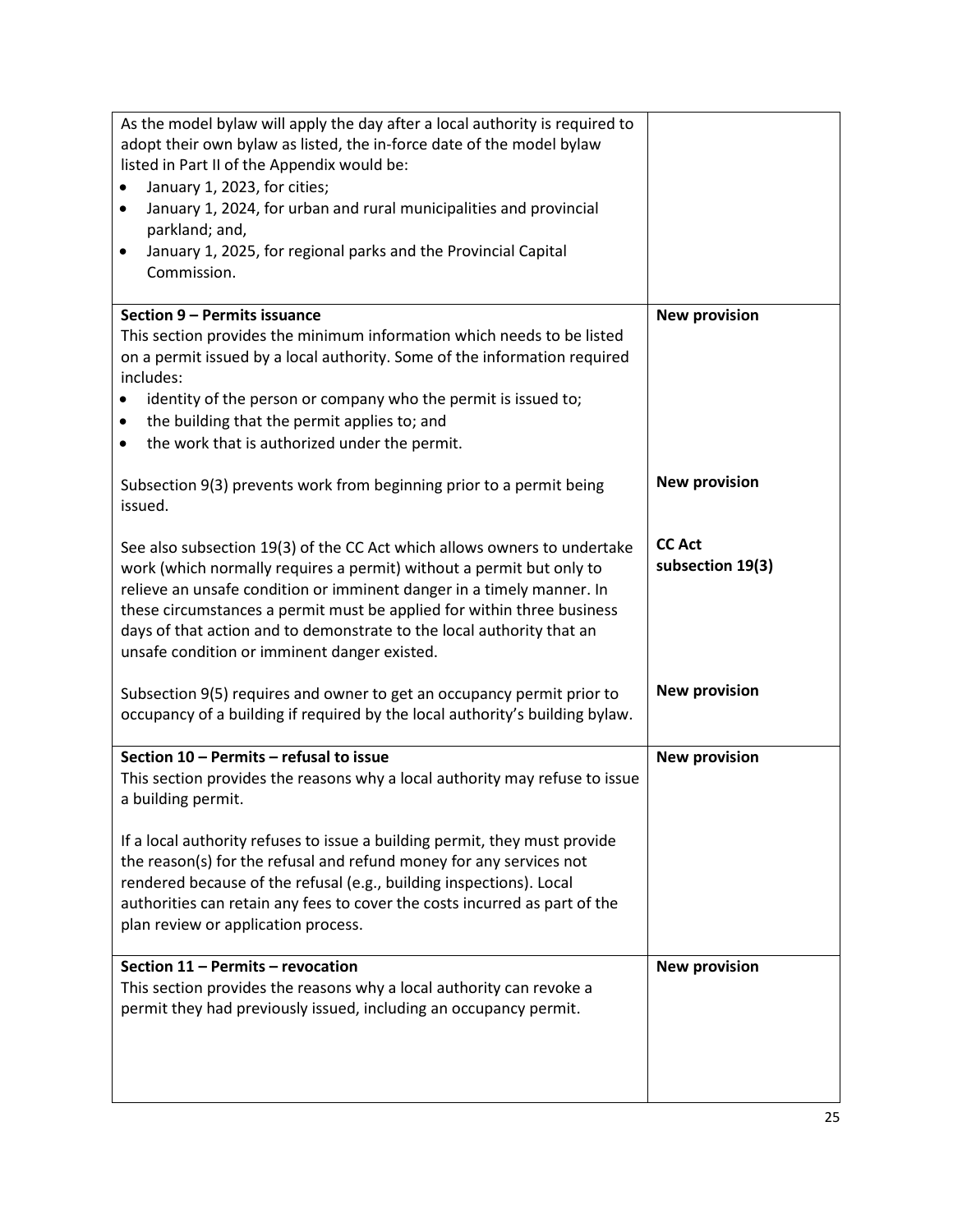<span id="page-25-1"></span><span id="page-25-0"></span>

| Clauses 11(1)(d) and (1)(e) allow a local authority to revoke a permit if<br>work does not begin within six months or stops for six months without<br>written permission from the local authority. If a local authority wants to<br>have a different period than six months, then the local authority can<br>change this timeframe through their building bylaw.                                                                                                                                                             |                      |
|------------------------------------------------------------------------------------------------------------------------------------------------------------------------------------------------------------------------------------------------------------------------------------------------------------------------------------------------------------------------------------------------------------------------------------------------------------------------------------------------------------------------------|----------------------|
| A local authority which revokes a permit must inform the permit holder<br>within five days of the revocation as to the reasons for that decision.                                                                                                                                                                                                                                                                                                                                                                            |                      |
| Section 12 - Permits expiry<br>This section provides that if an owner is not able to complete the work<br>approved in a permit before the permit expires, the owner is required to<br>apply to the local authority to revoke, extend or vary the permit, and they<br>are subject to any fees or conditions listed in the local authority's building<br>bylaw.                                                                                                                                                                | <b>New provision</b> |
| The decision to revoke/extend/vary the permit is at the discretion of the<br>local authority.<br>The owner of a building remains responsible to ensure an unsafe                                                                                                                                                                                                                                                                                                                                                             |                      |
| condition does not occur because of an expired permit.<br>If a building permit does expire, the local authority can take any actions                                                                                                                                                                                                                                                                                                                                                                                         |                      |
| necessary to ensure compliance with the CC Act, Regulations or terms of<br>the permit. Local authorities would be able to charge the costs for these<br>actions back to the building owner on their property taxes.                                                                                                                                                                                                                                                                                                          |                      |
| If an owner allows a permit to expire, the building official can order the<br>owner to apply to revoke/extend/vary the permit.                                                                                                                                                                                                                                                                                                                                                                                               |                      |
| Subsection 12(7) allows the local authority to register orders for expired<br>permits on the Land Titles Registry so future owners are aware that there<br>is an expired permit attached to the property.                                                                                                                                                                                                                                                                                                                    |                      |
| Section 13 - Form and content of building official orders<br>This section lists the minimum information required on all building<br>officials' orders. This ensures the person(s) or corporation to whom a<br>building official order is issued is aware of what actions are required of<br>them and by what date they are required to act. The required language<br>also informs the recipient that failure to comply with the order can result<br>in the order being registered on the Land Titles Registry after 60 days. | <b>New provision</b> |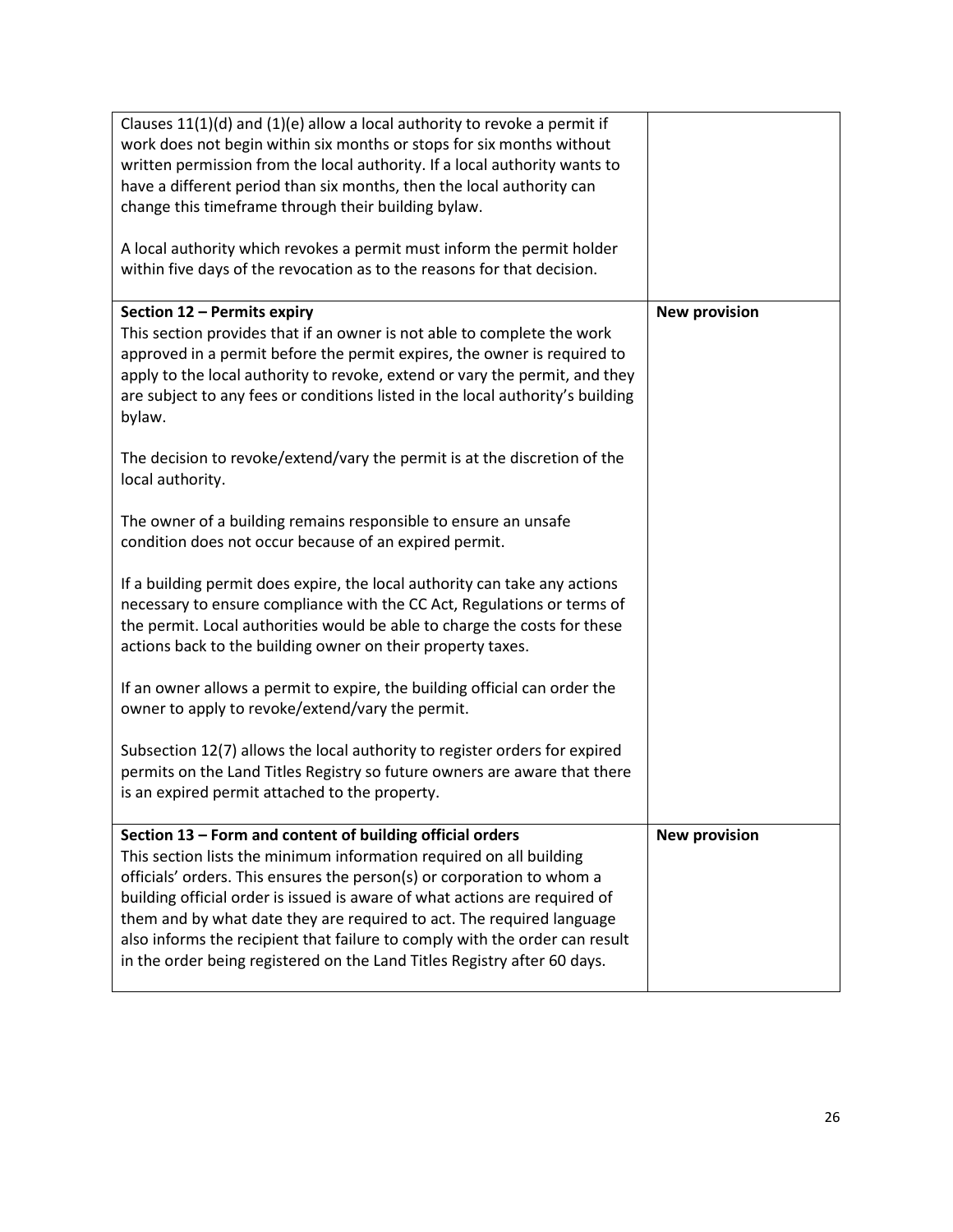<span id="page-26-7"></span><span id="page-26-6"></span><span id="page-26-5"></span><span id="page-26-4"></span><span id="page-26-3"></span><span id="page-26-2"></span><span id="page-26-1"></span><span id="page-26-0"></span>

| Section 14 - Registering and discharging interests in Land Titles Registry<br>This section concerns local authorities who register a building official<br>order on the Land Titles Registry. Once the work required in the order is<br>completed, or an appeal of the order results in the order being overturned<br>or varied, the local authority is required to update or remove the listing on<br>the building's title within 30 days.                    | <b>New provision</b>                     |
|---------------------------------------------------------------------------------------------------------------------------------------------------------------------------------------------------------------------------------------------------------------------------------------------------------------------------------------------------------------------------------------------------------------------------------------------------------------|------------------------------------------|
| <b>PART 4 - Owner's Responsibilities</b>                                                                                                                                                                                                                                                                                                                                                                                                                      |                                          |
| Section 15 - Review and changes<br>This section outlines the different professionals which need to be involved<br>in the design of a building, depending on the size and use of the building.<br>Smaller buildings (i.e., single family dwellings) may be designed by a<br>competent person. Larger, more complex or buildings that are used for<br>assembly occupancy require the involvement of an engineer or architect<br>in the design or design review. | the UBAS Regulations<br>section 8        |
| Subsection 15(4) requires owners ensure documentation associated with<br>approved construction and the permit is available for review while work is<br>underway.                                                                                                                                                                                                                                                                                              | the UBAS Regulations<br>subsection 8(4)  |
| This subsection requires owners ensure both their own building and the<br>neighbouring buildings are not at risk due to a change in elevation or<br>property boundaries.                                                                                                                                                                                                                                                                                      | the UBAS Regulations<br>sections 6 and 7 |
| Section 16 - Availability of plans<br>This section requires owners to have the plans and information related to<br>a permit available at a work site.                                                                                                                                                                                                                                                                                                         | the UBAS Regulations<br>section 10       |
| Section 17 - Unsafe conditions<br>This section outlines the people who are responsible for ensuring an<br>unsafe condition does not develop because of action or inaction.<br>If a building (or part of a building) is in an unsafe condition, the owner of<br>the building is responsible to immediately address the situation.                                                                                                                              | the UBAS Regulations<br>section 11       |
| Section 18 - False information<br>This section requires individuals to submit accurate and truthful<br>information whenever dealing with building officials, local authorities or<br>the Government of Saskatchewan.                                                                                                                                                                                                                                          | the UBAS Regulations<br>section 12       |
| <b>PART 5 - Building Official Licences and Powers</b>                                                                                                                                                                                                                                                                                                                                                                                                         |                                          |
| Section 19 - Classes of licence<br>This section outlines the three different classes of licences which can be<br>issued to building officials.                                                                                                                                                                                                                                                                                                                | the BASA Regulations<br>section 3        |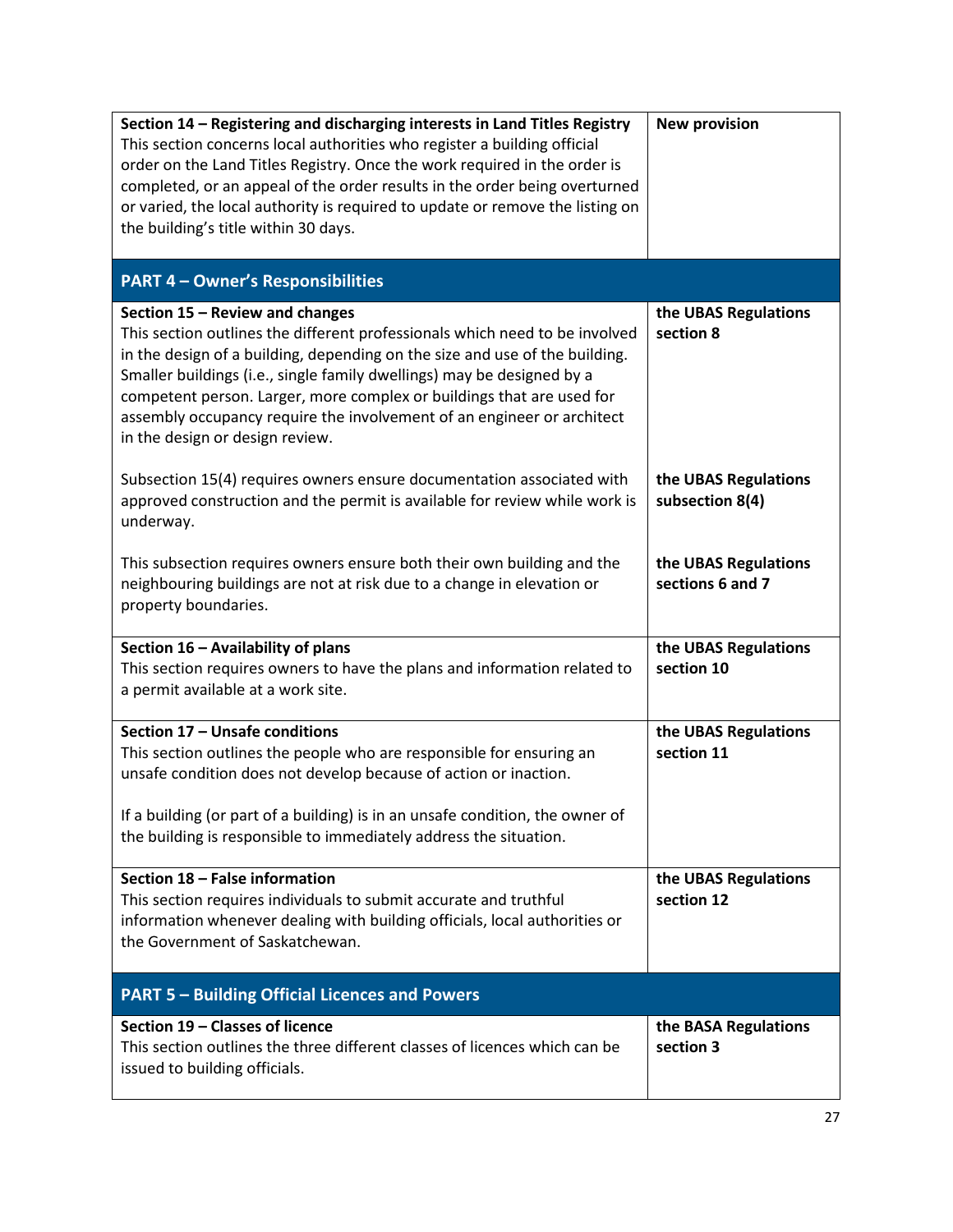<span id="page-27-1"></span><span id="page-27-0"></span>

| Class 1 building officials can complete plan review and inspect one or two<br>dwelling units including secondary suites. Class 1 building officials cannot<br>inspect buildings which use the NECB for energy efficiency requirements.<br>Class 2 building officials can complete pan review and inspect any building<br>within the scope of Part 9 of the NBC, including Part 9 buildings where the<br>owner has chosen to use the NECB (instead of NBC Section 9.36.) for<br>energy efficiency requirements. Part 9 includes most buildings 600 $m2$ or<br>less in building area and three storeys or less in building height.<br>Class 3 building officials can complete pal review and inspect and act<br>related to any building which is built under either the NBC, NECB or both<br>codes. |                                                  |
|---------------------------------------------------------------------------------------------------------------------------------------------------------------------------------------------------------------------------------------------------------------------------------------------------------------------------------------------------------------------------------------------------------------------------------------------------------------------------------------------------------------------------------------------------------------------------------------------------------------------------------------------------------------------------------------------------------------------------------------------------------------------------------------------------|--------------------------------------------------|
|                                                                                                                                                                                                                                                                                                                                                                                                                                                                                                                                                                                                                                                                                                                                                                                                   |                                                  |
| Section 20 - Qualifications of candidates<br>This section outlines the minimum training and work experience a person<br>must have to be considered for a Class 1 building official licence.                                                                                                                                                                                                                                                                                                                                                                                                                                                                                                                                                                                                       | the BASA Regulations<br>section 5                |
| Interior designers are now recognized as being eligible for a building<br>official licence.                                                                                                                                                                                                                                                                                                                                                                                                                                                                                                                                                                                                                                                                                                       |                                                  |
| Subsection 20(2) allows the CC Administrator to recognize training or<br>qualifications other than those listed in subsection (1). This is most used<br>when licensing non-Saskatchewan residents who have a valid building<br>official licence in their home province or territory.                                                                                                                                                                                                                                                                                                                                                                                                                                                                                                              | the BASA Regulations<br>subsection 5(2)          |
| Subsection 20(3) requires candidates to obtain a lower class of licence<br>before being issued a higher class of licence. This is necessary as some<br>training programs allow students to complete courses out of sequence<br>(e.g., finish higher level courses before completing lower-level courses).                                                                                                                                                                                                                                                                                                                                                                                                                                                                                         | the BASA Regulations<br>subsections 5(3) and (4) |
| Subsection 20(4) requires holders of temporary or restricted lower class of<br>licence to obtain a non-temporary or non-restricted licence prior to<br>obtaining a higher classification of licence. In other words, a person<br>cannot use a temporary Class 1 licence to obtain a Class 2 licence without<br>first obtaining a non-temporary Class 1 licence.                                                                                                                                                                                                                                                                                                                                                                                                                                   | <b>New provision</b>                             |
| Section 21 - Building official examinations<br>This section outlines the requirements that building official examinations<br>must comply with.                                                                                                                                                                                                                                                                                                                                                                                                                                                                                                                                                                                                                                                    | the BASA Regulations<br>sections 6, 7 and 8      |
| The CC Administrator can provide reasonable accommodations to<br>individuals who demonstrate a need for an accommodation.                                                                                                                                                                                                                                                                                                                                                                                                                                                                                                                                                                                                                                                                         |                                                  |
| Southeast Regional College administers building official exams on behalf<br>of the Government of Saskatchewan. Subsection 21(5) allows this<br>arrangement to continue.                                                                                                                                                                                                                                                                                                                                                                                                                                                                                                                                                                                                                           |                                                  |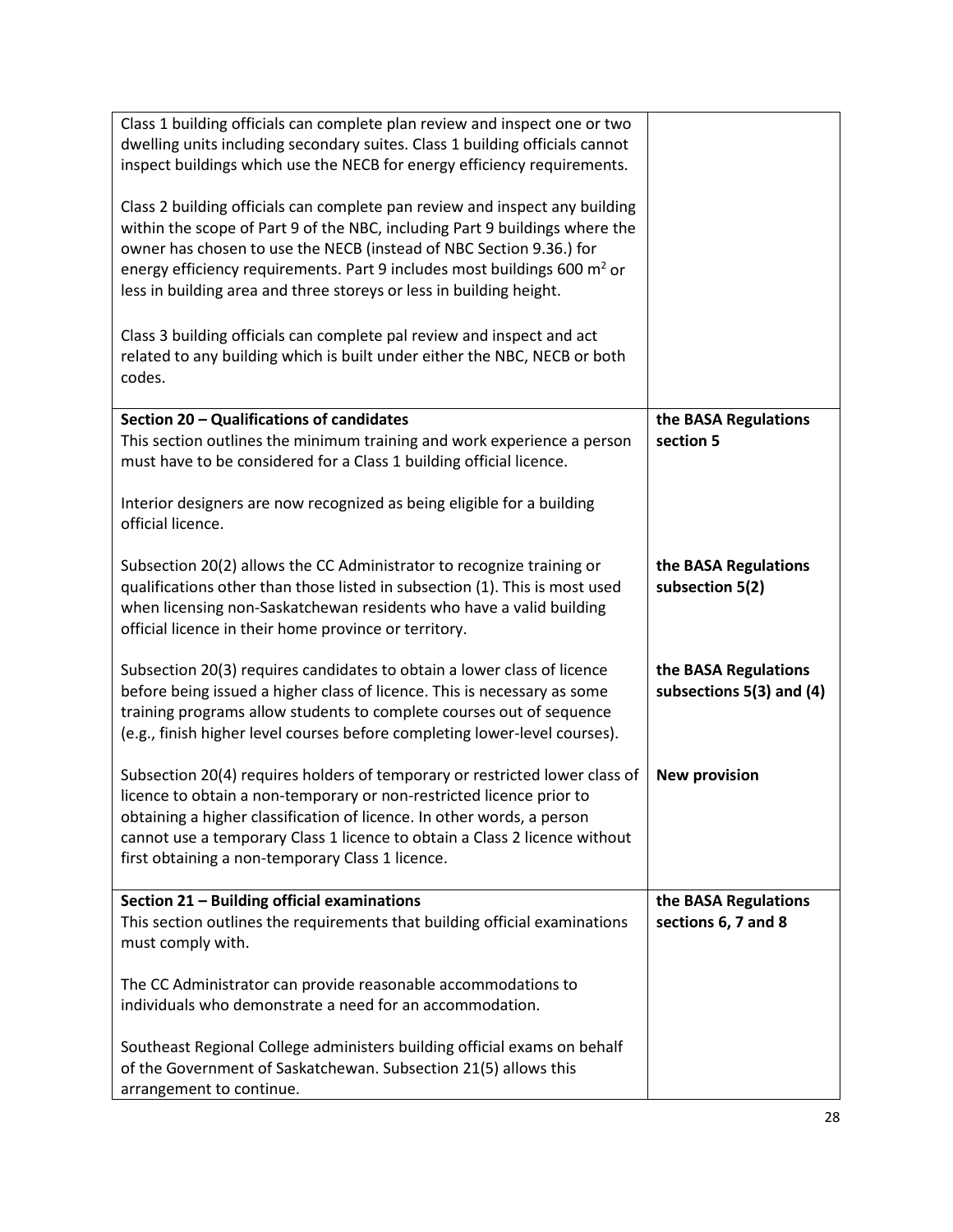<span id="page-28-4"></span><span id="page-28-3"></span><span id="page-28-2"></span><span id="page-28-1"></span><span id="page-28-0"></span>

| The CC Administrator has the discretion to accept other courses as             |                            |
|--------------------------------------------------------------------------------|----------------------------|
| equivalent to any examination required in these Regulations.                   |                            |
|                                                                                |                            |
| Section 22 - Application for a licence                                         | the BASA Regulations       |
| This section provides the requirement for application of a building official   | section 4                  |
| license the information that needs to be provided, and the fees.               |                            |
| Section 23 - Issuance of a licence - Saskatchewan resident                     | the BASA Regulations       |
| This section provides how a Saskatchewan resident is issued a building         | subsections 9(1) and (2)   |
| official licence.                                                              |                            |
|                                                                                |                            |
| Section 24 – Issuance of a licence – non – Saskatchewan resident               | the BASA Regulations       |
| This section provides how qualified non-Saskatchewan residents can             | subsection 9(3)            |
| obtain a Saskatchewan building official licence. Under labour mobility         |                            |
| provisions of the Canadian Free Trade Agreement and the New West               |                            |
| Partnership Trade Agreement, Saskatchewan has agreed to recognize              |                            |
| individuals who demonstrate they hold a valid building official licence in     |                            |
| another Canadian jurisdiction.                                                 |                            |
| Subsection 24(2) allows the CC Administrator to require                        | <b>New provision</b>       |
| non-Saskatchewan building officials to take training on Saskatchewan's         |                            |
| legislative and regulatory requirements and Saskatchewan amendments            |                            |
| to the NBC.                                                                    |                            |
|                                                                                |                            |
|                                                                                |                            |
| Section 25 - Issuance of a licence - temporary or restricted                   | the BASA Regulations       |
| This section provides for the issuance of a temporary or restricted building   | subsections 9(4), (5), (6) |
| official licence. These licences are most often issued for individuals who     | and $(7)$                  |
| have most (but not all) the training or experience required to be a building   |                            |
| official in the licence classification they have applied for. They can also be |                            |
| issued for building officials who are working on a specific project for a      |                            |
| limited time if requested by the local authority.                              |                            |
|                                                                                |                            |
| Section 26 - Refusal to issue a licence                                        | <b>New provision</b>       |
| This section outlines the reasons the CC Administrator can refuse to issue     |                            |
| a licence. In all scenarios, the person needs to be provided an opportunity    |                            |
| to be heard by the CC Administrator before their application for a licence     |                            |
| is rejected.                                                                   |                            |
|                                                                                |                            |
| Applications which are rejected due to false or misleading statements or       |                            |
| due to the person being unqualified on reasonable grounds can be               |                            |
| disqualified from reapplying for a licence for one year.                       |                            |
| If an applicant is refused a licence, they are entitled to a refund of their   |                            |
| application fee, subject to subsection 26(7) below.                            |                            |
|                                                                                |                            |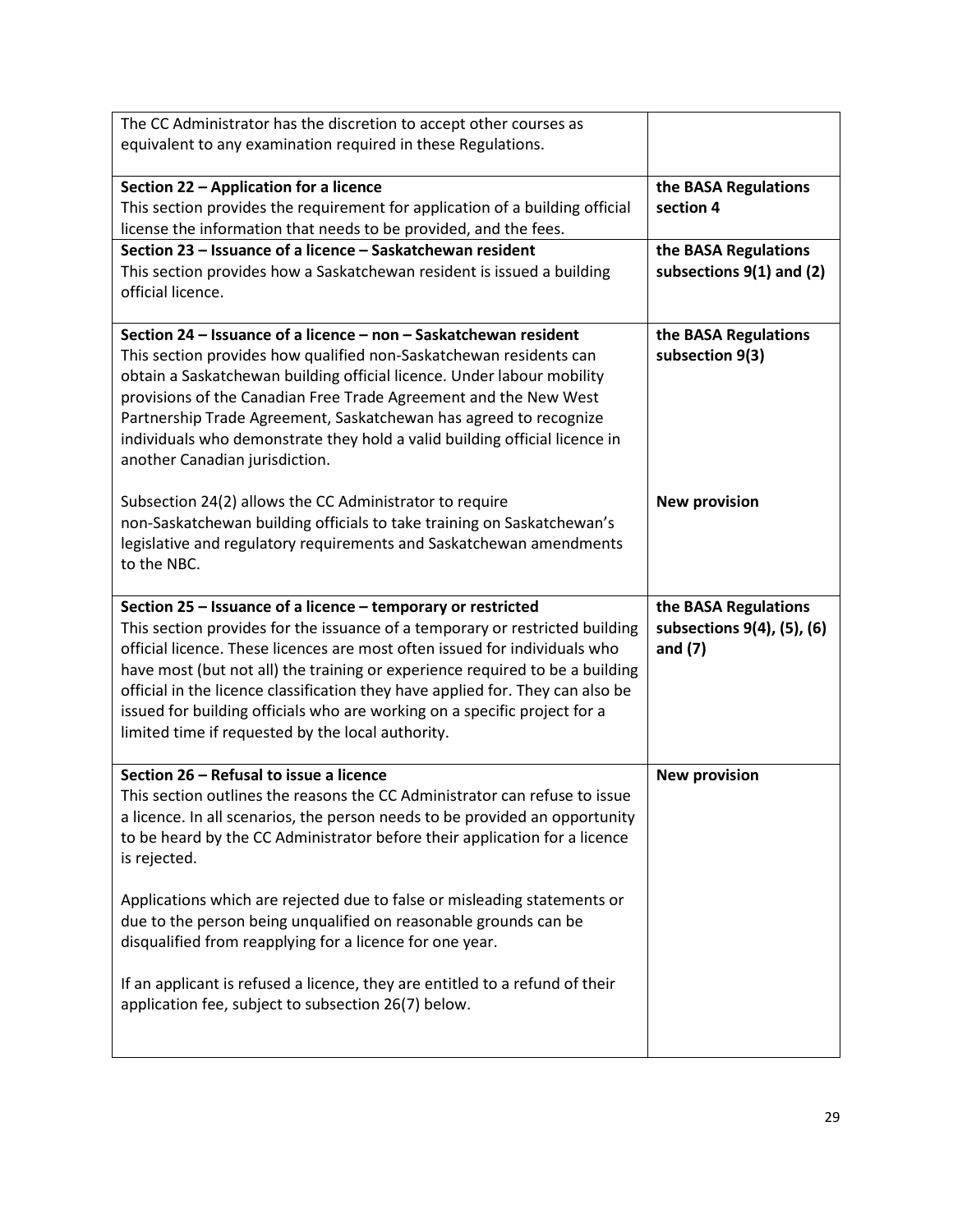<span id="page-29-1"></span><span id="page-29-0"></span>

| Subsection 26(7) requires applications which are rejected due to                                                                                                                                                                                                                                                                                                                                                                                                                                                                                                                                                                                                |                                    |
|-----------------------------------------------------------------------------------------------------------------------------------------------------------------------------------------------------------------------------------------------------------------------------------------------------------------------------------------------------------------------------------------------------------------------------------------------------------------------------------------------------------------------------------------------------------------------------------------------------------------------------------------------------------------|------------------------------------|
| intentionally false or misleading statements not to have the fee associated<br>with their licence application refunded.                                                                                                                                                                                                                                                                                                                                                                                                                                                                                                                                         |                                    |
|                                                                                                                                                                                                                                                                                                                                                                                                                                                                                                                                                                                                                                                                 |                                    |
| Section 27 - Licence expiry, extension and renewal<br>This section deals with licences that are about to expire and how licences<br>can be renewed or extended.                                                                                                                                                                                                                                                                                                                                                                                                                                                                                                 | the BASA Regulations<br>section 10 |
| Subsection 27(2) allows the CC Administrator to extend the term of a<br>licence where the licence holder was not working as a building official due<br>to being on an approved leave (e.g., parental, illness, military, etc.) or<br>where exceptional circumstances beyond the licence holder's control<br>prevented them from completing any required training.                                                                                                                                                                                                                                                                                               | <b>New provision</b>               |
| Subsection 27(3) limits any extension of a licence to a maximum of two<br>years, or the length of the leave, whichever is shorter.                                                                                                                                                                                                                                                                                                                                                                                                                                                                                                                              | <b>New provision</b>               |
| Subsection 27(6) allows the CC Administrator to disqualify an applicant for<br>a period of one year for providing false or misleading statements on a<br>licence renewal application.                                                                                                                                                                                                                                                                                                                                                                                                                                                                           | <b>New provision</b>               |
| Subsection 27(8) allows the CC Administrator to require an applicant to<br>take additional training prior to their licence being renewed or extended.                                                                                                                                                                                                                                                                                                                                                                                                                                                                                                           | <b>New provision</b>               |
| Section 28 - Suspending, revoking or changing class of licence<br>This section outlines the reasons and situations where the CC<br>Administrator can suspend or revoke a licence. Additionally, for the first<br>time, the CC Administrator could also change the class of licence to a<br>lower class of licence which the licence holder previously held. For<br>example, if it was discovered after the fact that a licence holder did not<br>actually achieve the necessary test score on their Class 2 licence exam, the<br>CC Administrator could revoke their licence, suspend their licence or<br>change their licence class back to a Class 1 licence. | the BASA Regulations<br>section 11 |
| Subsection 28(3) requires the CC Administrator to provide the licence                                                                                                                                                                                                                                                                                                                                                                                                                                                                                                                                                                                           | <b>New provision</b>               |
| holder an opportunity to be heard before their licence is suspended,<br>revoked or their licence class is changed except for licences which have<br>been issued in error.                                                                                                                                                                                                                                                                                                                                                                                                                                                                                       |                                    |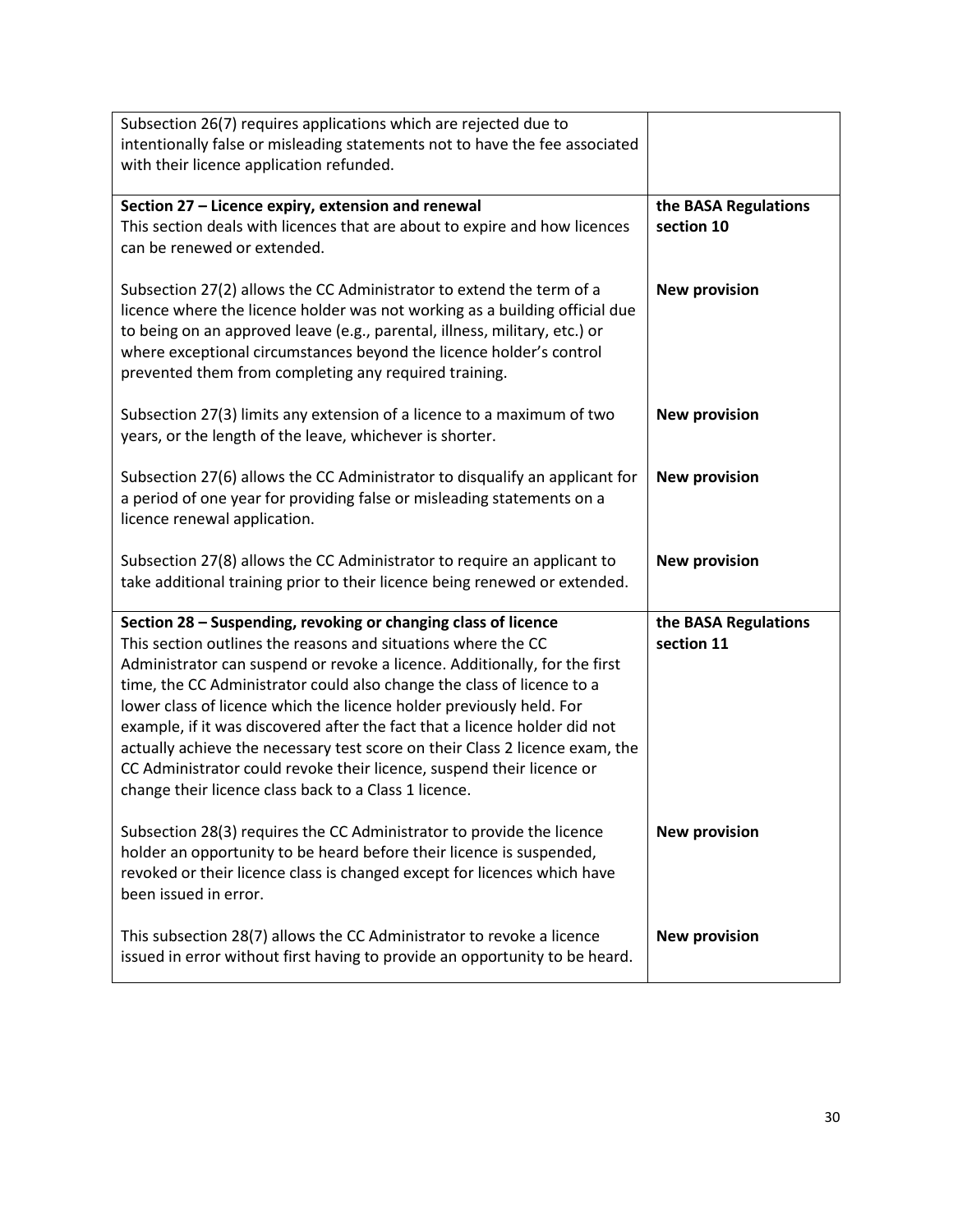<span id="page-30-6"></span><span id="page-30-5"></span><span id="page-30-4"></span><span id="page-30-3"></span><span id="page-30-2"></span><span id="page-30-1"></span><span id="page-30-0"></span>

| Section 29 - Powers of a building official<br>This section limits the ability of building officials to use the powers of a<br>building official for the enforcement of other bylaws. For example, a<br>building official may also be appointed as a general bylaw officer but they<br>cannot use the powers listed in the CC Act to deal with noise complaints<br>or other non-building items that a bylaw officer might be asked to<br>address.<br>Local authorities which are responsible for plumbing inspections (Regina,<br>Saskatoon, Lloydminster, the Global Transportation Hub and Technical<br>Safety Authority of Saskatchewan) may use building officials to enforce<br>plumbing regulations but are not required to do so. | <b>New provision</b>               |
|-----------------------------------------------------------------------------------------------------------------------------------------------------------------------------------------------------------------------------------------------------------------------------------------------------------------------------------------------------------------------------------------------------------------------------------------------------------------------------------------------------------------------------------------------------------------------------------------------------------------------------------------------------------------------------------------------------------------------------------------|------------------------------------|
| Section 30 - Local authority and building official<br>This section prohibits building officials from designing or assisting in any<br>work which they will review or inspect as part of their role in being a<br>building official. Building officials can still answer questions about codes<br>and construction requirements.                                                                                                                                                                                                                                                                                                                                                                                                         | the UBAS Regulations<br>section 9  |
| Subsections 30(3) and (4) address the conflict of interest a building official<br>may have as the owner of a building in a municipality where they are<br>appointed by the local authority.                                                                                                                                                                                                                                                                                                                                                                                                                                                                                                                                             | <b>New provision</b>               |
|                                                                                                                                                                                                                                                                                                                                                                                                                                                                                                                                                                                                                                                                                                                                         |                                    |
| <b>PART 6 - Advisory Committees</b>                                                                                                                                                                                                                                                                                                                                                                                                                                                                                                                                                                                                                                                                                                     |                                    |
| Section 31 - Chief codes administrator advisory committee<br>This section allows the CC Administrator to form an advisory council for<br>any matter which is regulated or administered by the CC Act or<br>Regulations under the CC Act. The CC Administrator can appoint any<br>person or persons they believe to be qualified to assist with the advisory<br>committee's discussions.                                                                                                                                                                                                                                                                                                                                                 | the BASA Regulations<br>section 12 |
| <b>PART 7 - Appeal Board</b>                                                                                                                                                                                                                                                                                                                                                                                                                                                                                                                                                                                                                                                                                                            |                                    |
| Section 32 - Membership<br>This section outlines the composition of members of the Appeal Board<br>and the qualifications of those individuals. It also prevents Appeal Board<br>members from participating in deliberations which they have a financial<br>interest in (whether directly or indirectly).                                                                                                                                                                                                                                                                                                                                                                                                                               | <b>New provision</b>               |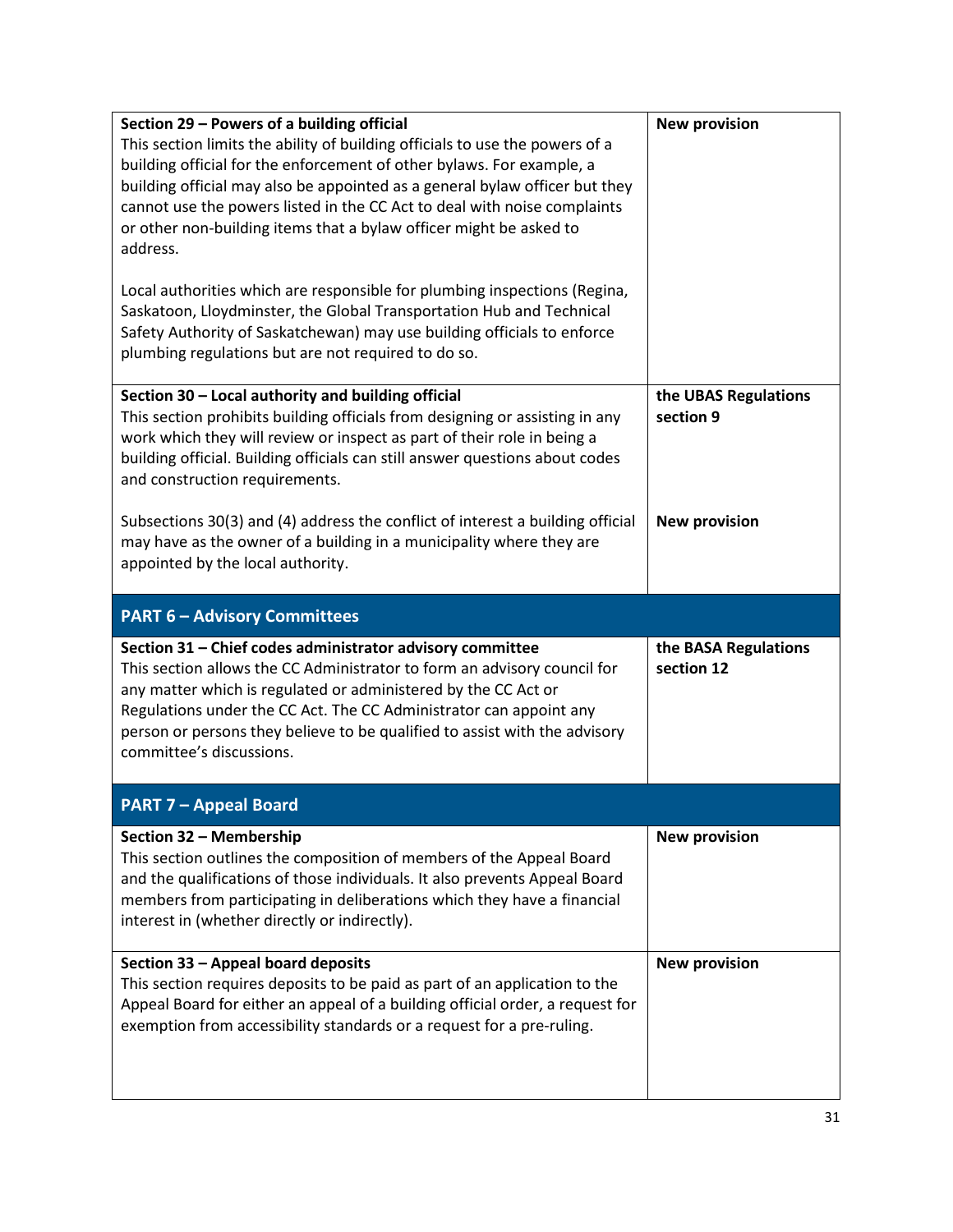<span id="page-31-4"></span><span id="page-31-3"></span><span id="page-31-2"></span><span id="page-31-1"></span><span id="page-31-0"></span>

| <b>PART 9 - Accessibility Standards</b><br>There are no proposed changes to current accessibility standards, beyond<br>reordering and combining the requirements found in the UBAS Act and                                                                                                                                                                                                                           | the UBAS Regulations<br>Part III   |
|----------------------------------------------------------------------------------------------------------------------------------------------------------------------------------------------------------------------------------------------------------------------------------------------------------------------------------------------------------------------------------------------------------------------|------------------------------------|
| Subsection 36(4) outlines the minimum requirements for emails to ensure<br>readability and to ensure recipients know who to contact if there is a<br>problem.                                                                                                                                                                                                                                                        | <b>New provision</b>               |
| Subsection 36(3) requires certain documents to be physically sent,<br>regardless of if they are also sent electronically.                                                                                                                                                                                                                                                                                            | <b>New provision</b>               |
| Section 36 - Service of documents<br>This section allows for electronic service of documents (i.e., email or<br>online forms) that the recipient has agreed in writing to receive                                                                                                                                                                                                                                    | the UBAS Regulations<br>section 13 |
| <b>PART 8 - Service of Documents</b>                                                                                                                                                                                                                                                                                                                                                                                 |                                    |
| Section 35 - Publication of appeal board decisions<br>This section allows for the publication of Appeal Board decisions, provided<br>that any identifying information (e.g., name, address, municipality, etc.) is<br>not included in published decision. The CC Administrator may also<br>withhold publication if the CC Administrator believes the identifying<br>information cannot be removed from the decision. | <b>New provision</b>               |
| Section 34 - Failure to appear<br>This section provides that the Appeal Board can: continue a hearing if any<br>parties do not attend a hearing; or dismiss the appeal/request for a<br>hearing if the applicant does not attend.                                                                                                                                                                                    | <b>New provision</b>               |
| Subsection 33(8) allows the Appeal Board to refund all or part of a deposit<br>for appeals concerning building official orders if the Appeal Board believes<br>it to be appropriate.                                                                                                                                                                                                                                 |                                    |
| Subsection 33(4) allows the CC Administrator to provide a waiver of the<br>deposit amounts where the applicant can demonstrate the applicant is<br>unable to pay the deposit because of exceptional or unusual<br>circumstances.                                                                                                                                                                                     |                                    |
| Subsection 33(3) requires that for applications seeking a pre-ruling or an<br>exemption from accessibility standards, no hearing will be held prior to<br>the deposit being paid.                                                                                                                                                                                                                                    |                                    |
| For appeals of building official orders, applicants who do not pay the<br>deposit within the required timeframe will have their application<br>dismissed.                                                                                                                                                                                                                                                            |                                    |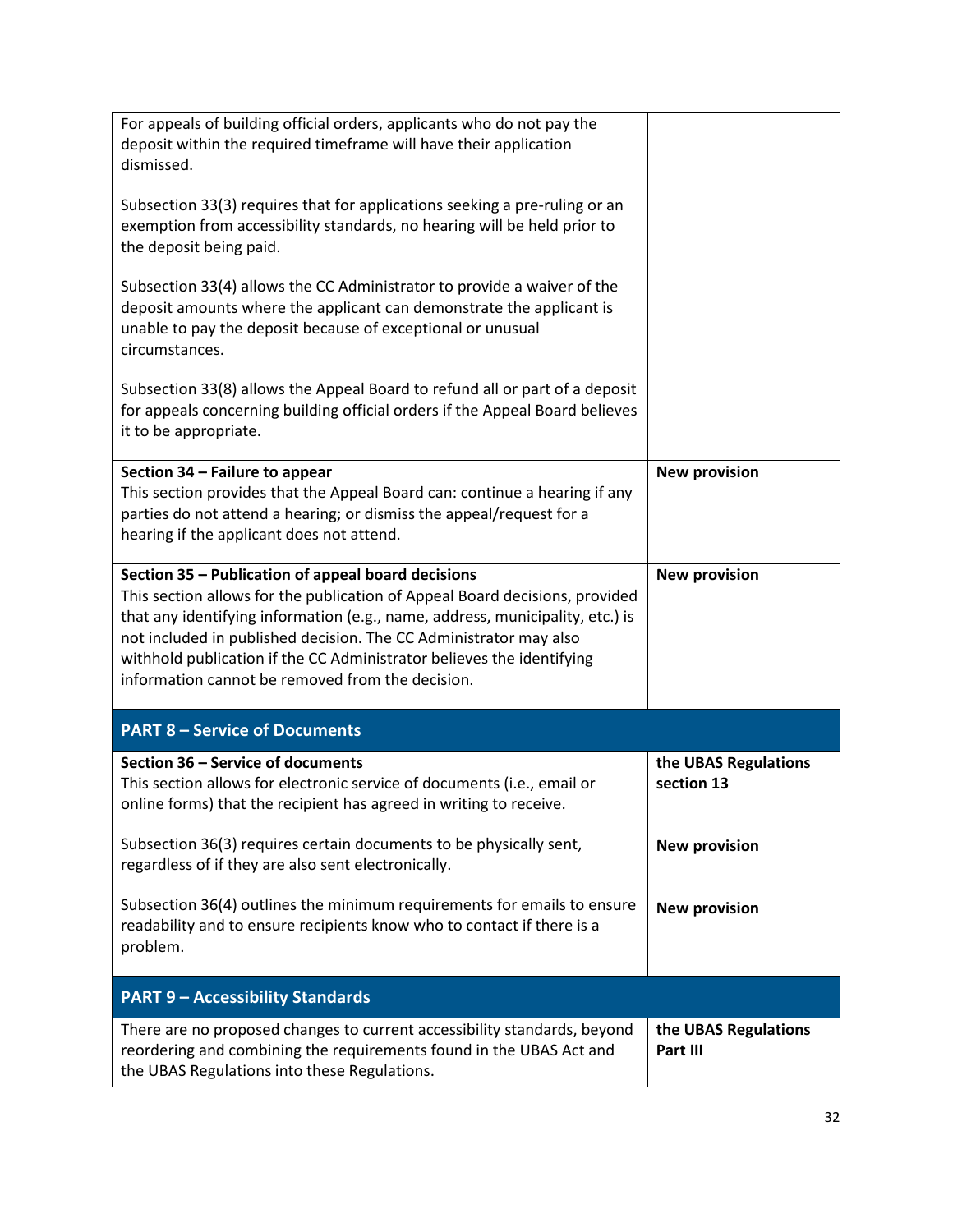<span id="page-32-8"></span><span id="page-32-7"></span><span id="page-32-6"></span><span id="page-32-5"></span><span id="page-32-4"></span><span id="page-32-3"></span><span id="page-32-2"></span><span id="page-32-1"></span><span id="page-32-0"></span>

| The Ministry of Social Services is currently consulting on development of<br>The Accessibility Act. The current accessibility standards will be<br>maintained until The Accessibility Act is completed. Development of<br>accessibility standards for buildings under The Accessibility Act will inform<br>amendments to this section later. This will ensure greater harmonization<br>between the different pieces of legislation and will ensure the<br>requirements related to building accessibility more fully complement the<br>principles outlined in The Accessibility Act. |                                    |
|-------------------------------------------------------------------------------------------------------------------------------------------------------------------------------------------------------------------------------------------------------------------------------------------------------------------------------------------------------------------------------------------------------------------------------------------------------------------------------------------------------------------------------------------------------------------------------------|------------------------------------|
| Section 37 - Definitions for Part                                                                                                                                                                                                                                                                                                                                                                                                                                                                                                                                                   | the UBAS Act                       |
| No change.                                                                                                                                                                                                                                                                                                                                                                                                                                                                                                                                                                          | section 9                          |
| Section 38 - Application of Part                                                                                                                                                                                                                                                                                                                                                                                                                                                                                                                                                    | the UBAS Act                       |
| No change.                                                                                                                                                                                                                                                                                                                                                                                                                                                                                                                                                                          | section 10                         |
| Section 39 - Major occupancy change                                                                                                                                                                                                                                                                                                                                                                                                                                                                                                                                                 | the UBAS Regulations               |
| No change.                                                                                                                                                                                                                                                                                                                                                                                                                                                                                                                                                                          | section 14                         |
| Section 40 - Alterations and renovations                                                                                                                                                                                                                                                                                                                                                                                                                                                                                                                                            | the UBAS Regulations               |
| No change.                                                                                                                                                                                                                                                                                                                                                                                                                                                                                                                                                                          | section 15                         |
| Section 41 - Additions                                                                                                                                                                                                                                                                                                                                                                                                                                                                                                                                                              | the UBAS Regulations               |
| There is a minor change made in this section, as noted below.                                                                                                                                                                                                                                                                                                                                                                                                                                                                                                                       | <b>Section 16</b>                  |
| High-hazard industrial occupancies are exempt from the application of                                                                                                                                                                                                                                                                                                                                                                                                                                                                                                               |                                    |
| accessibility standards within the wording of the NBC. As such, paragraph                                                                                                                                                                                                                                                                                                                                                                                                                                                                                                           |                                    |
| 16(2)(b)(ii)(C) has been removed as this issue is already addressed in the<br>NBC.                                                                                                                                                                                                                                                                                                                                                                                                                                                                                                  |                                    |
| Section 42 - Certain facilities exempt                                                                                                                                                                                                                                                                                                                                                                                                                                                                                                                                              | the UBAS Act                       |
| No change.                                                                                                                                                                                                                                                                                                                                                                                                                                                                                                                                                                          | section 5                          |
| <b>PART 10 - Repeal and Coming into Force</b>                                                                                                                                                                                                                                                                                                                                                                                                                                                                                                                                       |                                    |
| Section 43 - RRS c U-1.2 Reg 5 and U-1.2 Reg 6 repealed<br>This section repeals the previous regulations under the UBAS Act.                                                                                                                                                                                                                                                                                                                                                                                                                                                        | the UBAS Regulations<br>section 17 |
| Section 44 - Coming into force<br>This section allows these Regulations to come into force at the same time<br>the CC Act is proclaimed.                                                                                                                                                                                                                                                                                                                                                                                                                                            | <b>New provision</b>               |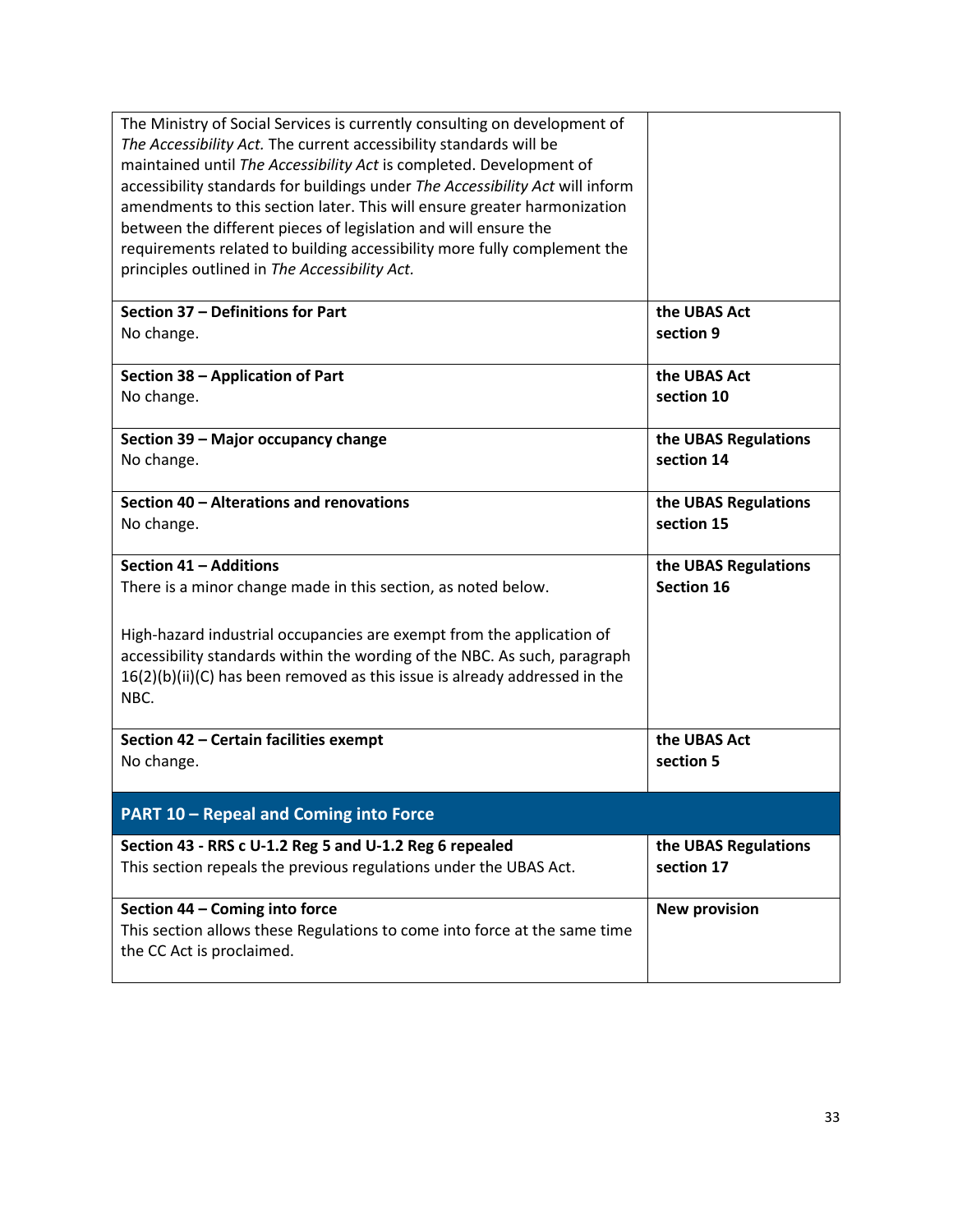#### <span id="page-33-0"></span>**APPENDIX**

#### <span id="page-33-1"></span>**PART 1 – Amendments to the National Building Code of Canada 2015 (NBC 2015)**

This part of the appendix lists the Saskatchewan amendments to the NBC 2015. No changes are proposed at this time except for two reference updates as noted in sections 4 and 19.

The NBC 2020 proposed to be adopted in Saskatchewan January 1, 2023, may require regulatory amendments. Consultation on Saskatchewan amendments to the NBC 2020 will take place separately prior to its consideration by Cabinet and implementation.

| 1 NBC 2015 amended                                                                                                                                                                      | No change       |
|-----------------------------------------------------------------------------------------------------------------------------------------------------------------------------------------|-----------------|
| 2 Sentence 1.1.1.1.(3) of Division A                                                                                                                                                    | No change       |
| 3 Article 1.4.1.2 of Division A                                                                                                                                                         | No change       |
| 4 Sentence A-1.4.1.2.(1) of the Notes to Part 1 Division A<br>Reference to The Residential Services Act replaces the list of buildings<br>previously found in the the UBAS Regulations. | <b>Modified</b> |
| 5 Article 1.3.1.1 of Division B                                                                                                                                                         | No change       |
| 6 Table 1.3.1.2 of Division B                                                                                                                                                           | No change       |
| 7 Article 3.1.2.5 of Division B                                                                                                                                                         | No change       |
| <b>8</b> Sentence 3.2.5.12.(2) of Division B                                                                                                                                            | No change       |
| 9 Sentence 3.2.5.12 of Division B                                                                                                                                                       | No change       |
| 10 Clause 3.2.7.9.(1)(b) of Division B                                                                                                                                                  | No change       |
| 11 Sentence 3.3.2.7.(1) of Division B                                                                                                                                                   | No change       |
| 12 Sentence 3.4.6.16.(2) of Division B                                                                                                                                                  | No change       |
| 13 Sentence 3.4.6.16.(3) of Division B                                                                                                                                                  | No change       |
| 14 Sentence 3.5.4.1.(1) of Division B                                                                                                                                                   | No change       |
| 15 Article 3.8.2.12 of Division B                                                                                                                                                       | No change       |
| 16 Clause 3.8.2.8.(2)(a) of Division B                                                                                                                                                  | No change       |
| 17 Article 3.8.3.22 of Division B                                                                                                                                                       | No change       |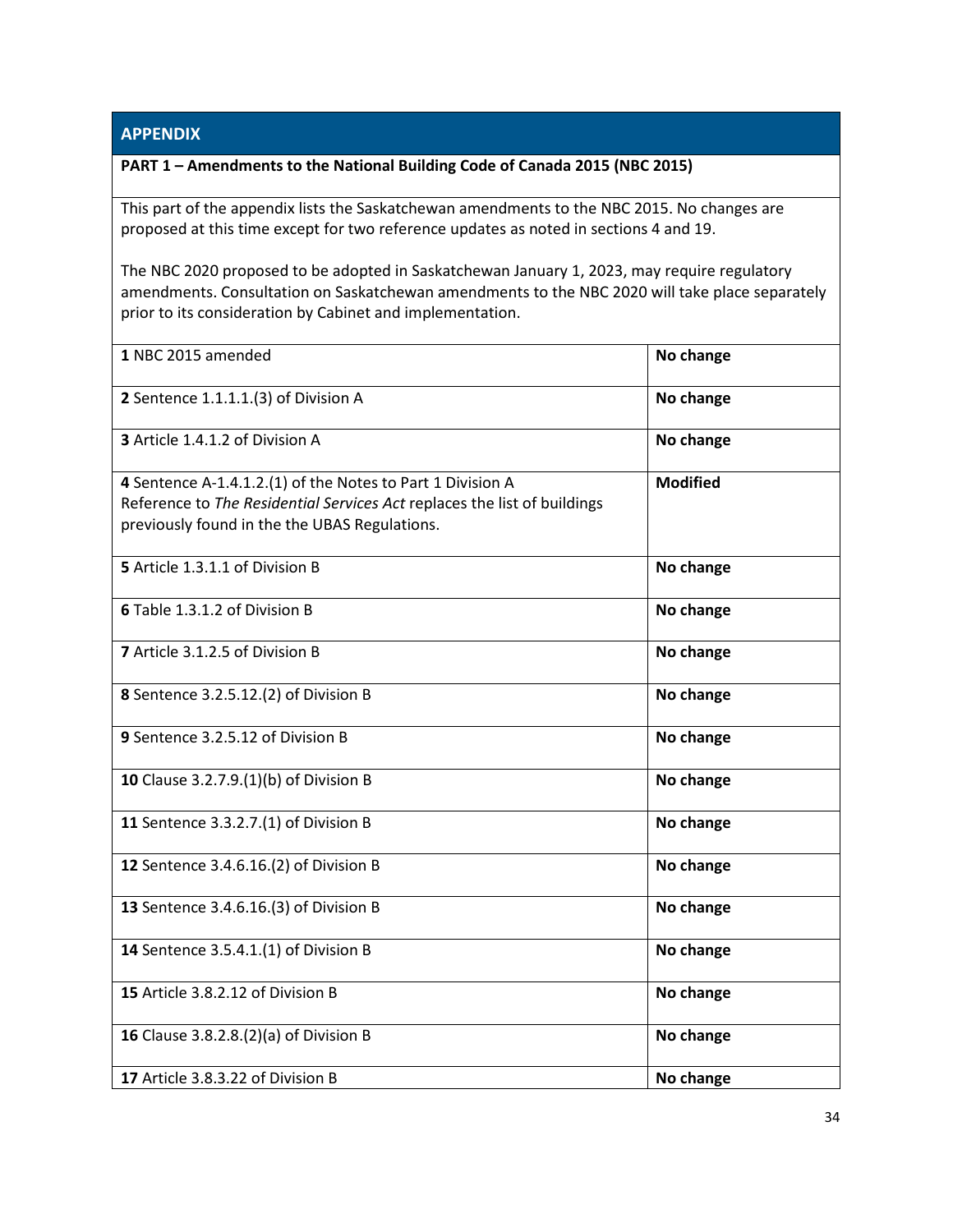<span id="page-34-0"></span>

| 18 Article 6.9.3.1 of Division B                                                                                                                                                                                                                                                                                                           | No change                                                   |
|--------------------------------------------------------------------------------------------------------------------------------------------------------------------------------------------------------------------------------------------------------------------------------------------------------------------------------------------|-------------------------------------------------------------|
| 19 Article 8.1.1.4 of Division B<br>The name of The Occupational Health and Safety Regulations, 1996 was<br>updated to The Occupational Health and Safety Regulations, 2020.                                                                                                                                                               | <b>Modified</b>                                             |
| 20 Sentence 9.9.6.8.(1) of Division B                                                                                                                                                                                                                                                                                                      | No change                                                   |
| 21 Article 9.10.2.2 of Division B                                                                                                                                                                                                                                                                                                          | No change                                                   |
| 22 Sentence 9.10.15.1.(1) of Division B                                                                                                                                                                                                                                                                                                    | No change                                                   |
| 23 Sentence A-9.10.15.1.(1) of the Notes to Part 9 of Division B                                                                                                                                                                                                                                                                           | No change                                                   |
| 24 Article 9.32.3.9 of Division B                                                                                                                                                                                                                                                                                                          | No change                                                   |
| <b>PART 2 - Model Building Bylaw</b>                                                                                                                                                                                                                                                                                                       |                                                             |
| General<br>Part 2 of the Appendix lists the model building bylaw, as per section 18 of<br>the CC Act. Any local authority which does not adopt their own building<br>bylaw by the date listed in section 8 of these Regulations will be subject to<br>this bylaw and required to enforce it as though they had adopted it as<br>their own. | the CC Act,<br>the BC Regulations and<br>the EC Regulations |
| <b>Section 1</b><br>This section provides the short title.                                                                                                                                                                                                                                                                                 | No reference                                                |
| <b>Section 2</b><br>This section outlines the purpose of the bylaw and the responsibility of<br>the local authority to administer and enforce the legislation, regulations<br>and this bylaw.                                                                                                                                              | the CC Act<br>clause $3(2)(a)$                              |
| <b>Section 3</b><br>This section provides the definitions which are specific to the bylaw.                                                                                                                                                                                                                                                 | the CC Act<br>section 2<br>the BC Regulations<br>section 2  |
| <b>Section 4</b><br>This section outlines the scope of the bylaw and to which buildings and<br>how the bylaw applies.                                                                                                                                                                                                                      | No reference                                                |
| <b>Section 5</b><br>This section provides for the general obligations of the owner, the<br>obligation to obtain an occupancy permit prior to occupying a building or<br>a portion of a building and allows small accessory buildings to be<br>constructed without requiring a building permit.                                             | the CC Act<br>subsection 5(1)(I) and<br>clause 16(11)(h)    |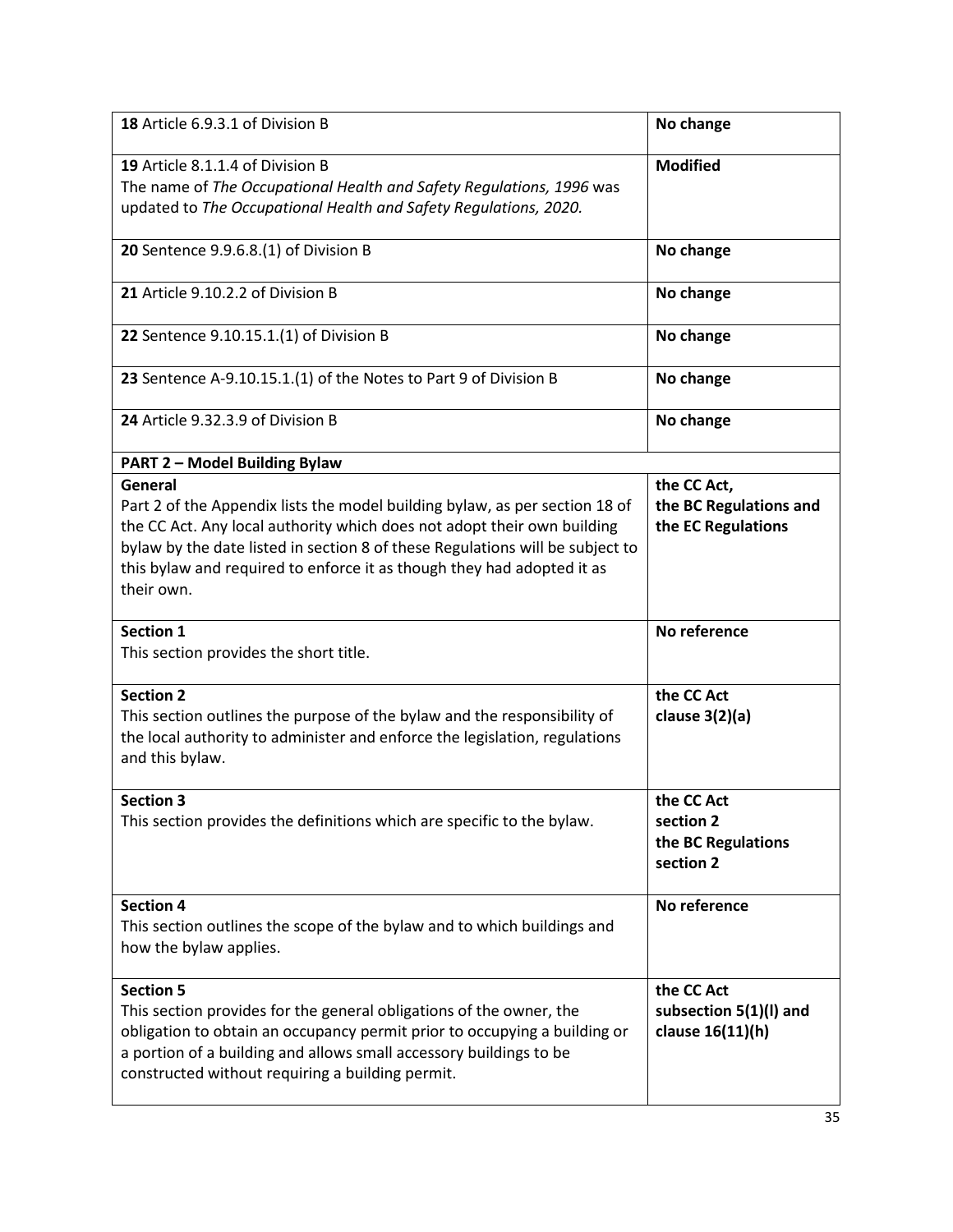<span id="page-35-0"></span>

| <b>Section 6</b><br>This section describes the information that applicants must provide, the<br>fees that must be paid and the documentation that must be supplied for<br>the local authority to issue a permit.                 | the CC Act<br>section 19 and<br>the BC Regulations<br>section 9         |
|----------------------------------------------------------------------------------------------------------------------------------------------------------------------------------------------------------------------------------|-------------------------------------------------------------------------|
| <b>Section 7</b><br>This section outlines the circumstances where a local authority can refuse<br>to issue a permit.                                                                                                             | the BC Regulations<br>section 10                                        |
| <b>Section 8</b><br>This section outlines the circumstances where a local authority can revoke<br>a permit which has already been issued.                                                                                        | the BC Regulations<br>section 11                                        |
| <b>Section 9</b><br>This section outlines the responsibilities of owners and local authorities<br>with regards to permits which expire prior to work being completed or the<br>permit being closed.                              | the BC Regulations<br>section 12                                        |
| <b>Section 10</b><br>This section outlines the powers which can be utilized by a building official<br>to achieve compliance with the bylaw.                                                                                      | the CC Act<br>sections 24, 25 and 26                                    |
| <b>Section 11</b><br>This section outlines when an owner is responsible to inform the local<br>authority of certain actions or events.                                                                                           | the CC Act<br>section 7                                                 |
| <b>Section 12</b><br>This section outlines in what circumstance an owner must employ design<br>professionals when designing certain types of buildings.                                                                          | the BC Regulations<br>section 15 and<br>the EC Regulations<br>section 6 |
| <b>Section 13</b><br>This section provides for penalties that may be imposed in accordance<br>with the CC Act.                                                                                                                   | the CC Act<br>section 39                                                |
| <b>Section 14</b><br>This section repeals any bylaws which a local authority may have<br>previously passed, to ensure there is clarity as to which bylaw is in effect<br>in the local authority to whom the model bylaw applies. | the CC Act<br>subsection 18(3)                                          |
| PART 3 - TABLE 1 - Examination and Licence Fees for Building Officials                                                                                                                                                           |                                                                         |
| General<br>Part 3 of the Appendix lists the fees related to building official licences<br>and the different types of applications that can be made to the Appeal<br>Board.                                                       | <b>Updated to include fees</b><br>for appeal applications.              |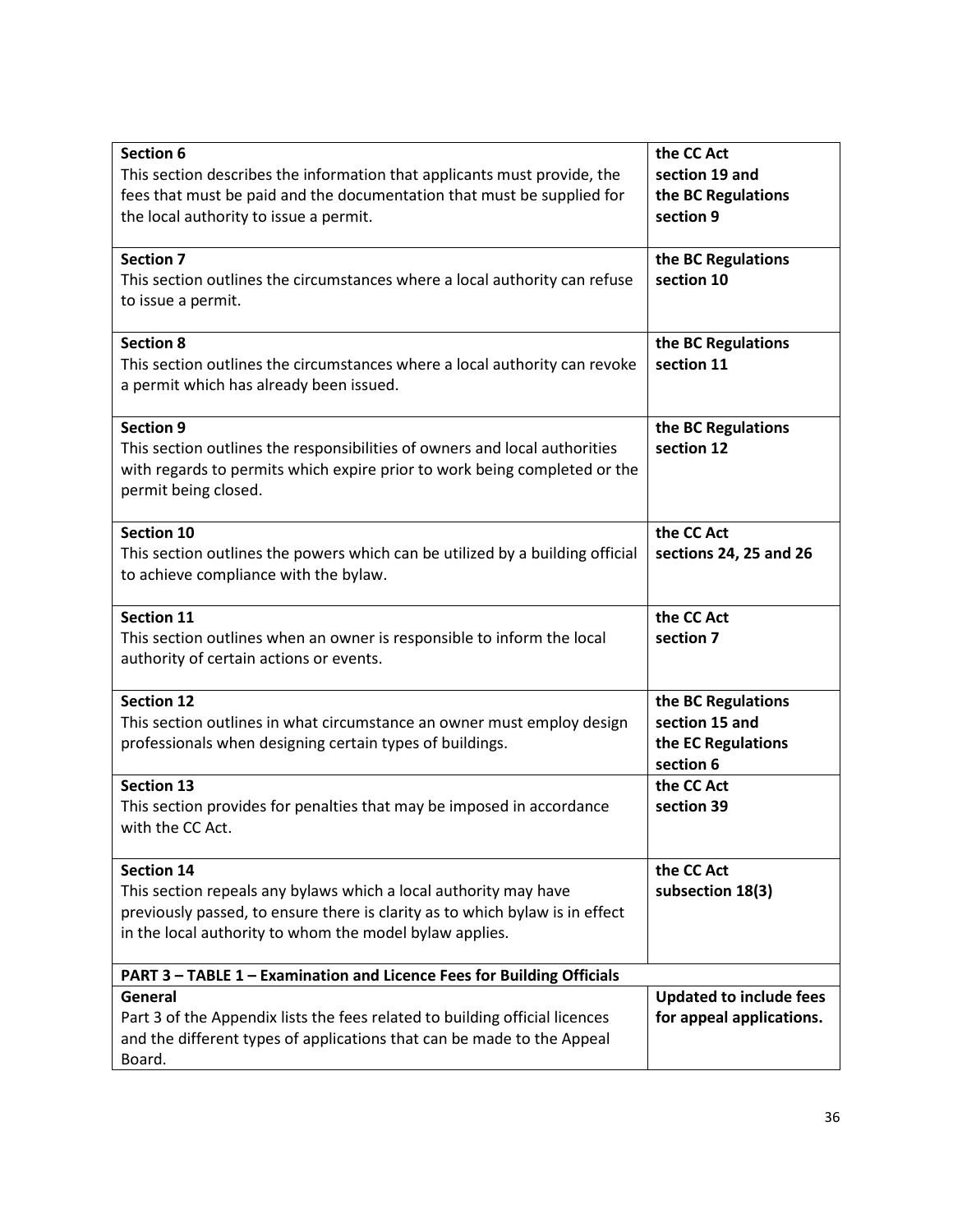## <span id="page-36-0"></span>*The Energy Code Regulations*

<span id="page-36-8"></span><span id="page-36-7"></span><span id="page-36-6"></span><span id="page-36-5"></span><span id="page-36-4"></span><span id="page-36-3"></span><span id="page-36-2"></span><span id="page-36-1"></span>

| <b>PART 1 - Preliminary Matters</b>                                                                                                                                                                                                                                                                                                                                                                                                                    | <b>Former provisions</b>                                                                           |
|--------------------------------------------------------------------------------------------------------------------------------------------------------------------------------------------------------------------------------------------------------------------------------------------------------------------------------------------------------------------------------------------------------------------------------------------------------|----------------------------------------------------------------------------------------------------|
| Section 1 - Title<br>This section provides the name of the new regulations.                                                                                                                                                                                                                                                                                                                                                                            | <b>New provision</b>                                                                               |
| Section 2 - Definitions and interpretation<br>This section provides additional definitions beyond those listed in the CC<br>Act.                                                                                                                                                                                                                                                                                                                       | the UBAS Regulations<br>section 2                                                                  |
| <b>PART 2 - Adoption and Application of Energy Codes</b>                                                                                                                                                                                                                                                                                                                                                                                               |                                                                                                    |
| Section 3 - Code<br>This section adopts the current edition of the NECB 2017 and requires any<br>new building to conform to the edition of the NECB that was in force at<br>the time the building permit was issued.                                                                                                                                                                                                                                   | the UBAS Regulations<br>subsection 3(8)                                                            |
| Any building which was built or construction started prior to the NECB<br>2017 being adopted in 2019 is not required to comply with the NECB,<br>even if that building is renovated, relocated, repaired or altered.                                                                                                                                                                                                                                   | the UBAS Regulations<br>subsection 3(11)                                                           |
| Section 4 - Compliance with The Building Code Regulations<br>This section requires owners and contractors to also comply with<br>The Building Code Regulations, which is where the requirements to obtain<br>a building permit and to provide notification to the local authority is<br>located.                                                                                                                                                       | the UBAS Regulations<br>subsections 3(5) and (9)                                                   |
| Section 5 - Permits<br>This section requires owners and contractors to comply with the<br>requirements to obtain a permit prior to work beginning on a building.                                                                                                                                                                                                                                                                                       | the UBAS Regulations<br>section 4<br>See also the BC<br><b>Regulations</b><br>sections (9) to (12) |
| <b>PART 3 - Owner's Responsibilities</b>                                                                                                                                                                                                                                                                                                                                                                                                               |                                                                                                    |
| Section 6 - Review by architect or engineer<br>This section outlines the need to have design professionals (architects and<br>engineers) either complete the design or review the design for the major<br>systems which are regulated under the NECB. Additionally, they are<br>required to inspect the building to ensure it is being constructed in<br>accordance with the design. This requirement is carried over from the<br>current regulations. | the UBAS Regulations<br>section 8                                                                  |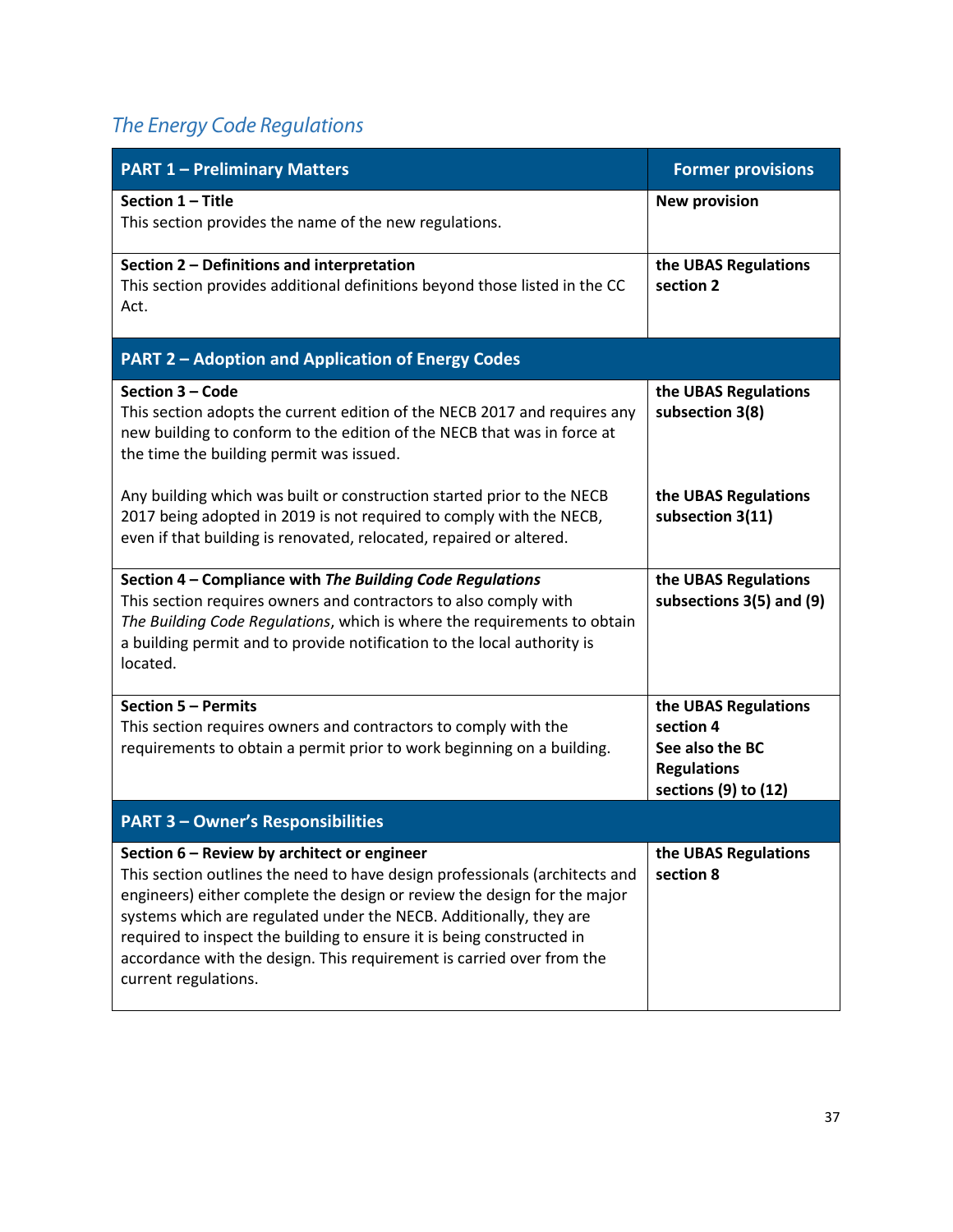<span id="page-37-2"></span><span id="page-37-1"></span><span id="page-37-0"></span>

| Section 7 - Compliance with NECB<br>This section requires buildings which were constructed to the minimum<br>energy efficiency standard of the NECB be maintained to that standard.<br>This would include situations where new work (which may or may not<br>require a building permit) is performed to the building. | <b>New provision</b> |
|-----------------------------------------------------------------------------------------------------------------------------------------------------------------------------------------------------------------------------------------------------------------------------------------------------------------------|----------------------|
| <b>PART 4 - Coming into Force</b>                                                                                                                                                                                                                                                                                     |                      |
| Section 8 - Coming into force<br>This section allows these Regulations to come into force at the same time<br>the CC Act is proclaimed.                                                                                                                                                                               | <b>New provision</b> |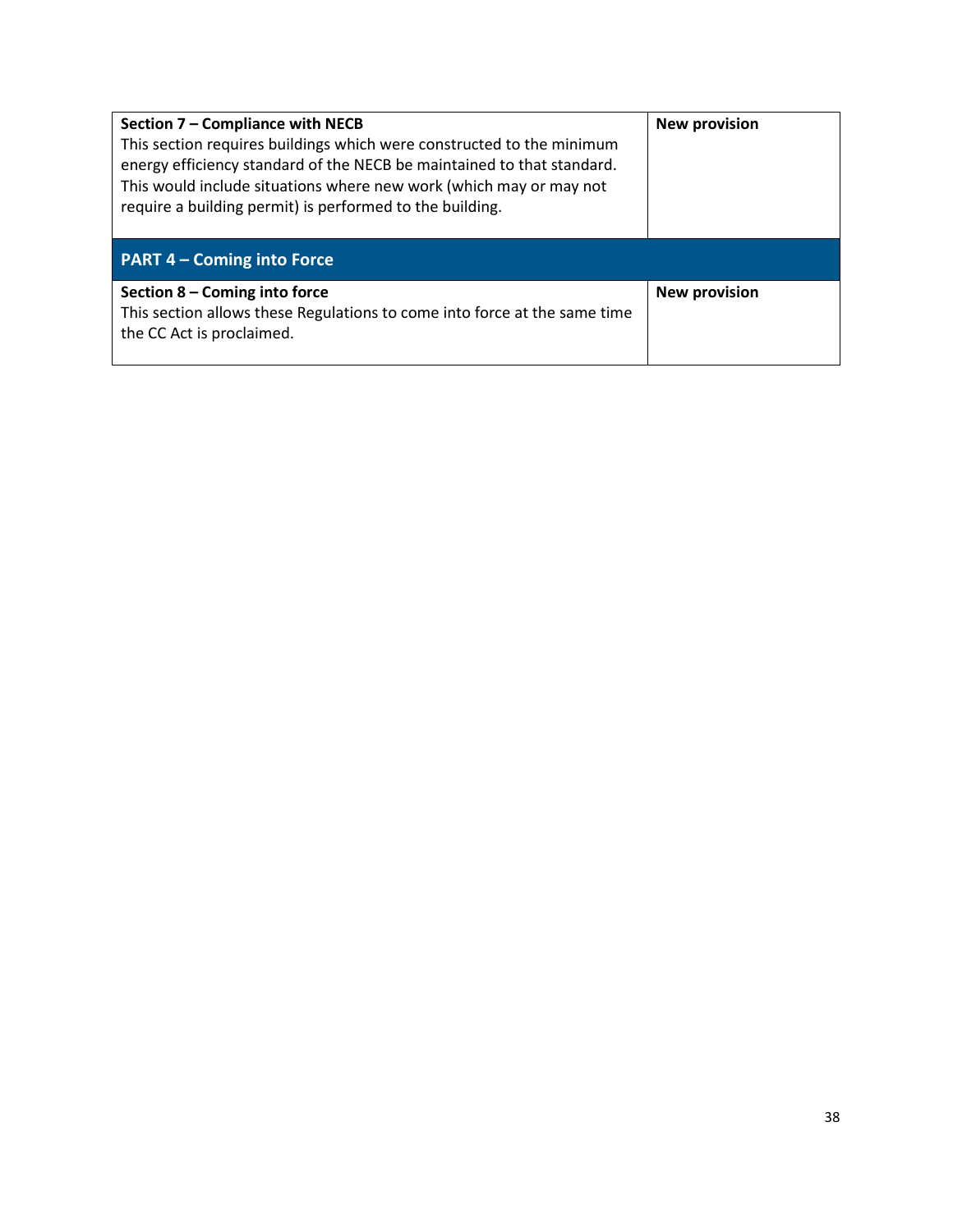## <span id="page-38-0"></span>*The Plumbing Code Regulations*

<span id="page-38-6"></span><span id="page-38-5"></span><span id="page-38-4"></span><span id="page-38-3"></span><span id="page-38-2"></span><span id="page-38-1"></span>

| <b>PART 1 - Preliminary Matters</b>                                                                                                                                                                                                                                                                                                                            | <b>Former provisions</b> |
|----------------------------------------------------------------------------------------------------------------------------------------------------------------------------------------------------------------------------------------------------------------------------------------------------------------------------------------------------------------|--------------------------|
| Section 1 - Title<br>This section provides the name of the new regulations.                                                                                                                                                                                                                                                                                    | <b>PR</b><br>section 1   |
| Section 2 - Definitions and interpretation<br>This section provides additional definitions beyond those listed in the CC<br>Administrator. Numbering individual words has been deleted to meet<br>current drafting protocols.                                                                                                                                  | <b>PR</b><br>section 2   |
| A chief plumbing administrator may be appointed by each local authority,<br>except the Technical Safety Authority of Saskatchewan (TSASK), to<br>oversee plumbing inspections within that local authority.                                                                                                                                                     |                          |
| The chief plumbing inspector, appointed by TSASK, oversees plumbing<br>inspections within TSASK's jurisdiction.                                                                                                                                                                                                                                                |                          |
| Other definitions in this section are consistent with the definitions in the<br>current regulations.                                                                                                                                                                                                                                                           |                          |
| Section 3 - Application of regulations<br>This section provides that the Regulations apply to all plumbing work but<br>not to plumbing systems which are regulated under The Private Sewage<br><b>Works Regulations.</b>                                                                                                                                       | <b>PR</b><br>section 3   |
| Section 4 - Local authorities<br>This section designates the local authorities responsible for administering<br>and enforcing these Regulations.                                                                                                                                                                                                               | <b>New provision</b>     |
| TSASK is responsible for administration and enforcement of plumbing<br>standards across Saskatchewan outside of the other local authorities<br>designated here.                                                                                                                                                                                                |                          |
| <b>PART 2 - National Plumbing Code</b>                                                                                                                                                                                                                                                                                                                         |                          |
| Section 5 - National Plumbing Code of Canada<br>This section adopts the NPC 2015 but does not automatically adopt future<br>editions. Saskatchewan has committed to adopting the NPC 2020 within<br>24 months of publication and adopting the NPC 2025 within 18 months of<br>publication. This adoption will be done through future regulatory<br>amendments. | <b>PR</b><br>section 4   |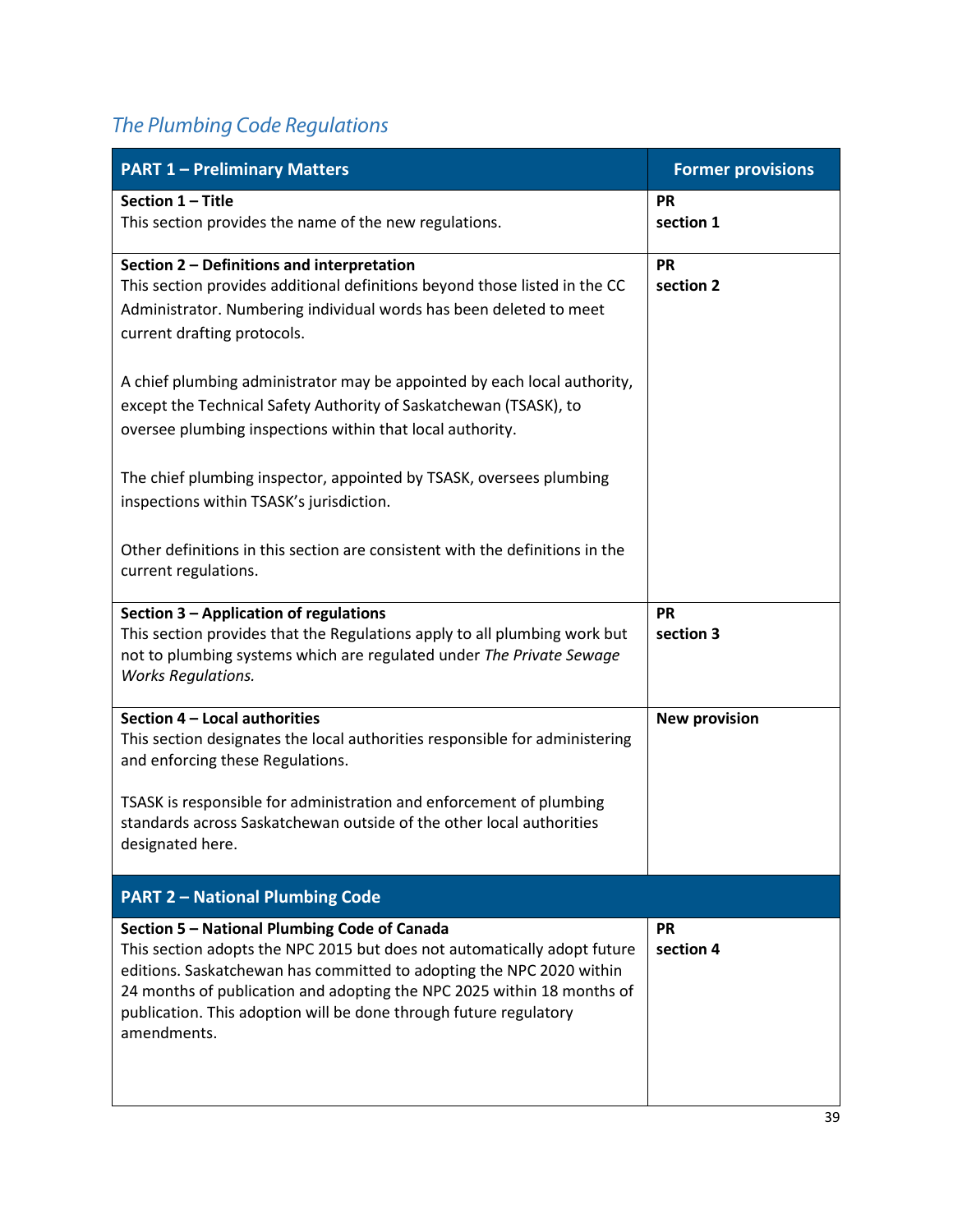<span id="page-39-8"></span><span id="page-39-7"></span><span id="page-39-6"></span><span id="page-39-5"></span><span id="page-39-4"></span><span id="page-39-3"></span><span id="page-39-2"></span><span id="page-39-1"></span><span id="page-39-0"></span>

| The edition of the NPC that is in force in the Regulations at the time a<br>permit is issued is the code that applies to the work done under the issued<br>permit.                                                                                                                                                            |                                                  |
|-------------------------------------------------------------------------------------------------------------------------------------------------------------------------------------------------------------------------------------------------------------------------------------------------------------------------------|--------------------------------------------------|
| <b>PART 3 - Plumbing Inspectors</b>                                                                                                                                                                                                                                                                                           |                                                  |
| Section 6 - Chief plumbing inspector<br>This section designates the chief plumbing inspector appointed by TSASK<br>as the chief plumbing administrator for the purpose of these Regulations.                                                                                                                                  | <b>New provision</b>                             |
| Section 7 - Chief plumbing administrator<br>This section provides for the appointment of a chief plumbing<br>administrator by each of the local authorities.                                                                                                                                                                  | <b>New provision</b>                             |
| Section 8 - Plumbing inspectors<br>This section provides for the appointment of plumbing inspectors by each<br>local authority.                                                                                                                                                                                               | <b>New provision</b>                             |
| Section 9 - Powers of plumbing inspectors<br>This section provides plumbing inspectors with the powers of building<br>officials but limits those powers to matters listed in these Regulations.                                                                                                                               | <b>New provision</b><br>the CC Act<br>section 24 |
| Section 10 - Form and content of plumbing inspector orders<br>This section lists the minimum information which needs to be listed on a<br>plumbing inspector's order.                                                                                                                                                         | <b>New provision</b>                             |
| Section 11 - Plumbing inspector orders - Land Titles Registry<br>This section outlines how plumbing inspectors can direct local authorities<br>to register plumbing inspector orders on the title of the building under<br>section 20 of the CC Act.<br>Once the work required in the order is completed, or an appeal of the | <b>New provision</b>                             |
| order is heard, the local authority is required to update or remove the<br>listing on the building's title within 30 days.                                                                                                                                                                                                    |                                                  |
| <b>PART 4 - Responsibilities</b>                                                                                                                                                                                                                                                                                              |                                                  |
| Section 12 - Compliance with NPC<br>This section requires compliance with the NPC for all work on a plumbing<br>system.                                                                                                                                                                                                       | <b>PR</b><br>section 5                           |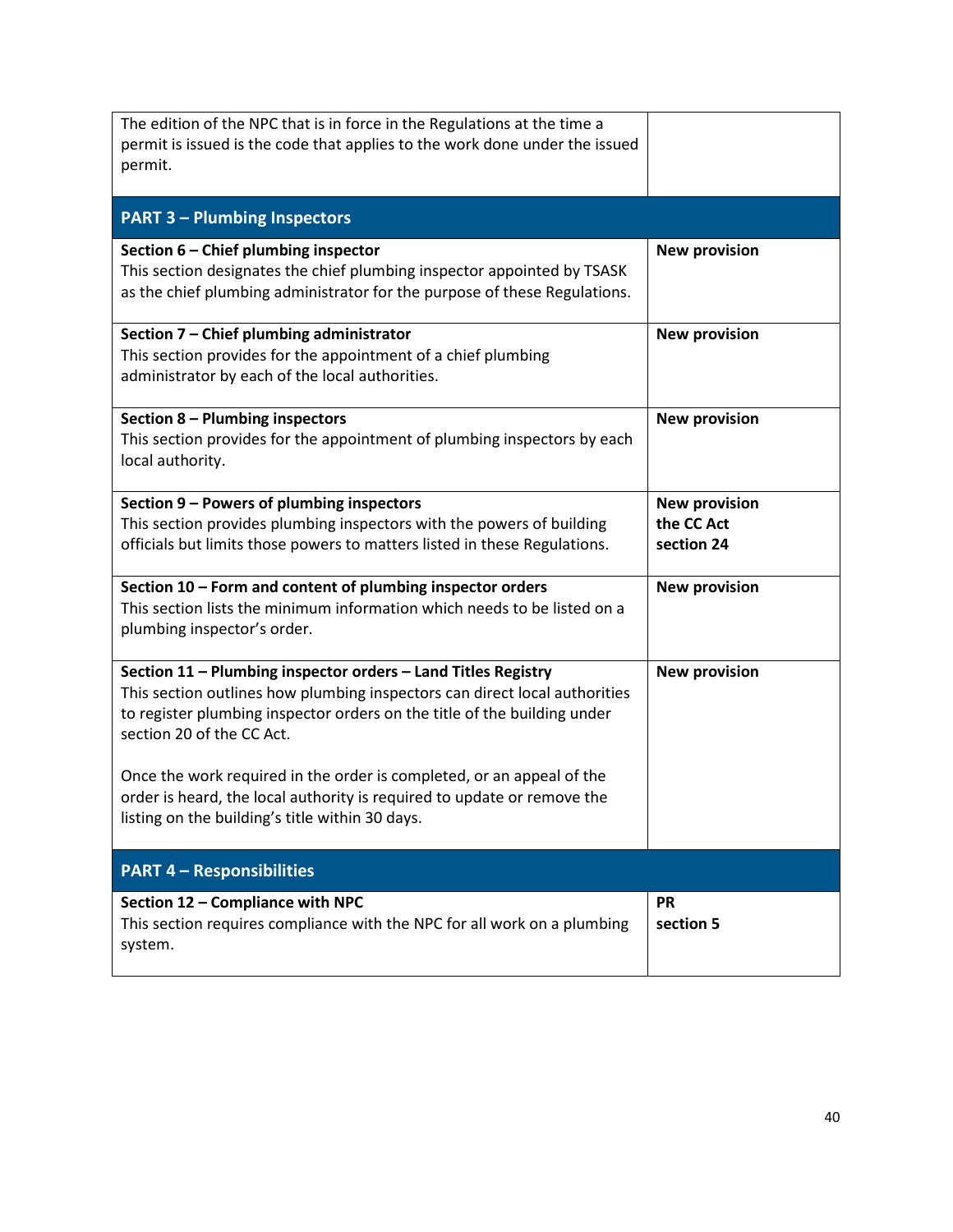<span id="page-40-7"></span><span id="page-40-6"></span><span id="page-40-5"></span><span id="page-40-4"></span><span id="page-40-3"></span><span id="page-40-2"></span><span id="page-40-1"></span><span id="page-40-0"></span>

| Section 13 - Responsibility of owner                                          | <b>PR</b>            |
|-------------------------------------------------------------------------------|----------------------|
| This section provides the responsibilities of the owner in respect of a       | section 11           |
| plumbing permit: owners are responsible for ensuring compliance with          |                      |
| CC Act, Regulations and the NPC and for ensuring work is done according       |                      |
| to the terms and conditions authorized on the permit. Building owners are     |                      |
| generally not eligible to obtain permits themselves (except in specific       |                      |
| circumstances) but are responsible for ensuring a plumber is employed to      |                      |
| complete the work listed on a plumbing permit.                                |                      |
|                                                                               |                      |
| Section 14 - False Information                                                |                      |
|                                                                               | <b>New provision</b> |
| This section requires individuals to submit accurate and truthful             |                      |
| information whenever dealing with plumbing inspectors, local authorities      |                      |
| or the Government of Saskatchewan.                                            |                      |
|                                                                               |                      |
| Section 15 - No relief of obligation to comply with the NPC                   | <b>New provision</b> |
| This section requires owners to comply with the NPC. An error in granting     |                      |
| a permit, reviewing plans or during an inspection does not relieve an         |                      |
| owner from needing to comply with the correct edition of the NPC.             |                      |
|                                                                               |                      |
| Section 16 - Unsafe Conditions                                                | <b>New provision</b> |
| This section outlines the people who are responsible for ensuring an          |                      |
| unsafe condition does not develop because of actions or inactions related     |                      |
| to work on a plumbing system.                                                 |                      |
|                                                                               |                      |
| If a building (or part of a building) is in an unsafe condition, the owner is |                      |
| responsible to remedy the situation immediately.                              |                      |
|                                                                               |                      |
| Section 17 - Availability of plans                                            | <b>New provision</b> |
| This section requires that owners ensure documentation associated with        |                      |
| the permit is available for review while work is underway.                    |                      |
|                                                                               |                      |
|                                                                               | <b>PR</b>            |
| Section 18 - Connection to sewage works                                       |                      |
| This section provides that all fixtures (taps, sinks, toilets, etc.) shall be | section 21           |
| connected to a sewage system.                                                 |                      |
|                                                                               |                      |
| <b>PART 5 - Permits</b>                                                       |                      |
| Section 19 - Permit required re construction, renovation, etc.                | <b>PR</b>            |
| This section requires that work on plumbing systems requires a permit         | section 6            |
| prior to work commencing.                                                     |                      |
|                                                                               |                      |
| This section permits installation of certain appliances without a permit if   |                      |
| work on the existing plumbing system is not required.                         |                      |
|                                                                               |                      |
| Some manufactured homes and trailers built to specific CSA standards          |                      |
| may be exempt from these permitting requirements.                             |                      |
|                                                                               |                      |
|                                                                               |                      |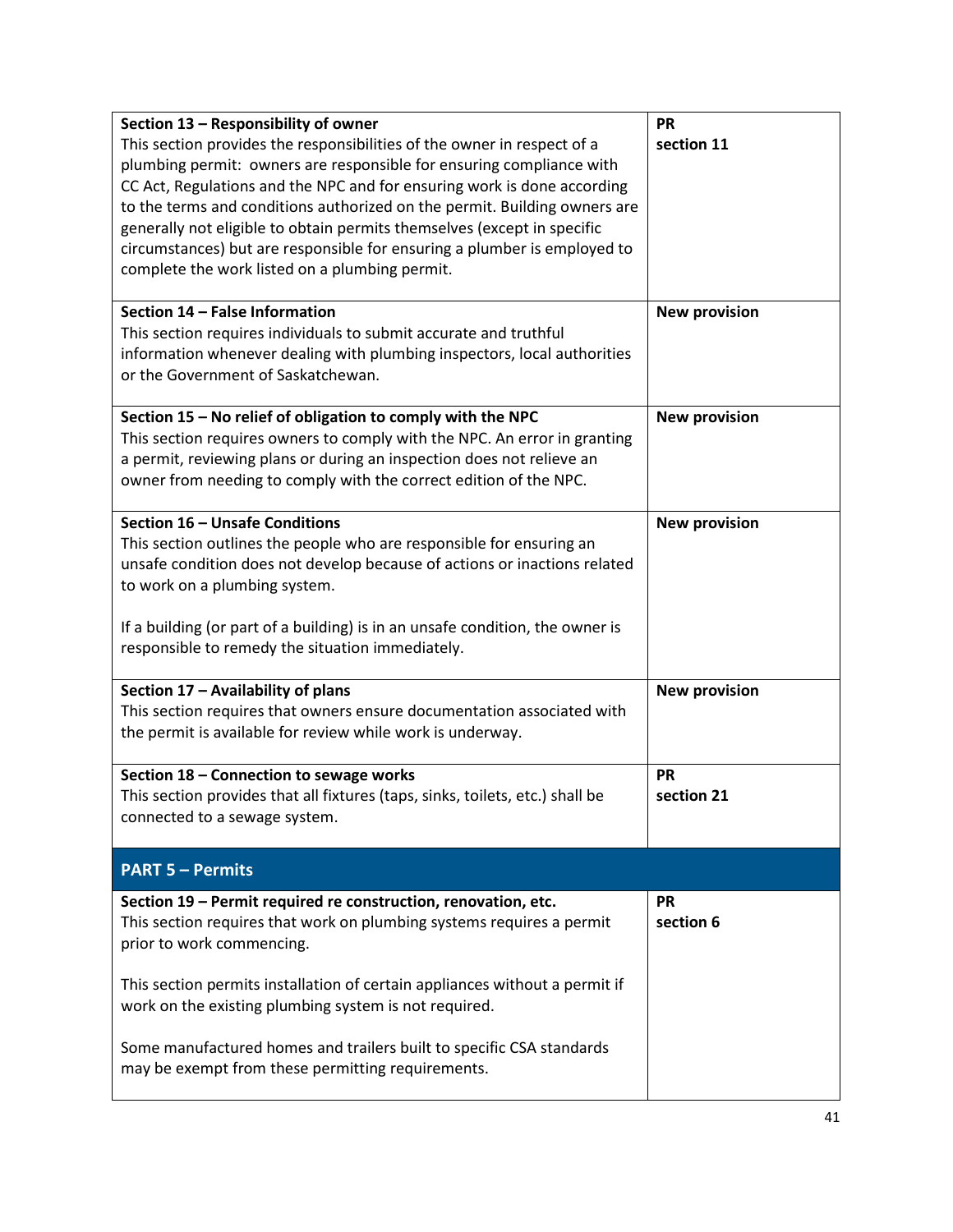<span id="page-41-6"></span><span id="page-41-5"></span><span id="page-41-4"></span><span id="page-41-3"></span><span id="page-41-2"></span><span id="page-41-1"></span><span id="page-41-0"></span>

| If the plumbing system in a structure initially exempt is altered from its  |                      |
|-----------------------------------------------------------------------------|----------------------|
| original state, a permit for that alteration is required.                   |                      |
|                                                                             |                      |
| Section 20 - Permit required - connection to water pipelines                | <b>PR</b>            |
| This section requires a permit for connecting a plumbing system to a        | section 7            |
| water pipeline.                                                             |                      |
|                                                                             |                      |
| Section 21 - Eligibility for permit                                         | <b>PR</b>            |
| This section provides who is eligible to apply for a plumbing permit:       | section 8            |
| journeyperson plumbers, persons employing one or more journeyperson         |                      |
| plumbers, and homeowners working on their own primary dwellings             |                      |
| where those dwellings are not connected to communal waterworks or           |                      |
| sewage works.                                                               |                      |
|                                                                             |                      |
| Section 22 - Application for permit                                         | <b>PR</b>            |
| This section provides requirements for what information must be             | section 9            |
| provided when applying for a permit.                                        |                      |
|                                                                             |                      |
| Section 23 - Permits - issuance                                             | <b>PR</b>            |
| This section provides conditions under which a local authority may issue    | section 10           |
| or refuse to issue a permit.                                                |                      |
| If a local authority refuses to issue a permit, they must provide the       |                      |
| reasons for the refusal, and any fees must be refunded.                     |                      |
|                                                                             |                      |
| Section 24 - Permits - expiry                                               | <b>PR</b>            |
| This section provides for the duration of a permit and provides new         | section 12           |
| requirements on what needs to occur when a permit expires without the       |                      |
| work authorized on the permit being completed.                              |                      |
|                                                                             |                      |
| Section 25 - Permits - revocation                                           | <b>New provision</b> |
| This section outlines how a permit can be revoked, either at the request of |                      |
| the permit holder or by the local authority.                                |                      |
|                                                                             |                      |
| If a permit is revoked, a new permit must be obtained prior to any work     |                      |
| resuming.                                                                   |                      |
|                                                                             |                      |
| Section 26 - Permit fees                                                    | <b>PR</b>            |
| This amendment provides that permit fees are to be set by local             | section 13           |
| authorities by bylaw.                                                       |                      |
|                                                                             |                      |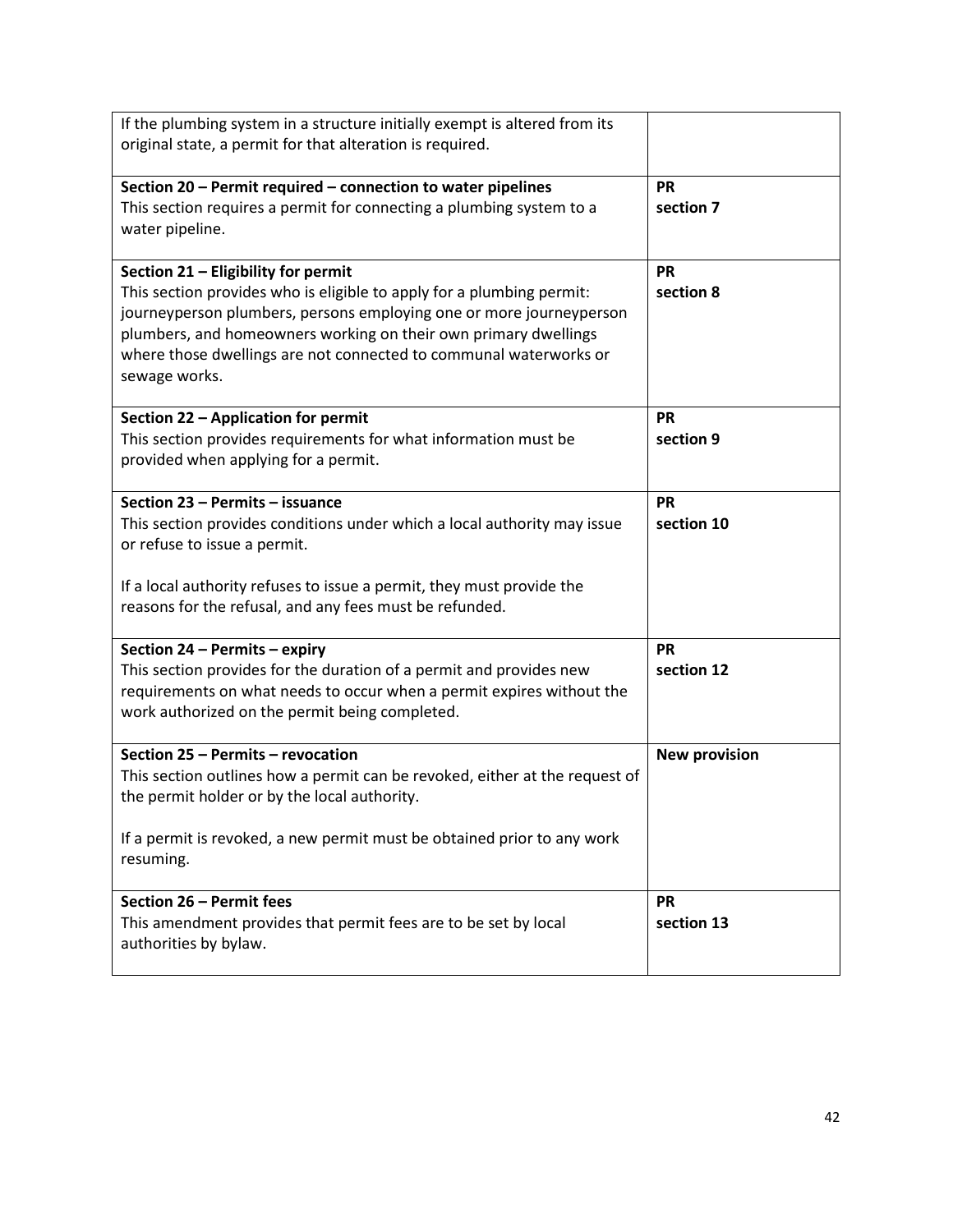<span id="page-42-8"></span><span id="page-42-7"></span><span id="page-42-6"></span><span id="page-42-5"></span><span id="page-42-4"></span><span id="page-42-3"></span><span id="page-42-2"></span><span id="page-42-1"></span><span id="page-42-0"></span>

| <b>PART 6 - Inspections</b>                                                                                                                                                                                                                                                           |                         |
|---------------------------------------------------------------------------------------------------------------------------------------------------------------------------------------------------------------------------------------------------------------------------------------|-------------------------|
| Section 27 - Inspection of plumbing system<br>This section provides the requirements for inspections.<br>The amendment provides the conditions under which a local authority                                                                                                          | <b>PR</b><br>section 14 |
| may refuse to conduct an inspection.                                                                                                                                                                                                                                                  |                         |
| Section 28 - Existing plumbing systems<br>This section provides that a local authority may inspect an existing<br>plumbing system and order alterations necessary to bring the plumbing<br>system into compliance with the edition of the NPC that applies to the<br>plumbing system. | <b>PR</b><br>section 15 |
| Section 29 - Certificates of approval<br>This section provides that a local authority may issue a certificate of<br>approval following a satisfactory inspection.                                                                                                                     | <b>PR</b><br>section 16 |
| This amendment provides that a manufactured structure that is initially<br>exempt from permit or inspection may be granted a certificate of approval<br>following the satisfactory inspection of any alteration for which a permit is<br>required.                                    |                         |
|                                                                                                                                                                                                                                                                                       |                         |
| PART 7 - Appeals of Plumbing Inspector Orders and Requests for Interpretation                                                                                                                                                                                                         |                         |
| Section 30 - Appeal<br>This section provides that any person subject to an order by a plumbing<br>inspector may appeal the order to the Appeal Board                                                                                                                                  | <b>New provision</b>    |
| Section 31 - Pre-ruling<br>This section provides that a person may request that the Appeal Board<br>provide an interpretation of a provision of the NPC.                                                                                                                              | <b>New provision</b>    |
| Section 32 - Appeal decisions - plumbing<br>This section sets out the official to whom the Appeal Board may delegate<br>plumbing appeals.                                                                                                                                             | New provision           |
| Section 33 - Appeal board deposit<br>Any appeal of a plumbing inspector order or a request for an<br>interpretation must be accompanied by the prescribed deposit.                                                                                                                    | <b>New provision</b>    |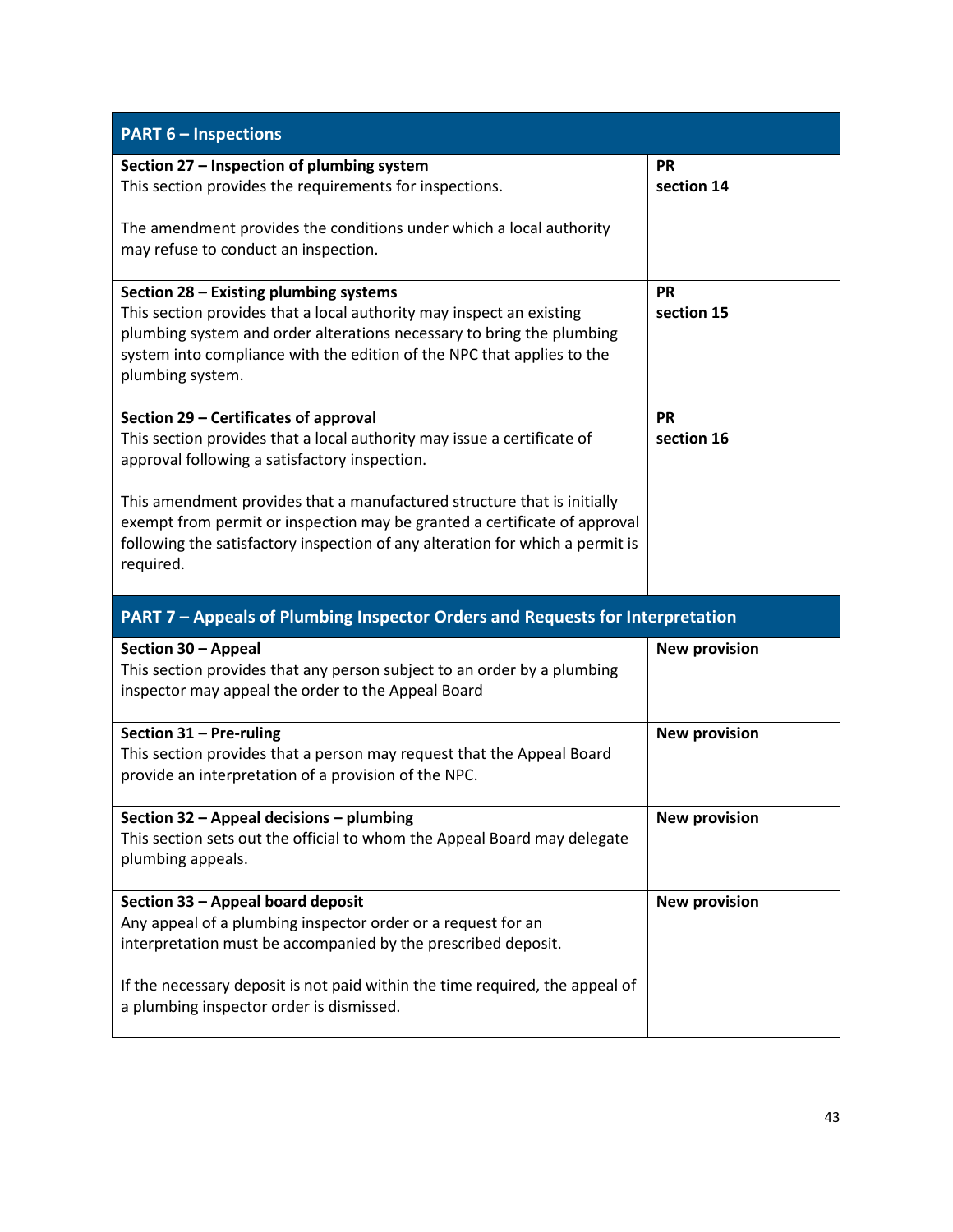<span id="page-43-9"></span><span id="page-43-8"></span><span id="page-43-7"></span><span id="page-43-6"></span><span id="page-43-5"></span><span id="page-43-4"></span><span id="page-43-3"></span><span id="page-43-2"></span><span id="page-43-1"></span><span id="page-43-0"></span>

| Section 34 - Failure to Appear<br><b>New provision</b>                                           |  |
|--------------------------------------------------------------------------------------------------|--|
| Where a person who has appealed to the Appeal Board or made a request                            |  |
| for interpretation, and that person fails to appear, the appeal or request                       |  |
| for interpretation may be dismissed.                                                             |  |
|                                                                                                  |  |
| Section 35 - Publication of appeal board decisions<br><b>New provision</b>                       |  |
| All decisions of the Appeal Board, if they may be cleared of identifying                         |  |
| information, are to be published.                                                                |  |
|                                                                                                  |  |
|                                                                                                  |  |
| <b>PART 8 - Bylaws and miscellaneous matters</b>                                                 |  |
| <b>New provision</b><br>Section 36 - Bylaws                                                      |  |
| This section provides that the Minister can reject plumbing bylaws which                         |  |
|                                                                                                  |  |
| deal with matters not related to plumbing (e.g., zoning, nuisance, taxes,                        |  |
| etc.) or which prevent people who meet the normal requirements for a                             |  |
| permit from obtaining a permit.                                                                  |  |
|                                                                                                  |  |
| Section 37 - Permitted deviations<br><b>PR</b>                                                   |  |
| This section permits the authorization of deviations deemed necessary<br>section 18              |  |
| and which pose no threat to public health or safety.                                             |  |
|                                                                                                  |  |
| Section 38 - Compulsory provision of hot water<br><b>PR</b>                                      |  |
| This section provides that all public washrooms shall provide hot water.<br>section 20           |  |
|                                                                                                  |  |
| <b>PART 9 - Transitional and Coming into Force</b>                                               |  |
| Section 39 - Transitional<br><b>PR</b>                                                           |  |
| This section allows all permits which were valid prior to these Regulations<br>section 22        |  |
| coming into force to continue to be valid under these Regulations.                               |  |
|                                                                                                  |  |
| Section 40 - Coming into force<br><b>PR</b>                                                      |  |
| This section enacts the Regulations.<br>section 23                                               |  |
|                                                                                                  |  |
| Appendix A - Saskatchewan Amendments to the National Plumbing Code 2015 (NPC 2015)               |  |
|                                                                                                  |  |
| This part of the appendix lists the Saskatchewan Amendments to NPC 2015. No changes are proposed |  |
| at this time.                                                                                    |  |
|                                                                                                  |  |
| Consultation on Saskatchewan amendments to the NPC 2020 will take place separately prior to its  |  |
| consideration by Cabinet and implementation.                                                     |  |
|                                                                                                  |  |
| 1 NPC 2015 amended<br>No change                                                                  |  |
|                                                                                                  |  |
| 2 Article 1.2.2.1 of Division A<br>No change                                                     |  |
|                                                                                                  |  |
|                                                                                                  |  |
| 3 Article 1.4.1.2 of Division A<br>No change                                                     |  |